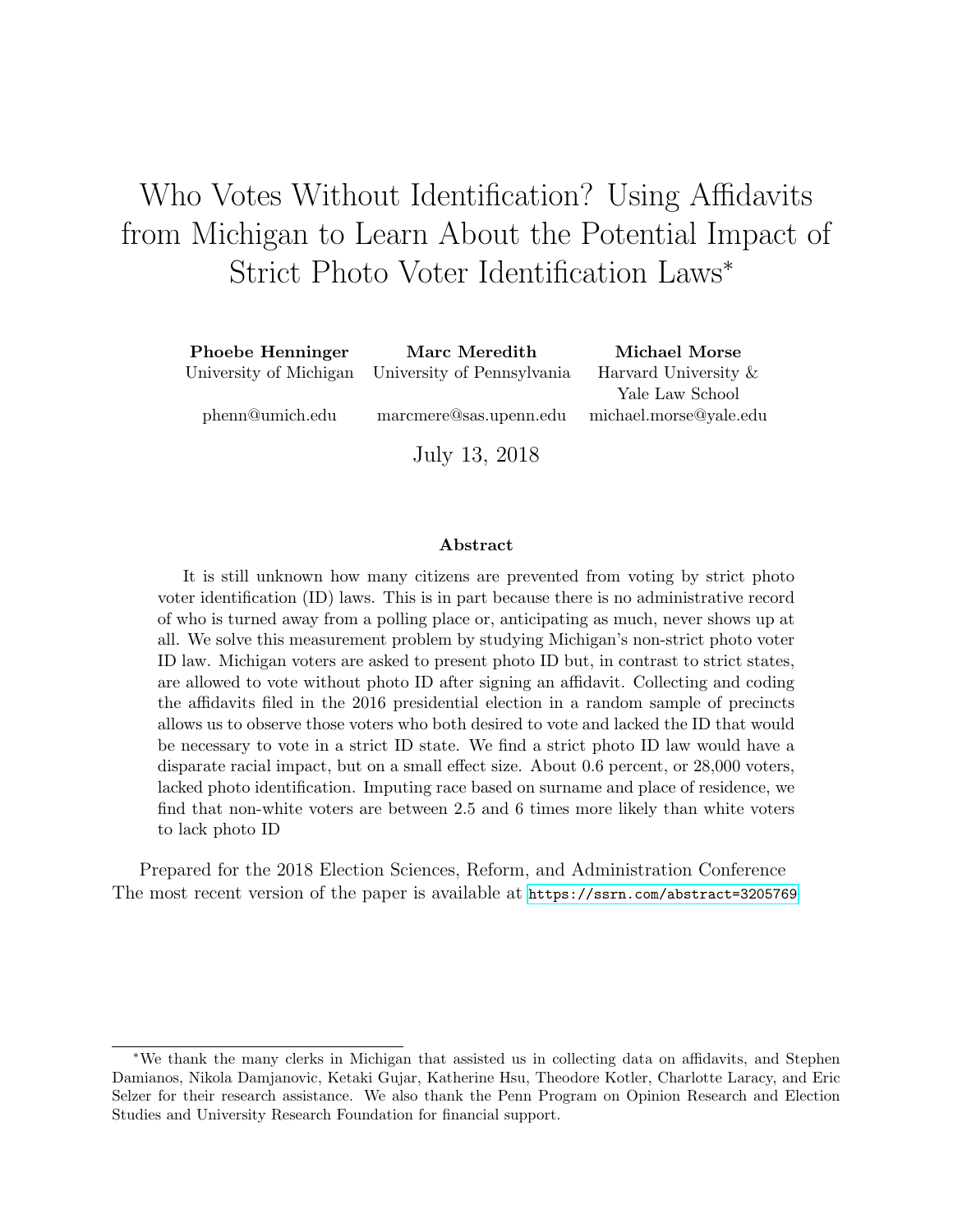## I Introduction

While the majority of states now have a voter identification (ID) law, only some of these states actually require an ID in order to vote. Others merely request it. In fact, many more states take a permissive rather than mandatory approach. It is the so-called "strict" states, though, particularly those which mandate a photo ID, that have fueled one of the most contentious aspects of what Hasen [\(2012\)](#page-33-0) calls the "voting wars."

The Supreme Court confronted Indiana's first-in-the-nation strict photo ID law in Crawford v. Marion County Election Board, 553 U.S. 181 (2008). It responded with a balancing test, weighing the alleged benefits to the state of requiring photo identification – including the deterrence of fraud and the greater belief in the integrity of elections – against the burden that the law imposed upon certain voters. The nature of the burden, though, was particularly difficult to evaluate because Indiana's law had yet to go into effect. There was no "concrete evidence of the burden imposed on voters who . . . lack photo identification." While some justices predicted that the law would "impose nontrivial burdens on the voting rights of tens of thousands of the State's citizens (Crawford, 201)," a fractured court upheld it.

The last ten years has done little to clarify the burden that strict photo ID laws impose on voters. Measuring burden – which is commonly conceptualized as the number of people who are eligible to vote and wish to vote, but lack access to required identification – has proven far more difficult than many expected. From a legal perspective, we particularly are interested in the marginal burden that moving from a non-strict to strict photo ID system imposes on voters, because the constitutionality of strict photo ID requirements remains in question.

An initial wave of scholarship attempted to infer the extent of the burden from the variation in state-level turnout over time and across states that did and did not adopt voter ID laws. But this approach was doomed as systematically underpowered, in part because of the non-random adoption of state voter ID laws (Erikson and Minnite, [2009\)](#page-32-0). It is impossible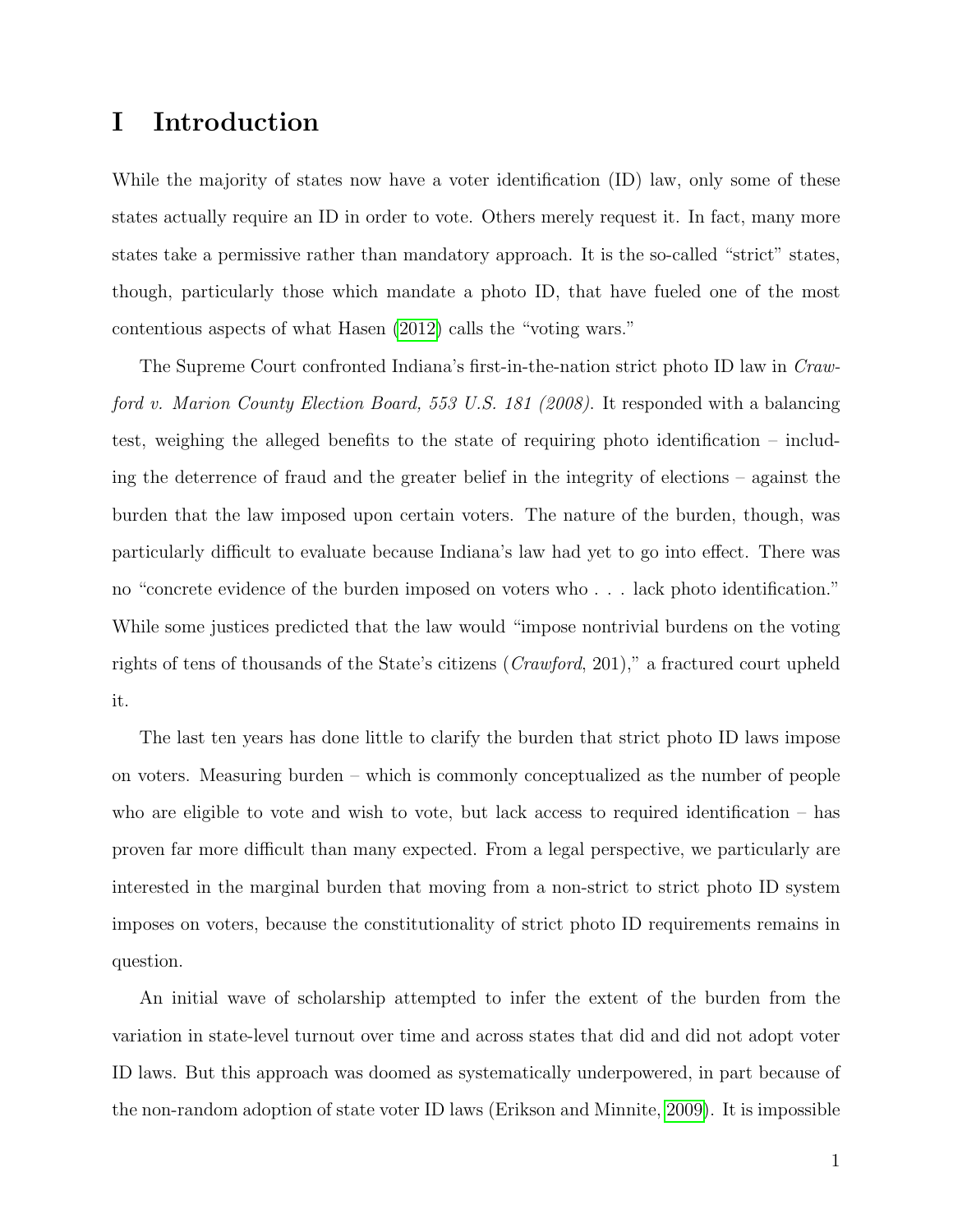to credibly detect the burden that suchs laws impose on voters without identifying additional intra-state variation in populations more or less likely to be affected.

It is difficult though to measure at the individual-level who both lacks access to ID and has a desire to vote. A survey can measure both, but it is most likely to miss those least likely have ID and is vulnerable to people over reporting an intention or history of voting. Alternatively, administrative data can be used to measure both who owns a driver's license and who votes. But comprehensive data on the possession of photo identification is often lacking, and missing fields, inconsistent data fields, and typographical errors can make it challenging to link the same individual's records across data sources (Ansolabehere and Hersh, [2017\)](#page-32-1). Moreover, even comprehensive data on photo ID possession does not contain information on who owns identification, but is unable to access it on Election Day. Such people could make up a substantial portion of those burdened by a strict voter ID law.

We attempt to solve this measurement problem by leveraging administrative data on who shows up to vote without photo identification. Previous work has used provisional ballots filed in strict photo ID states to identify those individuals who intend to vote but lack ID (Pitts and Neumann, [2009;](#page-34-0) Hopkins et al., [2017\)](#page-33-1). Such data, however, cannot capture those individuals who intend to vote and also lack ID but, for that very reason, are deterred from showing up. Our alternative measurement strategy makes use of the distinction between the strict states that require identification in order to vote and the so-called non-strict states that merely request it. We collect local administrative records on who does not present ID in a non-strict voter ID state, where people without an ID should not be deterred from voting by the law. Using these data, we estimate the share of voters, both in the aggregate and in certain subpopulations, who lacked photo identification. Some, but not all, of these individuals would acquire or bring photo identification if it were required to cast a ballot. Thus, these data allow us to put an upper bound on the share of voters who could be disenfranchised if a state shifted from a non-strict to strict photo identification law.

This study specifically focuses on people who lacked photo identification when voting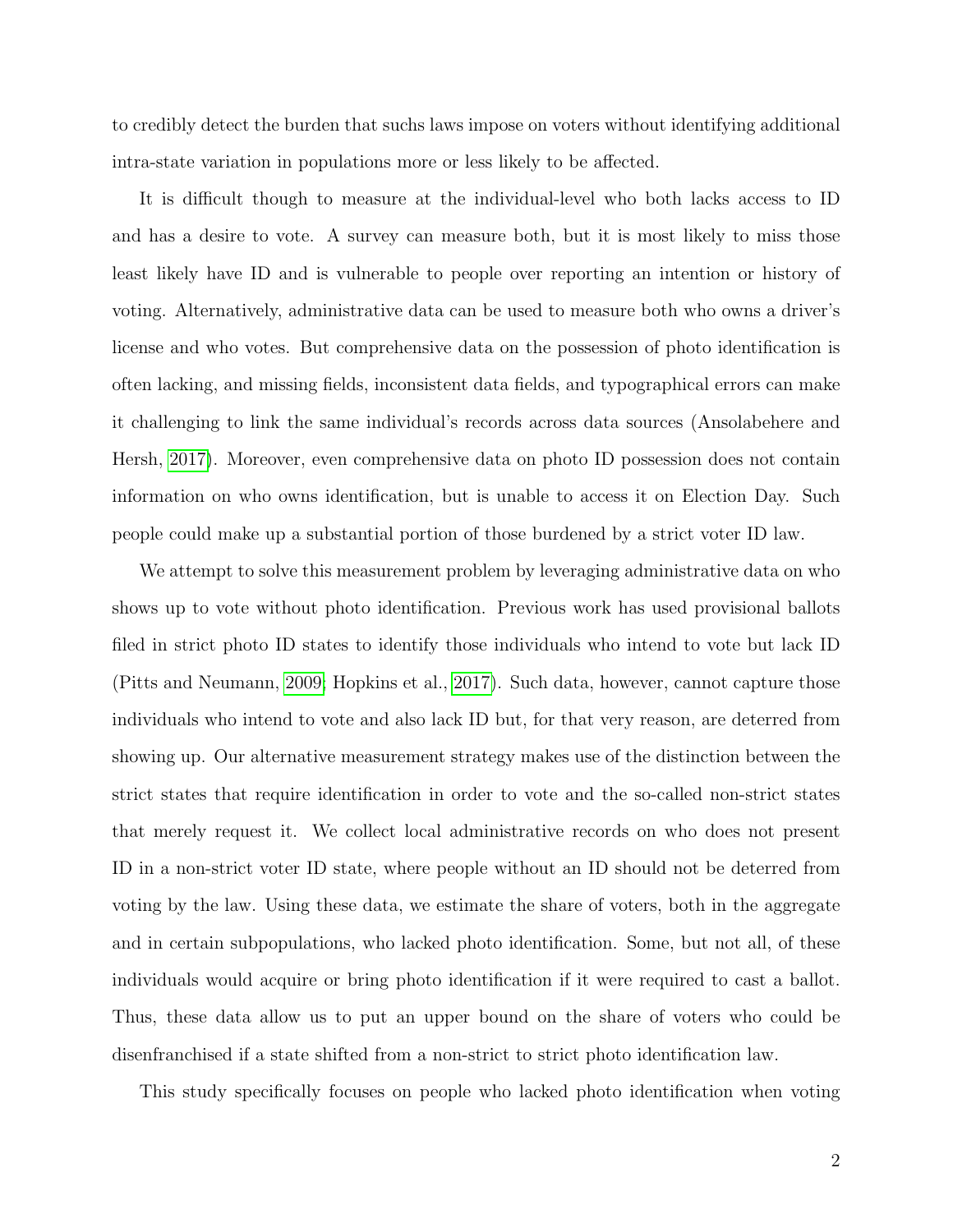at a polling place in Michigan during the 2016 presidential election. Since 2007, Michigan voters have been asked, but not required, to show photo ID in order to vote. Those who do not have photo identification with them simply sign an affidavit and then cast a ballot just like anyone else. We collected copies of the affidavits filed in a random sample of 20 percent of Michigan precincts and matched them to the statewide voter file, allowing us to identify the voters who potentially are at risk of being disenfranchised under a strict voter ID law.

We find a disparate racial impact but on a small effect size. Our baseline estimate is that about 0.6%, or about 28,000 voters, lacked a photo ID in Michigan in 2016. Imputing race based on surname and residence, we find that minority voters are 2.5 to 6 times more likely to lack photo identification than white voters. Given that minorities are more likely to vote for Democrats than whites are, it is not surprising that our analysis of primary vote history suggests that voters who lacked photo identification are more likely to vote for Democrats too. But while this is consistent with the claim that there is a potential disparate racial and partisan impact of strict photo ID laws, the upper bound on the potential number of people affected is smaller than often asserted.

While this suggests that the electoral consequences of shifting from a non-strict to a strict photo ID policy are limited, our single-state case study cannot address the political implications of voter ID laws in their entirety. Instead, it suggests that scholars spend relatively less time studying the de jure disenfranchisement caused by the shift from non-strict to strict photo ID laws and relatively more time studying the potential de facto disenfranchisement caused by the imposition of non-strict ID laws in the first place.

## II Michigan Context

There are two critical features of election administration in Michigan that make it a good place to study who votes without access to photo ID. First, a non-strict photo voter ID law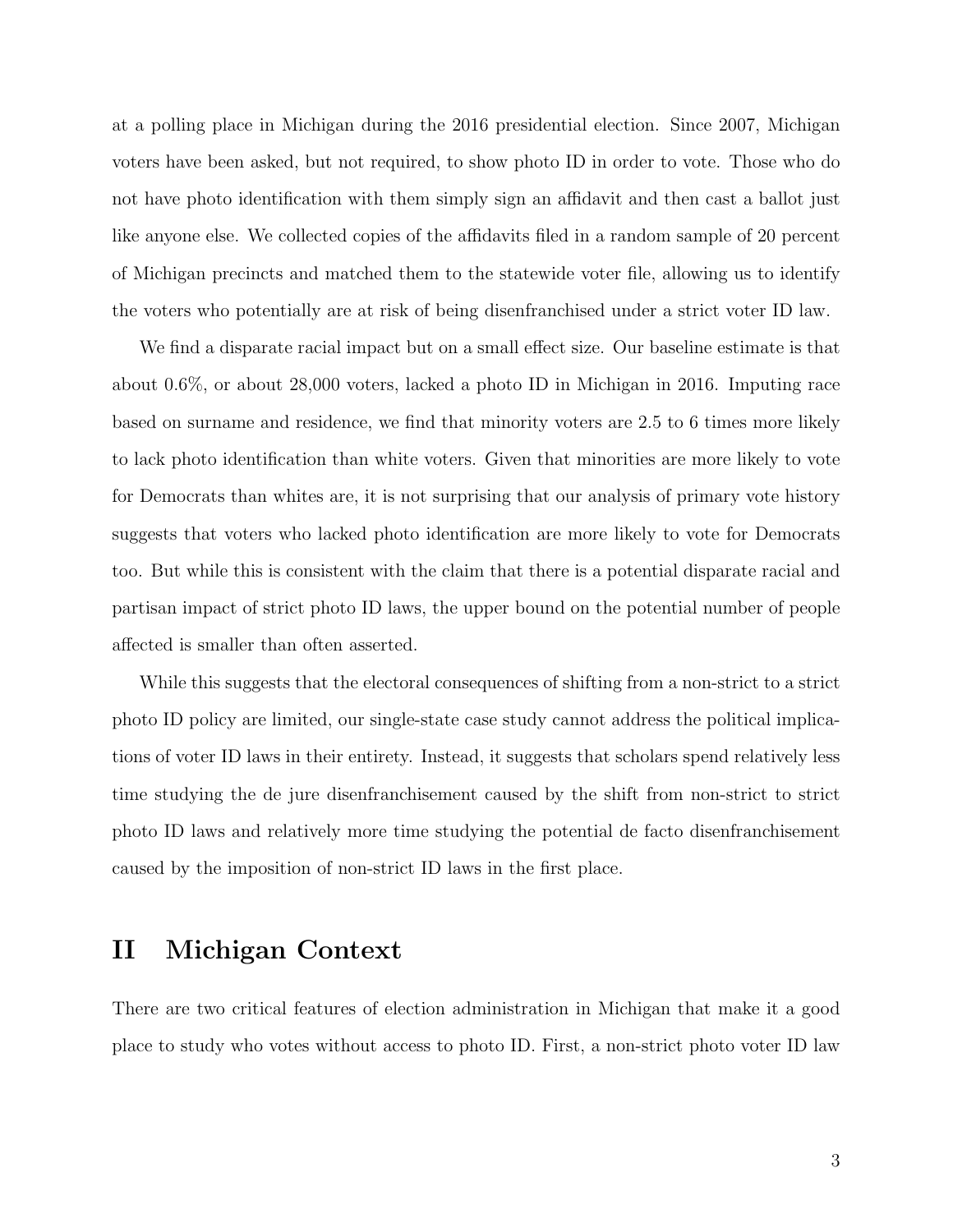has been enforced since  $2007<sup>1</sup>$  $2007<sup>1</sup>$  $2007<sup>1</sup>$ . We wanted to study a state with a well established voter ID law because previous work speculates that differences may exist between the initial and long-run effects of voter ID laws on participatory patterns (Valentino and Neuner, [2017\)](#page-34-1). Moreover, there may be heightened voter confusion immediately after a new voter ID is put into place. Given that the 2016 presidential election was the fifth general federal election conducted under the same voter ID law in Michigan, we believe that this a good case to avoid these issues.[2](#page-4-1)

Michigan's non-strict voter ID also leaves a paper trail that lets us identify which specific individuals lacked ID when casting a ballot. All polling place voters fill out an "Application to Vote" prior to casting a ballot in Michigan (see Figure [A.1a](#page-36-0) in the Appendix). These voters are then asked to present a driver's license, passport, or other form of state, federal, military, student, or tribal identification, provided that it includes a photograph. Voters who do not show such identification, either because they do not have one, it is expired, or they did not bring it with them to the polls, are required to fill out an "Affidavit of Voter Not in Possession of Picture Identification" that is typically located on the back of the Application to Vote (see Figure [A.1b](#page-36-0) in the Appendix). After filling out this affidavit in the presence of an election inspector, who then signs the affidavit themselves, a voter who lacks photo ID casts their ballot the same way as a voter who presented photo identification. This law does not apply to absentee voters, who are not required to show photo identification.[3](#page-4-2) By

<span id="page-4-0"></span><sup>1</sup>The state legislature initially passed the law in 1997, but it was not enforced immediately because of judicial review.

<span id="page-4-1"></span><sup>&</sup>lt;sup>2</sup>One atypical source of potential confusion about the law is that the state legislature passed two bills in 2012 that would have changed voting procedures. H.B. 5061 would have required an absentee voter to sign an affidavit if he or she lacked photo ID when picking up their ballot. S.B. 803 would have required polling place voters to mark on their Application to Vote that they were a U.S citizen. Although neither became law because of a gubernatorial veto, it remains possible that this process caused more Michigan registrants to incorrectly believe that photo identification was required to cast a ballot in 2016 than would be the case in a typical non-strict photo identification state.

<span id="page-4-2"></span><sup>3</sup>According to the Michigan statewide voter file (MSVF) that we describe in the next section, 26.6% of votes were cast absentee in 2016. There are six possible reasons why a registrant could request an absentee ballot: The registrant (1) is over the age of 60, (2) expects to be away from their community of residence the entire time polls are open on Election Day, (3) is physically unable to attend the polls, (4) is prevented from attending the polls due to religious reasons, (5) is serving as an election inspector in a different precinct than their precinct of residence, (6) is confined in jail awaiting trial.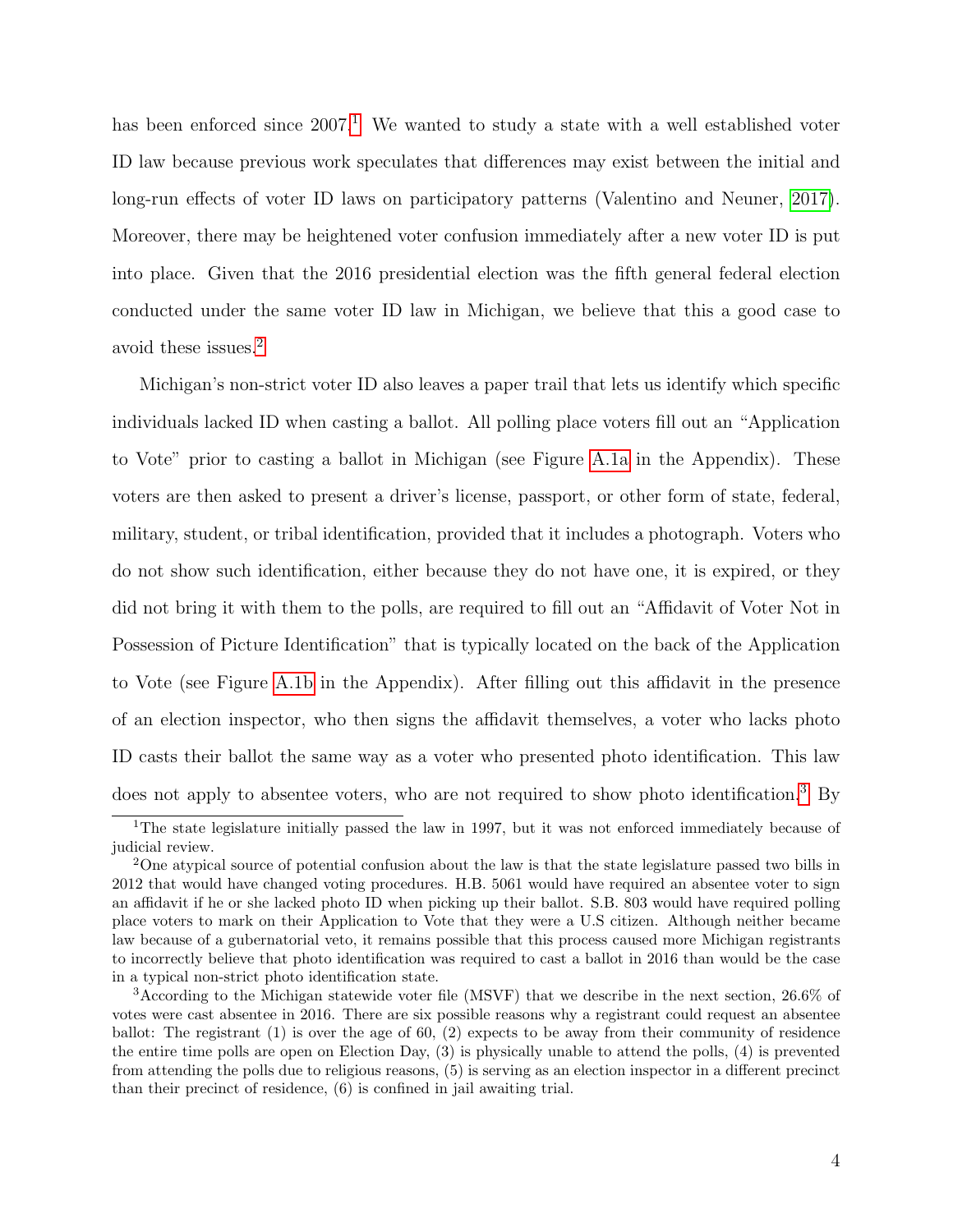collecting both the applications and affidavits, we can observe which specific voters did not have ID when they cast a ballot in 2016.

## III Relevant Literature

Strict voter ID laws burden those registered voters who intend to vote but do not have access to proper ID on Election Day. It is much simpler though to conceptualize who would be burdened than to estimate the number of people who actually are. This is principally because there has been no comprehensive data on who is turned away from a polling place due to lack of photo ID or, anticipating as much, never shows up at all.

When the Supreme Court blessed Indiana's implementation of a strict photo voter ID law, those voting to uphold the law did not dispute the plaintiff's claim that at least one percent of the voting-age population lacked the identification necessary to vote (Crawford, 188). Subsequent scholarship has provided similar, and sometimes larger, estimates of lack of ID in other states (see, e.g. Barreto and Sanchez, [2012\)](#page-32-2). But the Supreme Court did not accept this data on lack of possession as itself evidence of a substantial burden, in part because it was unclear what share of this population would otherwise vote.

In response, one strand of scholarly work has compared how rates of turnout differ in places with and without voter ID laws (see, e.g. Alvarez, Bailey, and Katz, [2008;](#page-32-3) Mycoff, Wagner, and Wilson, [2009;](#page-34-2) Hajnal, Lajevardi, and Nielson, [2017\)](#page-33-2). Such studies, though, are systematically underpowered (Erikson and Minnite, [2009\)](#page-32-0), for at least two related reasons. First, they lack good measures of which eligible voters within a state lack identification. This is because only a relatively small share of potential voters lack ID, even among groups, such as African-Americans, believed to be the most affected. As a result, they cannot identify the relatively small change in any particular group's turnout caused by voter ID laws given the relatively larger expected change from all other electoral forces. This is further exacerbated by the fact that the states which adopted more stringent voter ID laws tended to already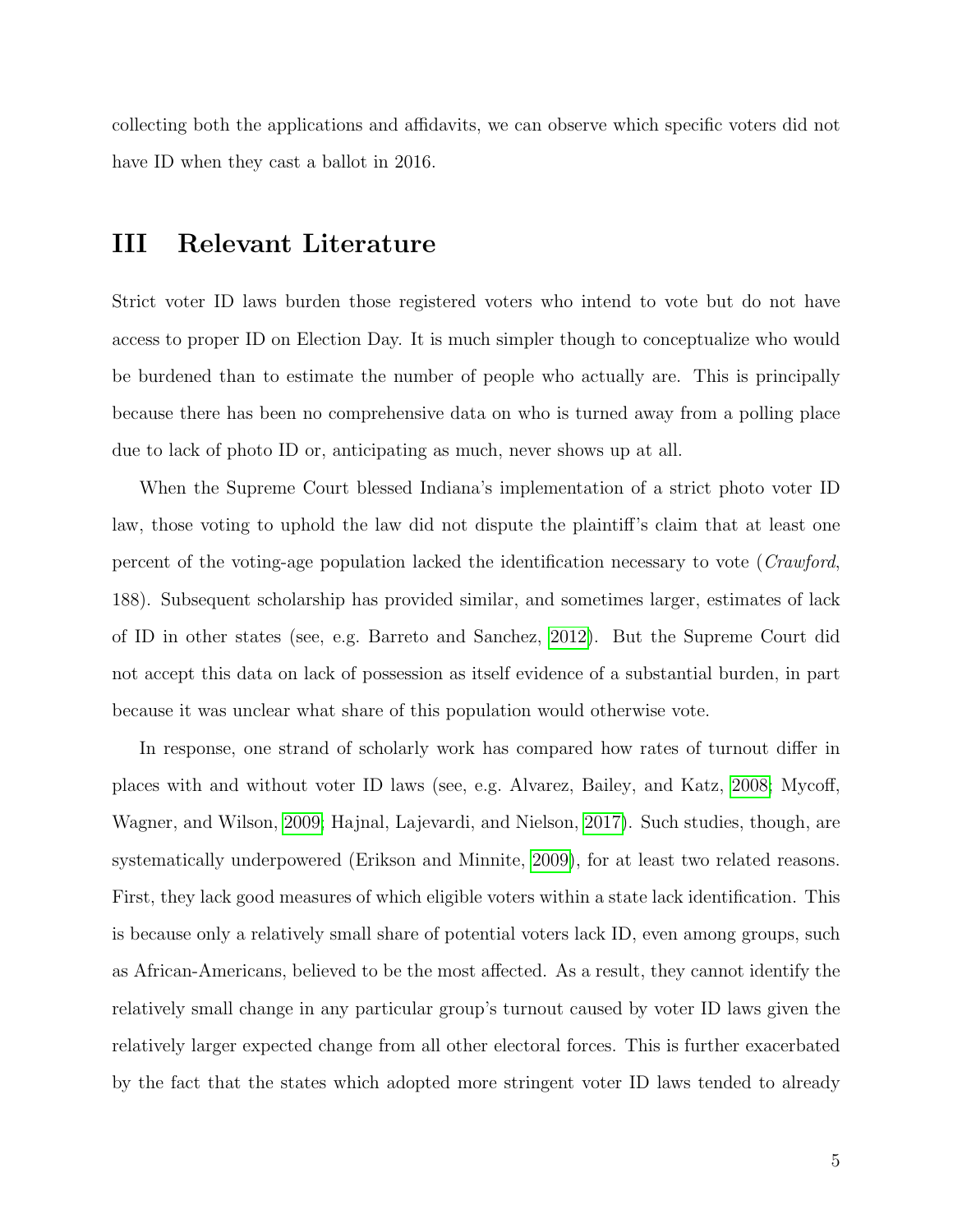have lower turnout than those that did not. Studies need to – but often do not – account for this non-random policy adoption. This, however, further erodes already limited statistical power.

More recent scholarship has compared the relative turnout of people within a state with more or less access to identification, using both survey data (see, e.g. Hobby et al., [2015;](#page-33-3) Mayer and DeCrescenzo, [2017\)](#page-33-4) and administrative data (see, e.g., Hood III and Bullock, [2012;](#page-33-5) Esposito, Focanti, and Hastings, [2017;](#page-32-4) Hood III and Buchanan, [2017\)](#page-33-6). These two methods, though, produce qualitatively different findings about the magnitude of the burden imposed by voter ID laws. While surveys find a number of respondents who report that they lack ID but, otherwise, would vote, administrative records reveal only small changes in the relative turnout rates of those with and without ID after voter ID laws are enacted.

One reason for these disparate results is that the political behavior of those who actually lack ID is particularly sensitive to measurement error. The difficulty is that some registered voters with ID will be incorrectly measured as lacking it. This survey error is exacerbated by the fact, mentioned above, that few registered voters actually lack ID (Government Accountability Office, [2014\)](#page-33-7). Ansolabehere, Luks, and Schaffner [\(2015\)](#page-32-5) highlight why misclassification can be so problematic when studying "low frequency categories." The issue, simply stated, is that even a small number of false negatives – people who actually possess ID but are measured to lack  $ID - can quickly swap the number of true negatives$ – people who actually lack ID and are measured to lack ID. The political behavior of those who are measured to lack ID represents a weighted average of these two groups, where each group is weighted by its share of the total population measured to lack ID. If the number of voters with and without ID was relatively equal, Bayes Rule tells us that the number of true negatives swamps the number of false negatives even when there is a small amount of misclassification. But an overwhelming majority of registrants possess ID, so almost any misclassification makes it impossible to isolate the behavior of those who actually lack ID using data on the behavior of those who report lacking ID.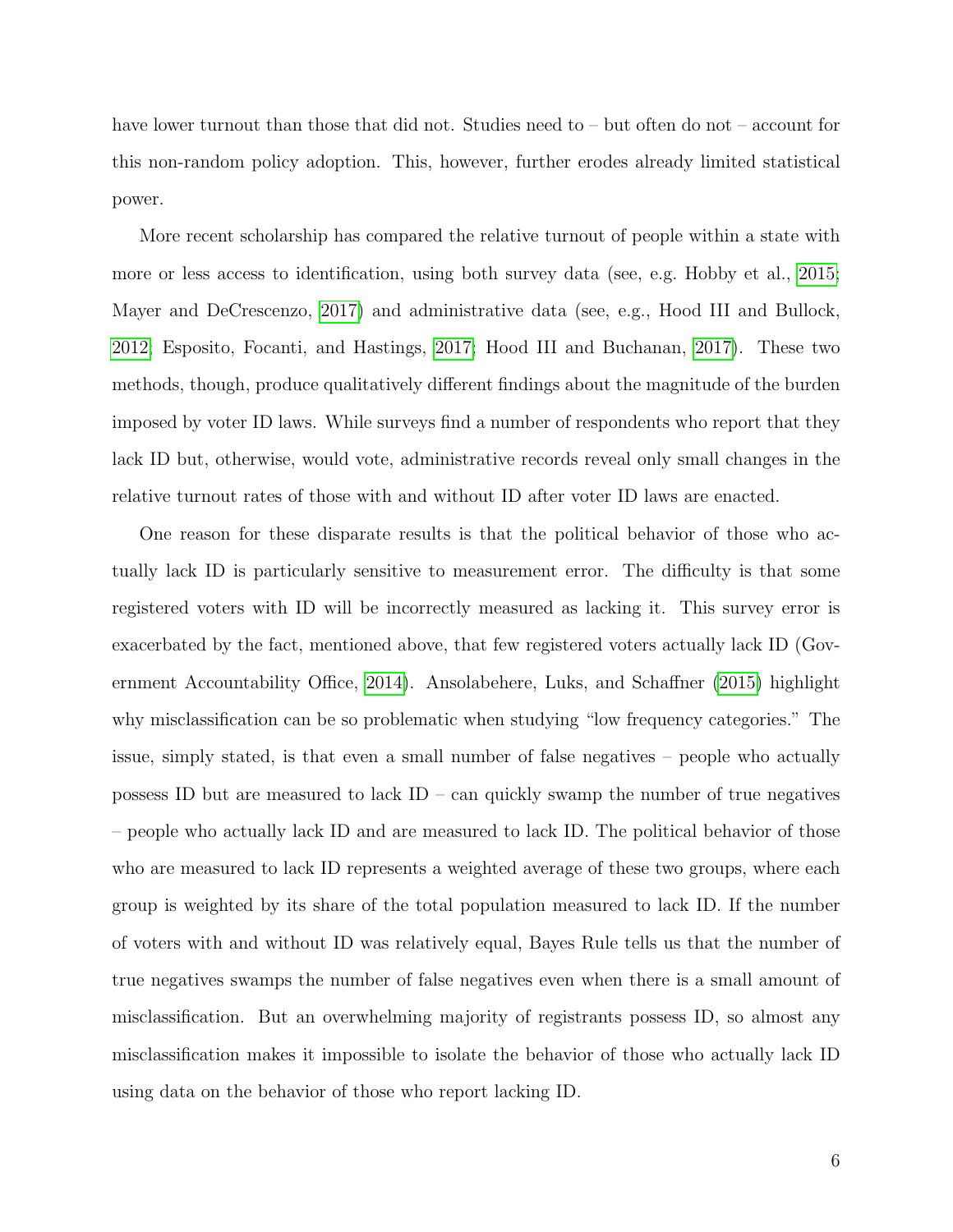Unfortunately, we expect both survey and administrative data to produce non-trivial misclassification errors. Because of the complicated nature of voter ID laws, surveying respondents about whether they lack ID requires them to answer a battery of complex questions. We know there is more measurement error when asking complex than simple questions (Belson, [1981\)](#page-32-6). For example, one potential form of survey satisficing is to answer "no" to any complicated question (Krosnick, [1991\)](#page-33-8). And in addition to these issues associated with misclassification, the types of people who are most at risk of lacking access to ID may also we the hardest to survey (Grimmer et al., [2018\)](#page-33-9).

Misclassification also is present when using administrative data. The lack of common identifiers in the ID and voter registration databases means that merging these databases together is a complex record-linkage process. We often merge records using fields like name, address, zip code, and gender. While Ansolabehere and Hersh [\(2017\)](#page-32-1) show that these fields can do a good job of uniquely identifying individuals when the data are perfect, missing fields, inconsistent data fields, and typographical errors are present in all databases in the real world. Consequently, they identify a non-trivial number of false negatives even when analyzing some of the highest quality records on who possess identification. Second, constructing a database of who owns all of the potential forms of ID often is not possible given the large number of acceptable forms of ID in many states. Finally, even if we had complete administrative data that were merged to a voter registration database without any misclassification, such data still would lack information on people who possess but lack access to ID on Election Day. This could happen, for example, if someone's ID was lost or stolen.

The presence of false negatives likely causes previous analyses of survey data to overstate the effect of a lack of ID on voter turnout. To date, these analyses have been cross-sectional, relating self-reported vote intentions or vote history to self-reported ID possession. Applying the logic laid out above, a sizable portion of those reporting that they lack ID will be false negatives. Our expectation is that false negatives would vote at higher rates than true negatives, even when both are eligible to vote. Additionally, surveying people about their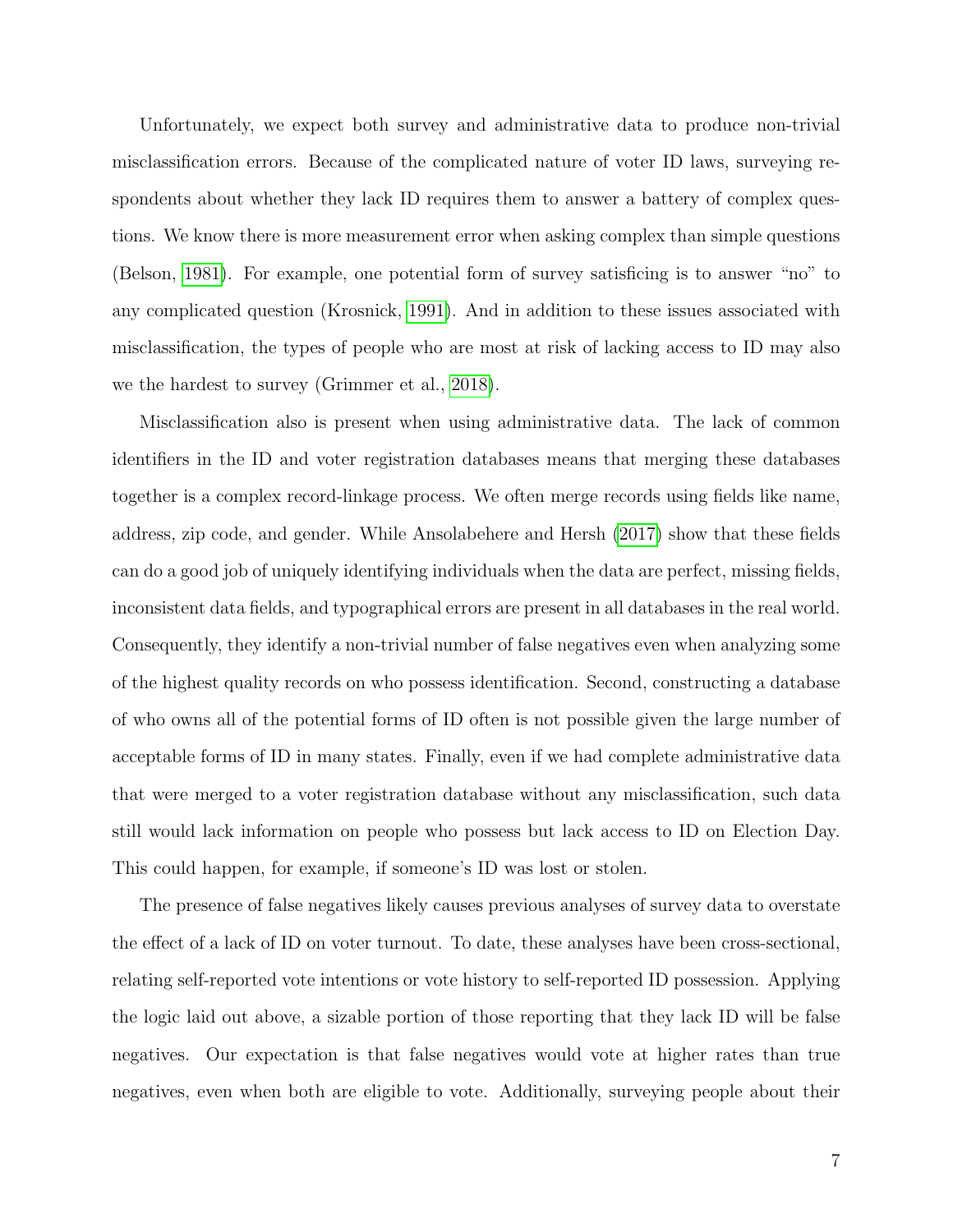vote intentions or vote history is notoriously hard. Not only does over-reporting inflate estimates of turnout, but systematic differences in the types of people who over-report can distort the relationship between turnout and certain independent variables, such as race, education level, and strength of partisanship (Bernstein, Chadha, and Montjoy, [2001;](#page-32-7) Belli, Traugott, and Beckmann, [2001\)](#page-32-8). Thus, we expect the self-reported participation of those reporting to lack ID to overstate the true political participation of those who actually lack ID.

In contrast, we expect analyses of administrative data to potentially underestimate how access to ID affects turnout. The best studies using administrative data tend to leverage panel data, comparing the relative turnout rates of those with and without ID, before and after voter ID laws are enacted. Suppose that an ID law causes turnout to decline among those who actually do not possess ID relative to those that do possess ID. The greater the share of false negatives among those measured to lack ID, the more that the difference between those that are and are not measured to possess ID will understate the true effect. This means the issues associated with false negatives are going to be more pronounced in studies, like Hood III and Bullock [\(2012\)](#page-33-5) and Hood III and Buchanan [\(2017\)](#page-33-6), that rely solely on a driver's license database to measure who possesses ID than in studies, like Esposito, Focanti, and Hastings [\(2017\)](#page-32-4), that have access to a more comprehensive database of ID.

Because of the limitation of existing administrative data, scholars recently have began to gather other types of data that connect a voter's lack of ID to their lack of participation. For example, voters without the necessary identification in a strict ID state can cast a provisional ballot, creating an administrative record of some registered voters who intend to vote but do not have proper ID on Election Day. For example, Hopkins et al. [\(2017\)](#page-33-1) used data on provisional ballots to better understand the impact of Virginia's change from a non-strict to strict photo ID law. Because these provisional ballots only are counted if an eligible voter returns with an eligible ID within a few days of the election, people who show up to vote, but do not possess ID, may not file one. In theory, exit polls, like those used by McConville,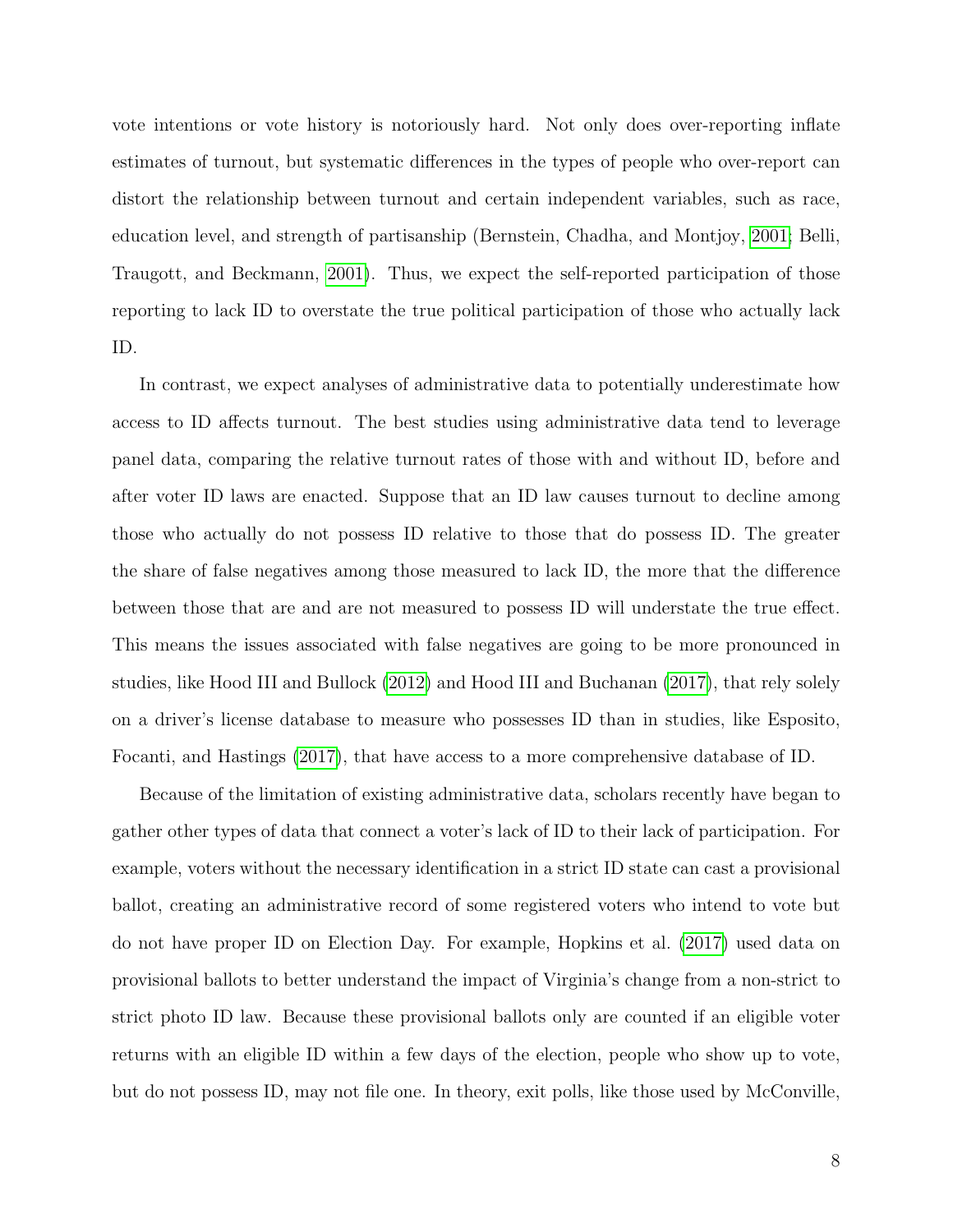Stokes, and Gray [\(2018\)](#page-34-3), could be used to measure this phenomenon. But neither approach will be able to measure people who are deterred from showing up altogether because they lack the ID necessary to vote.

Our primary innovation in this paper is to recognize that administrative records of who lacks photo ID when such ID is requested, but not required, can help us circumvent the issue that most administrative records do not allow us to observe would-be voters who are deterred from voting by a strict ID law because they lack identification. By construction, the people identified by these records both are interested in voting and do not have photo identification with them while doing so. Some of those who do not possess photo ID would acquire it, if doing so were necessary in order for them to vote. Even more who possess photo ID, but could not access it at the polls, would have been able to access it were it required. But others would not be able to. As such, the number of people who voted without photo ID under a non-strict system represent the upper bound on the number of people who would be disenfranchised if a state switched from a non-strict to a strict photo ID law. This is not to say that people without IDs cannot be deterred by a non-strict voter ID law. As we explore in Section [VI,](#page-26-0) a non-strict voter ID law could deter people who misunderstand the law from voting . But such individuals are not at risk of being disenfranchised by a shift from a non-strict to strict voter ID law because they already were disenfranchised by the non-strict law.

Fraga and Miller [\(2018\)](#page-33-10) have pursued a substantially similar measurement strategy in Texas. We independently began this work at the same time and think their approach has much to recommend it. Like us, they use administrative records to identify people who voted in 2016 without showing photo identification. The primary advantage of their study is that Texas had shifted from enforcing a strict photo ID law in 2014 to enforcing a non-strict photo ID law in 2016. This variation provides Fraga and Miller with some leverage to potentially recover who was prevented from voting in 2014 when Texas had a strict voter ID law in place.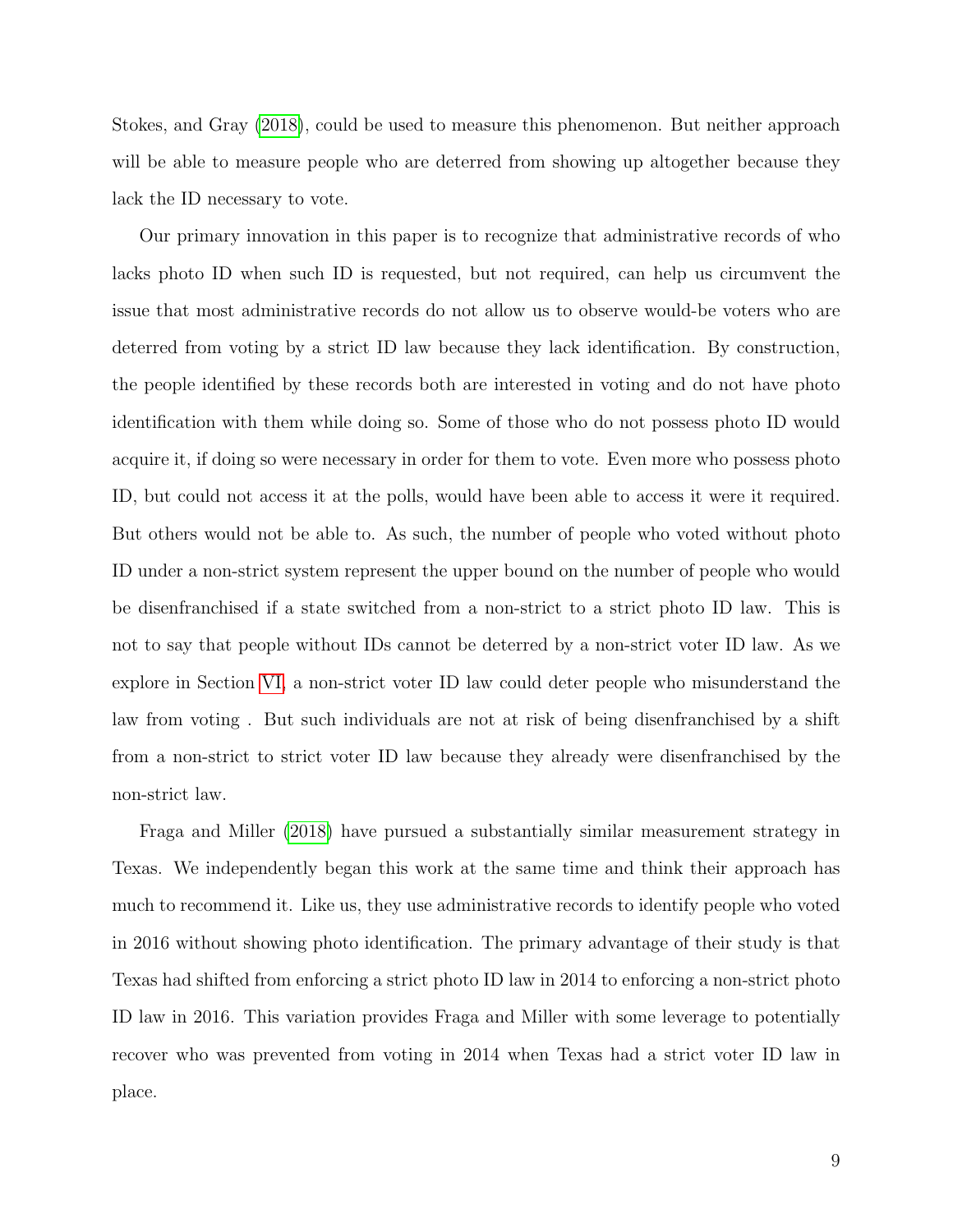However, the removal of the strict ID requirement was not a change in the law but the result of the imposition of a temporary court order that has since been lifted. The downside of studying a state with such a tumultuous voter ID law is that many voters without ID may have believed the state had continued to enforce its strict ID law in 2016, even though such ID was temporarily unnecessary. These people may have been deterred from showing up to the polls to begin with. Thus, we risk underestimating the upper bound on the number of people who would be disenfranchised in moving from a non-strict to strict ID law by focusing on Texas. In contrast, the 2016 presidential election was the fifth general federal election conducted since the enactment of Michigan's non-strict voter ID law. As a result, we believe that this case provides more externally valid information about who wants to vote and lacks photo identification.

## IV Data

This section details the data that we combine from four different sources in this paper.

#### IV.A Michigan Voter File

We use a copy of the Michigan statewide voter file (MSVF) obtained from TargetSmart on April 3, 2017. It contains 7,354,530 registrants, 4,807,019 of which have a vote record in the 2016 election. The Michigan Department of State reports that turnout was 4,874,619, meaning that this MSVF has coverage of 98.6 percent of the 2016 presidential votes. The file contains information on registrants' full name, year of birth, address, and precinct, in addition to vote history in federal primary and general elections from 2008 to 2016. It is important to note that a registrant's address in April 2017 may differ from their address on Election Day if they moved in the interim.

We geocoded every address in the MSVF using the website Geocodio. This website returns a residence's latitude and longitude, most likely census block and census tract, and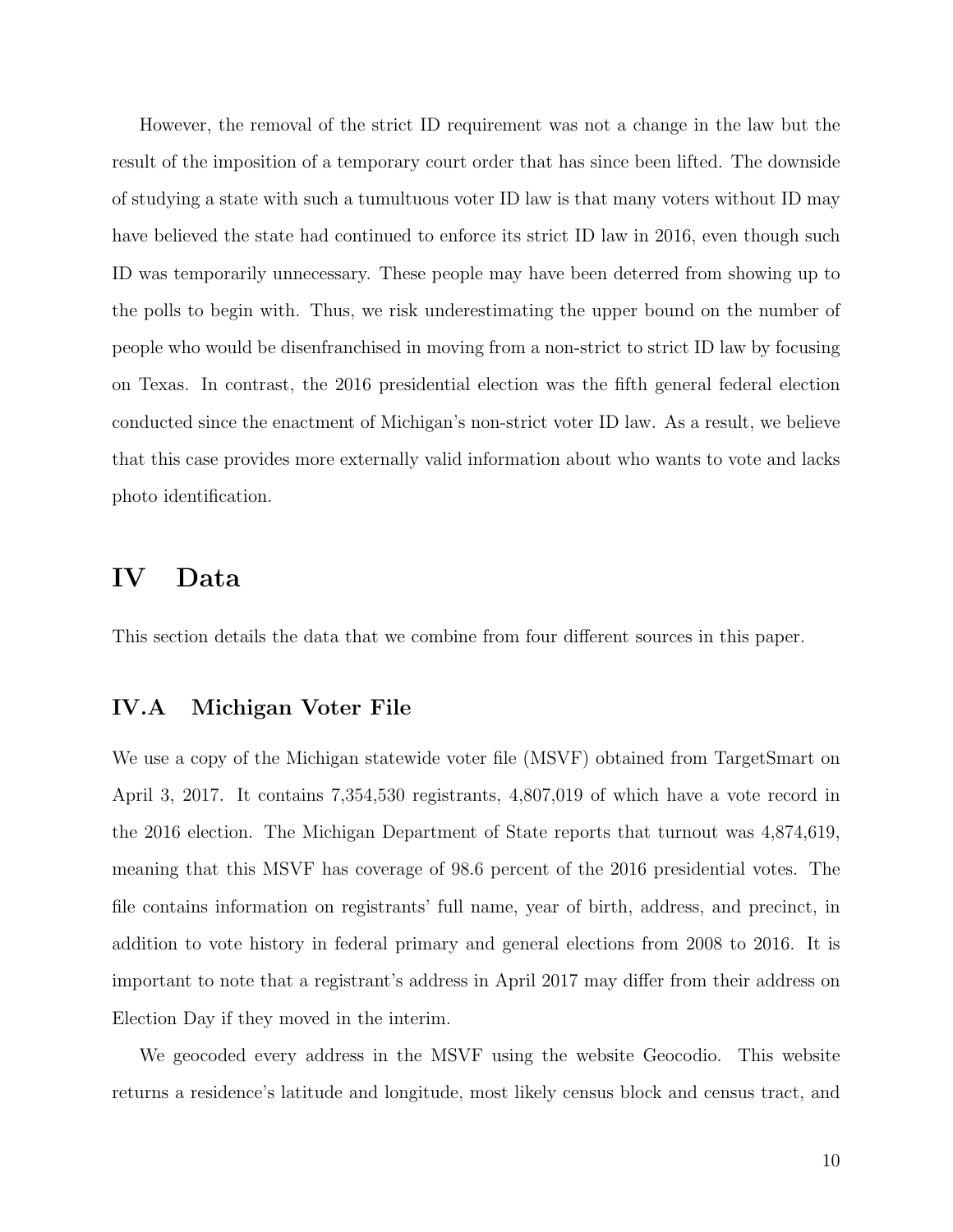the method used to make this imputation. We flagged observations in which 1) the census block of residence was in a different county than the county of registration, 2) the longitude and latitude of residence was determined using generic information about the census place of residence or the center of the street of residence, or 3) the accuracy score assigned to the match was below their recommended threshold for a high quality match. We then found the census tract where the most non-flagged registrants were located for each precinct, which we refer to as the modal census tract of a precinct. We also calculated the average latitude and longitude for all of the non-flagged registrations in a precinct.

Knowledge of the census block of a residence and modal census tract of a precinct is used to construct an imputed race probability for each registrant in the MSVF. We use the R package "wru: Who Are You? Bayesian Prediction of Racial Category Using Surname and Geolocation" developed by Imai and Khanna [\(2016\)](#page-33-11) to construct predicted probabilities that the registrant is white, black, Hispanic, Asian, or some other race. The package combines information on a registrant's surname and location of residence to impute these probabilities. While location of residence is most often measured by the census block of a residence, we instead use the modal census tract of a precinct in two cases: (1) we flagged the geocode for one of the three reasons listed above or (2) the longitude and latitude of the residence show that it is located more than five miles away from the average location of a non-flagged residence in the precinct. This resulted in about 95% of the registrants having their race probabilities calculated based on their census block of residence and 5% of the registrants having their race probabilities calculated based on the modal census tract of their precinct.

We add to the MSVF census tract-level demographics obtained from the 2015 American Community Survey (ACS) 5-Year Estimates. Specifically, we include variables for per capita income, share of residents aged 25 and older who have attended college, and share of workers aged 16 and older who commute by car. We include these variables because Hopkins et al. [\(2017\)](#page-33-1) suggests each may relate to access to photo identification. Both education and wealth may be positively associated with knowledge of the law and negatively associated with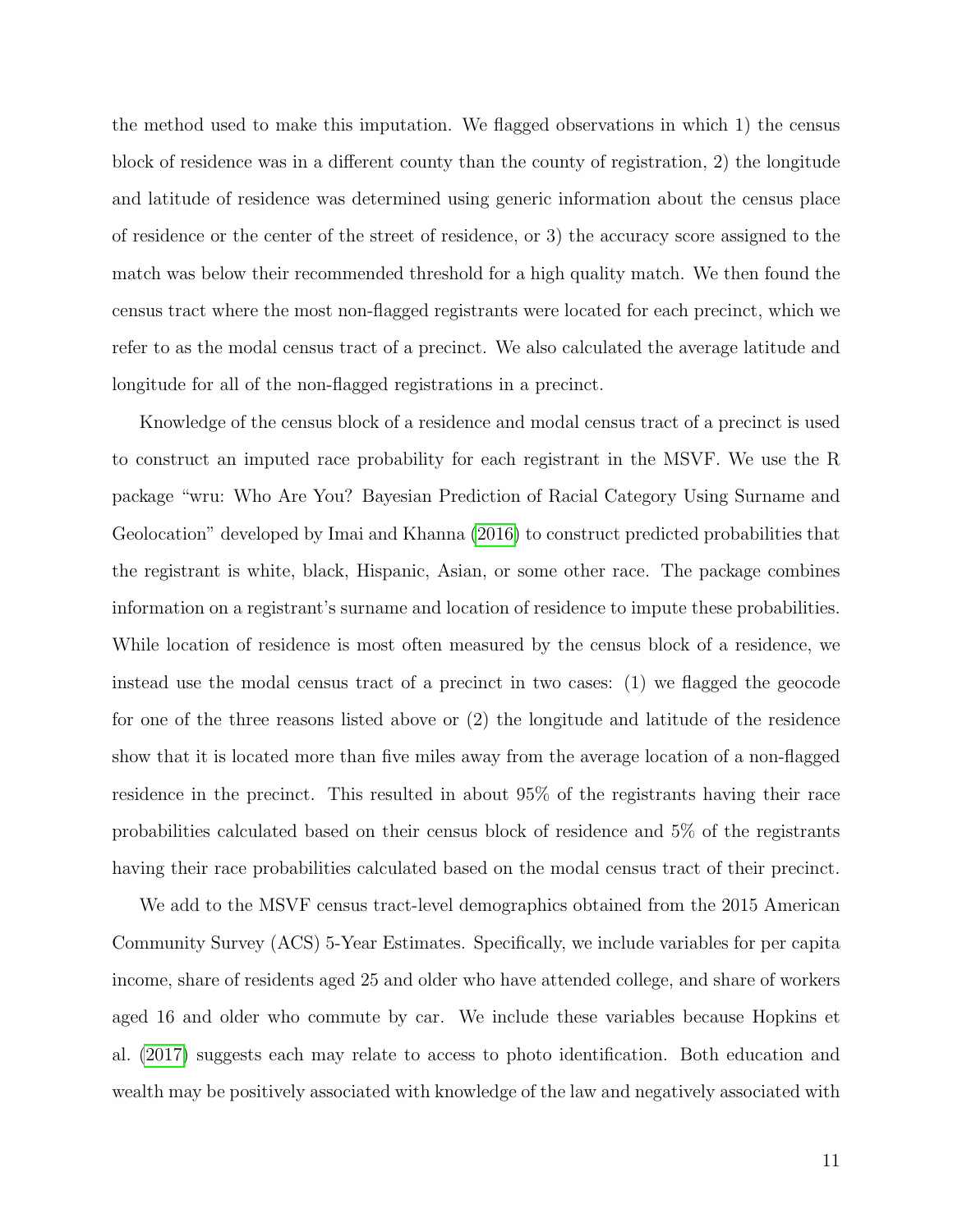possession of identification. Workers who commute via car may be more likely to possess or access a driver's license on Election Day. Each registrant is assigned the census tract demographics of the modal census tract of their precinct.

#### IV.B Primary Vote History

Unlike voter files in some other states, the MSVF does not contain information on party of registration. However, we can learn about the partisan preferences of a subset of registrants by looking at which party's primary a registrant voted in. Although not part of the MSVF, data on primary party choice were collected and processed by Practical Political Consulting, a Michigan political consulting firm. About 98 percent of observations in the MSVF had an identifier that allowed us to merge these primary party choice outcomes to the MSVF. The other two percent of the data get dropped when analyzing these outcomes.

#### IV.C Individual-Level Affidavits

We attempted to collect copies of the affidavits and paired Applications to Vote from a random sample of 20 percent of Michigan's precincts, plus a non-random sample of additional precincts. Because elections in Michigan largely are administered at the municipal level, we mailed a Michigan Freedom of Information Act (MFOIA) request to every municipality that had at least one precinct selected into the random sample. Some of these municipalities sent us data for every precinct in the municipality, while other municipalities only sent us data for the precincts in the random sample. In many, but not all, cases it was possible to observe the precinct that an affidavit originated in. Out of the 863 precincts in the random sample, there are 24 precincts from 9 municipalities from which we have not yet been able to collect their affidavits.

Coders matched each affidavit to voters' corresponding registration record in the MSVF using a web application that we developed with Shiny from RStudio. Two coders examined every affidavit and paired Application to Vote, each identifying the registrant in the voter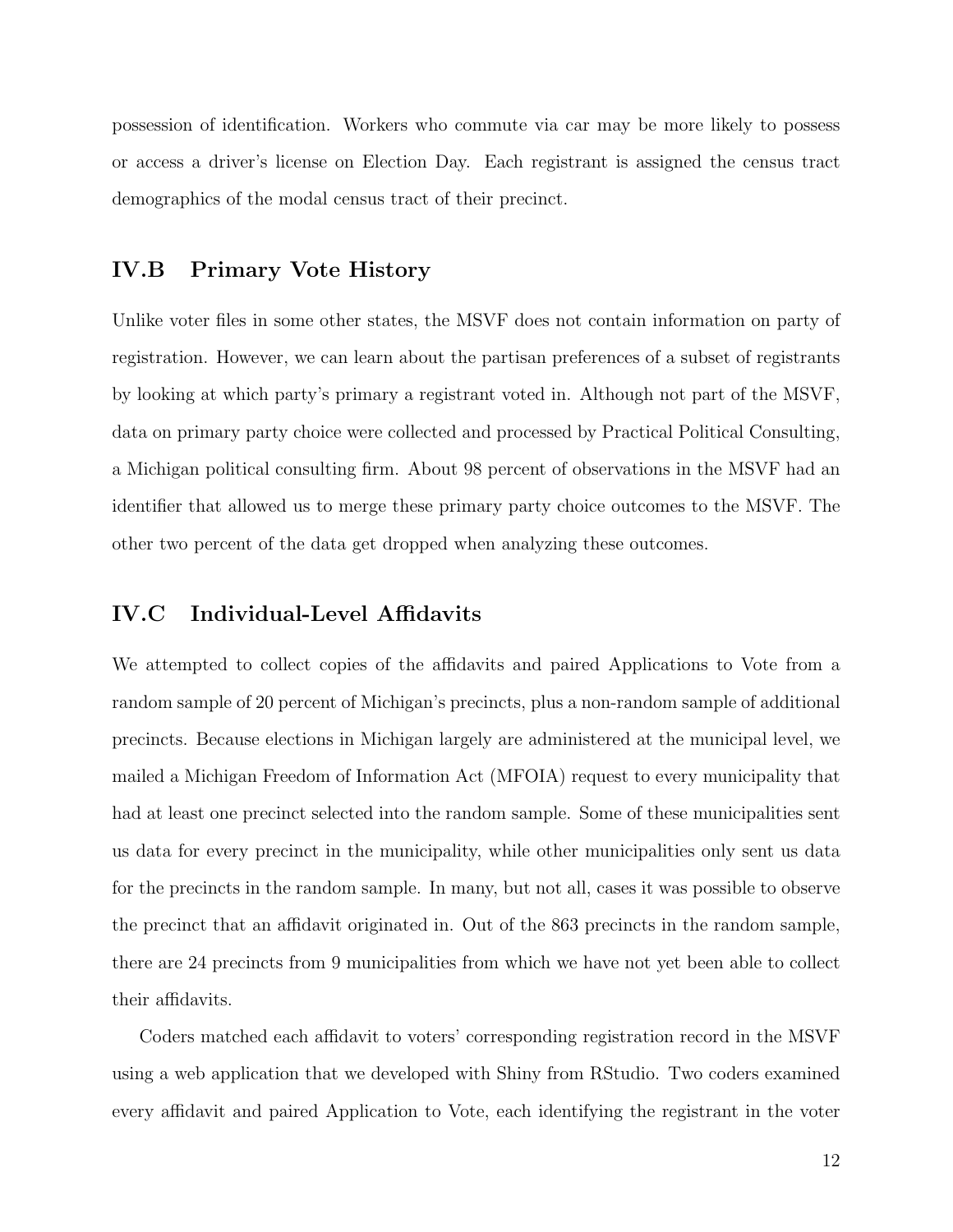file whose information best matched the information provided. This typically included the voter's first and last name, address, and year of birth. Coders were restricted by the web application to searching the voter file for registrants within the municipality in which the affidavit was filed.[4](#page-13-0) Alternatively, a coder could record that an affidavit needed further examination if either two or more registrants matched equally well to the affidavit or no registrant was sufficiently similar to the affidavit. Coders also noted whether the election inspector signed the affidavit when that information was available.

A third coder did further investigation when only one of the two initial coders matched a registration record to an affidavit. This coder either confirmed the initial match or specified that we should search the entire MSVF.

When no initial match was identified for a given affidavit, we searched the entire MSVF for potential matches both within and outside the municipality. Specifically, we searched for any registrant with the same first and last name as listed on the affidavit or the same street number, first four letters of address, and county as listed on the Application to Vote. We then used the auxiliary information on both the Application to Vote and MSVF to determine whether we found a match. In less than 0.5 percent of cases, multiple registrants were equally plausible matches to an affidavit. In these cases, we coded each plausible match and and only sampled one of the plausible matches later.

We did a final labor-intensive search within the MSVF for affidavits that remained unmatched to a registration record. This largely consisted of searching the voter files for alternative spellings of names and addresses, especially when the information on the affidavit or Application to Vote was difficult to read.

Table [1](#page-14-0) presents the match rates for the 8,880 affidavits we collected and for the 4,147 of those affidavits in our 20 percent sample. The table shows that we matched 99% of affidavits to a unique registrant in the MSVF. Unexpectedly, only about half of the applications were signed by an election inspector. A qualitative exploration of the unsigned affidavits shows

<span id="page-13-0"></span><sup>&</sup>lt;sup>4</sup>In Detroit, this search was restricted to a subset of precincts, which are substantially larger than most municipalities in the data.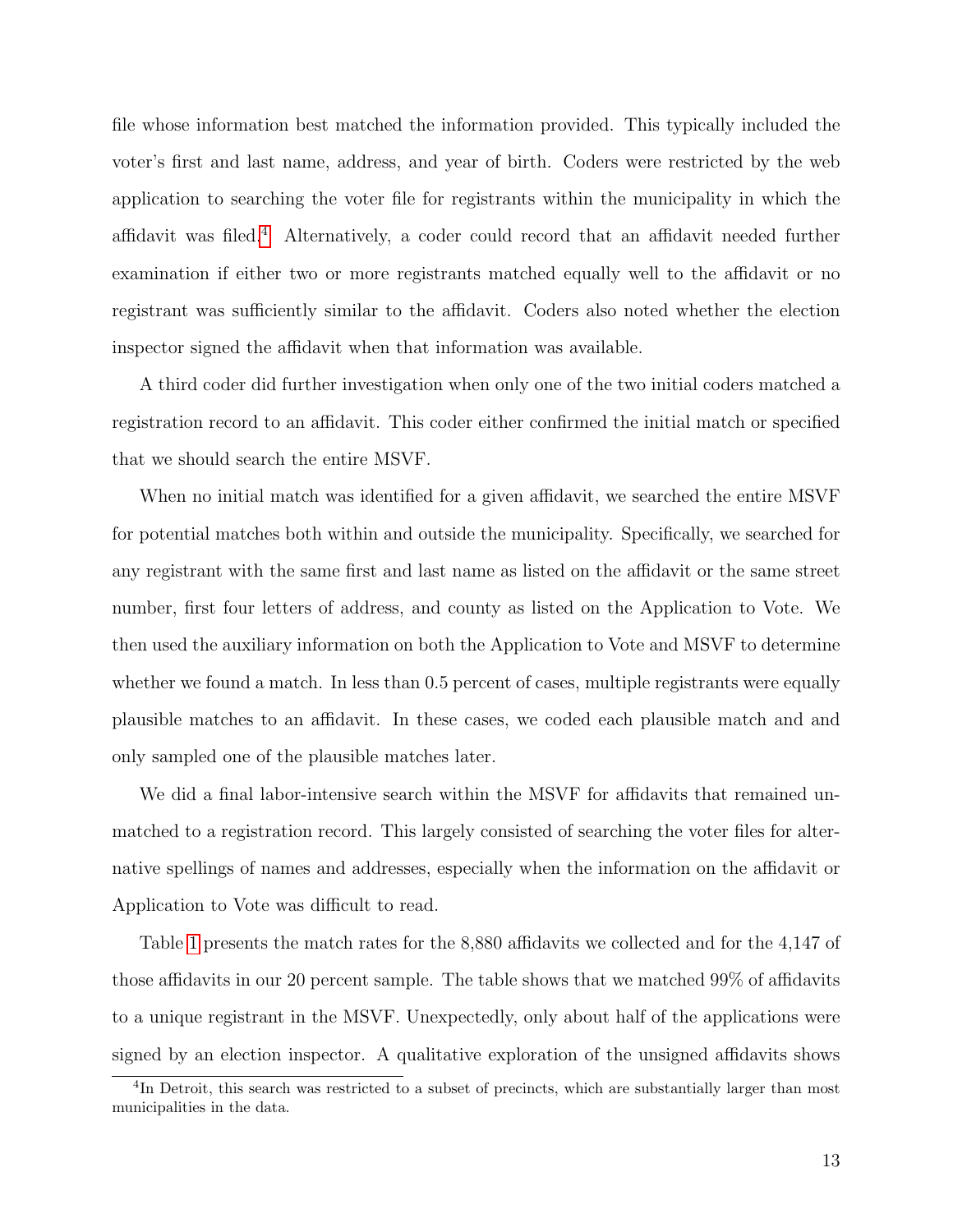<span id="page-14-0"></span>that a disproportionate number of them were filed in Detroit.

|                                                | All       | From Sampled |
|------------------------------------------------|-----------|--------------|
| Which Affidavits                               | Collected | Precinct     |
| $\#$ of Affidavits                             | 8880      | 4147         |
| Affidavit Matched To:                          |           |              |
| Single Registrant                              | 0.990     | 0.990        |
| Multiple Registrants                           | 0.004     | 0.003        |
| No Registrant                                  | 0.006     | 0.007        |
| Election Inspector:                            |           |              |
| Signed Affidavit                               | 0.505     | 0.431        |
| Didn't Sign Affidavit                          | 0.435     | 0.530        |
| Signature Unobservable                         | 0.060     | 0.039        |
| Race Imputation Uses:<br>Geocoded Census Block | 0.956     | 0.950        |
| Modal Census Tract in Precinct                 | 0.044     | 0.050        |

Table 1: Matching Affidavits to Voter File

Table [2](#page-15-0) presents descriptive statistics on our matched affidavits filed in our 20 percent sample. The first three columns look at all of the 4,116 matched affidavits, while the last three columns include only the 1,773 affidavits signed by an election inspector. Row 1 shows that 73% of voters who lacked identification in 2016 had voted in a previous election between 2008 and 2014, compared to 85% of all polling place voters. This difference is roughly the same when we observe only signed affidavits, 74% of which were filed by voters who had previously voted.

Figure [1](#page-16-0) further breaks out the political participation by election of polling place voters who did and did not file an affidavit. We observe a substantially smaller difference between their turnout in 2012 than in other past elections.<sup>[5](#page-14-1)</sup> The lack of a constant difference in the turnout of those who did and did not file affidavits suggests that it is not always reasonable

<span id="page-14-1"></span><sup>5</sup>Table [A.2](#page-37-0) and Table [A.3](#page-38-0) show that similar patterns hold if we change the date before which a registrant was registered.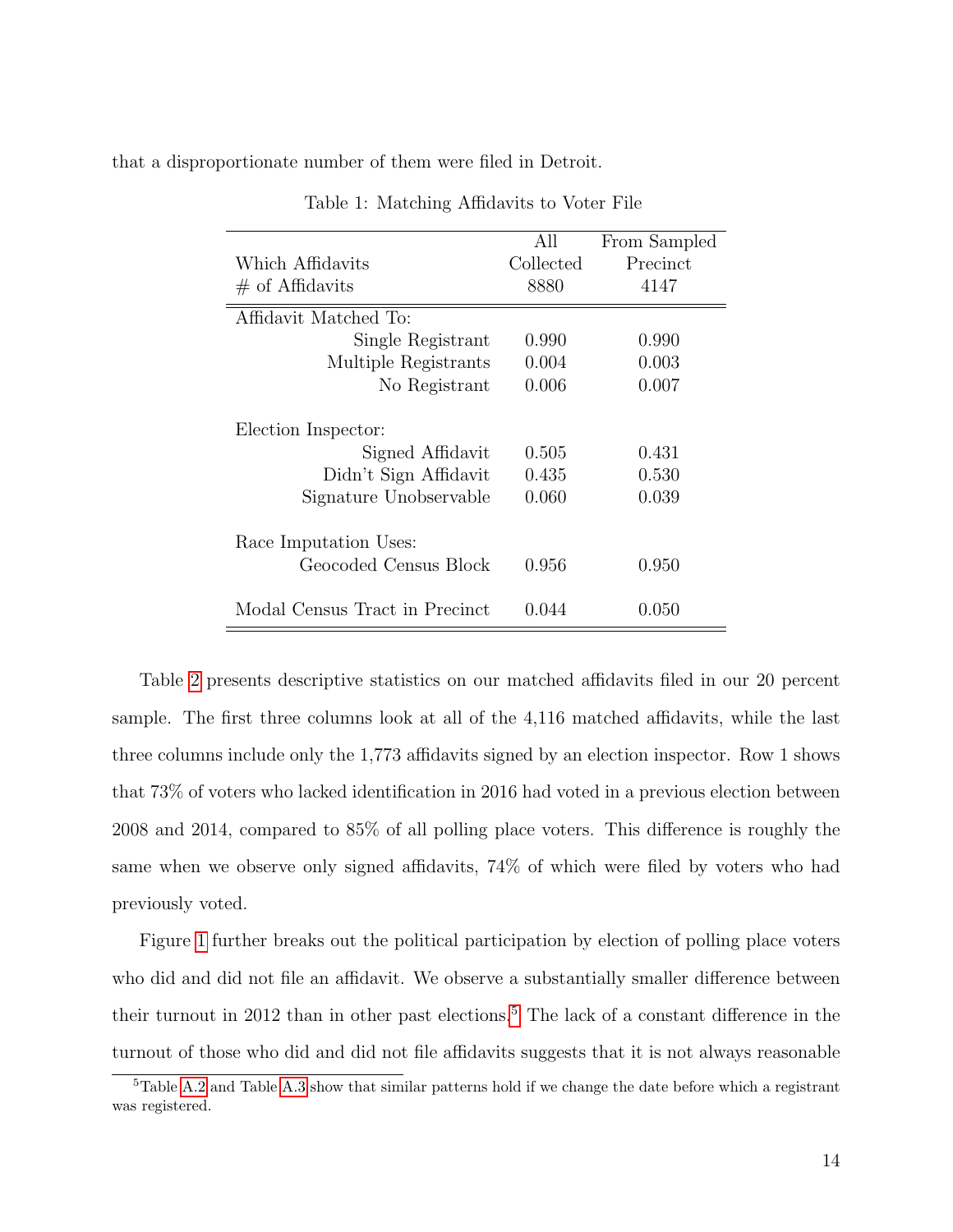<span id="page-15-0"></span>

|                           | Only Precincts in 20% Sample |               |                                                               |                 |               |            |  |
|---------------------------|------------------------------|---------------|---------------------------------------------------------------|-----------------|---------------|------------|--|
| Which Precincts           |                              |               | With Inspector Signature Field<br>All Precincts in 20% Sample |                 |               |            |  |
|                           | Only                         | All           |                                                               | Only            | All           |            |  |
|                           | Matched                      | Polling Place |                                                               | Signed, Matched | Polling Place |            |  |
| Which Voters              | Affidavits                   | <b>Voters</b> | Difference                                                    | Affidavits      | <b>Voters</b> | Difference |  |
| $#$ of Registrants        | 4116                         | 686493        |                                                               | 1773            | 665095        |            |  |
| Previously Voted          | 0.730                        | 0.856         | $-0.127$                                                      | 0.742           | 0.856         | $-0.115$   |  |
| Female                    | 0.568                        | 0.531         | 0.037                                                         | 0.562           | 0.531         | 0.031      |  |
| Decade of Birth:          |                              |               |                                                               |                 |               |            |  |
| Missing                   | 0.000                        | 0.000         | $-0.000$                                                      | 0.000           | 0.000         | $-0.000$   |  |
| 1910s                     | 0.000                        | 0.000         | 0.000                                                         | 0.001           | 0.000         | 0.001      |  |
| 1920s                     | 0.008                        | 0.003         | 0.005                                                         | 0.010           | 0.003         | 0.007      |  |
| 1930s                     | 0.020                        | 0.021         | $-0.002$                                                      | 0.024           | 0.021         | 0.002      |  |
| 1940s                     | 0.054                        | 0.078         | $-0.023$                                                      | 0.072           | 0.078         | $-0.005$   |  |
| 1950s                     | 0.129                        | 0.192         | $-0.063$                                                      | 0.139           | 0.192         | $-0.053$   |  |
| 1960s                     | 0.171                        | 0.229         | $-0.059$                                                      | 0.169           | 0.229         | $-0.061$   |  |
| 1970s                     | 0.186                        | 0.191         | $-0.005$                                                      | 0.171           | 0.191         | $-0.020$   |  |
| 1980s                     | 0.213                        | 0.172         | 0.041                                                         | 0.196           | 0.173         | 0.024      |  |
| 1990s                     | 0.218                        | 0.112         | 0.105                                                         | 0.217           | 0.112         | 0.105      |  |
| Imputed Race Probability: |                              |               |                                                               |                 |               |            |  |
| White                     | 0.498                        | 0.778         | $-0.280$                                                      | 0.638           | 0.778         | $-0.140$   |  |
| <b>Black</b>              | 0.414                        | 0.129         | 0.285                                                         | 0.261           | 0.129         | 0.133      |  |
| Hispanic                  | 0.045                        | 0.043         | 0.001                                                         | 0.053           | 0.044         | 0.009      |  |
| Asian                     | 0.018                        | 0.026         | $-0.008$                                                      | 0.018           | 0.026         | $-0.008$   |  |
| Other                     | 0.026                        | 0.024         | 0.002                                                         | 0.030           | 0.024         | 0.006      |  |

Table 2: Comparing Affidavit Filers to the Population of Polling Place Voters

to assume parallel trends between voters who possess and don't possess ID in the absence of a voter ID law.

Table [2](#page-15-0) also highlights some demographic differences between those polling place voters who do and do not file affidavits. Polling place voters filing affidavits are disproportionately female, minorities, and either young or elderly. Figure [A.4](#page-39-0) in the Appendix shows that the high rate of affidavits filed by people born in the 1990s is largely driven by people who were born in 1998, and thus who were just barely eligible to vote in the 2016 election.

### IV.D State Affidavit Report of Affidavits by Precinct

The Michigan Secretary of State's office produces a Statewide Affidavit Report of the number of voters who cast affidavits for lack of ID in each precinct after every election. The report indicates that 18,580 affidavits were filed in 2016 in 4,628 precincts, though there are reasons to believe that this may not be a complete reporting of affidavits. For example, the report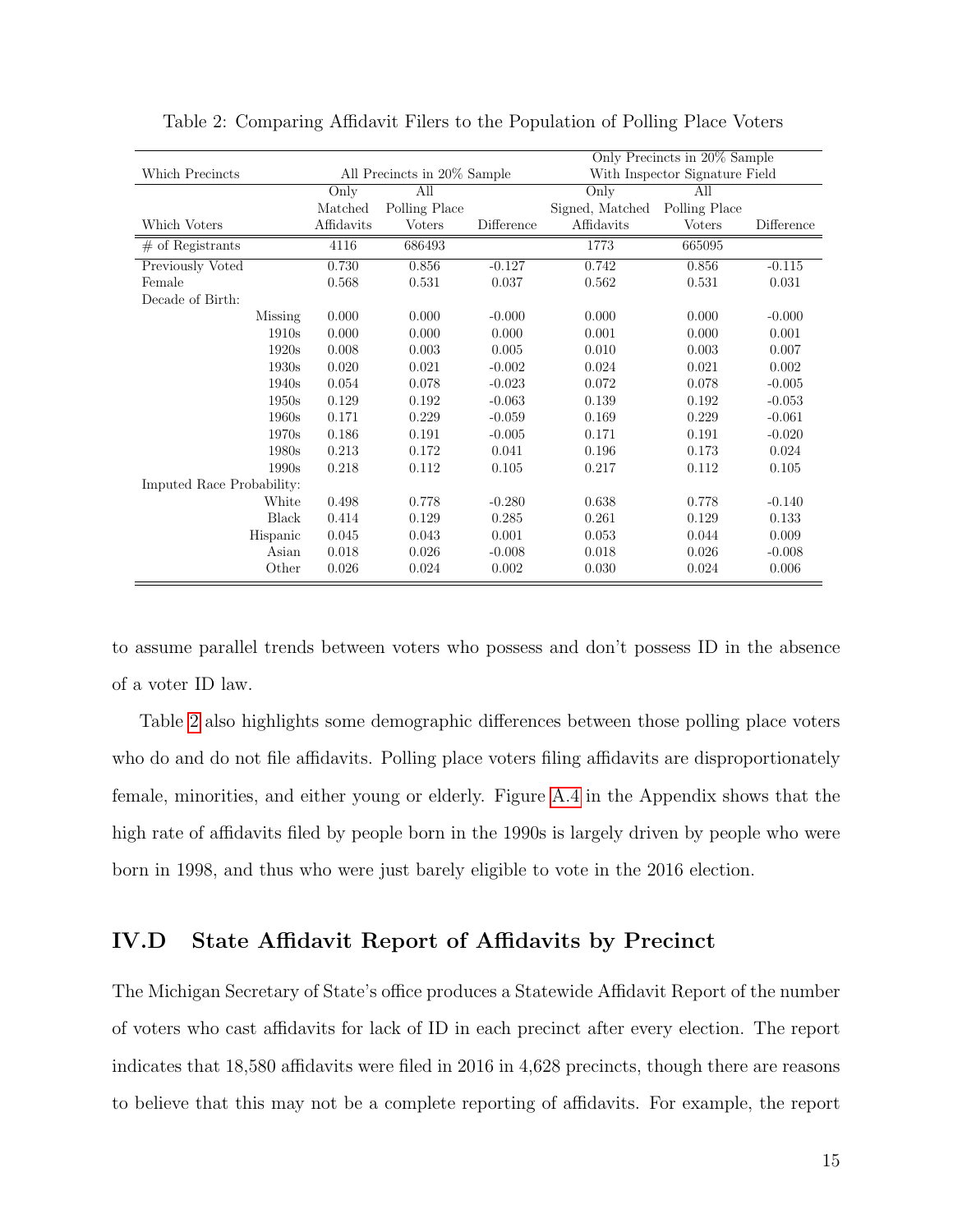<span id="page-16-0"></span>



Note: Bars represent the 95% confidence intervals. Sample restricted to 2016 polling place voters who were registered to vote on or before September 30, 2008.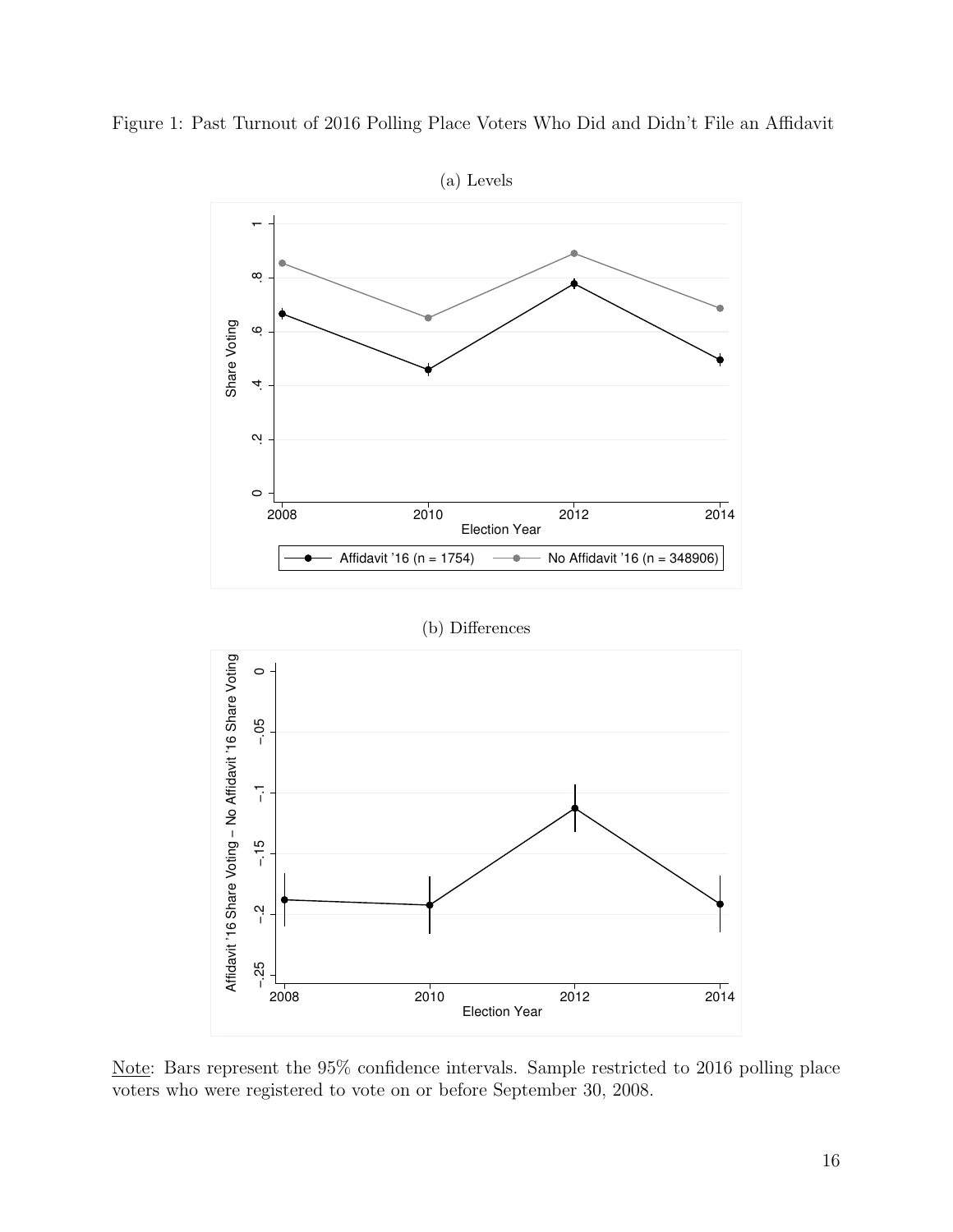said zero affidavits were filed in any of the five precincts in Rochester City, despite there being over 7,000 votes cast in the jurisdiction. Our subsequent FOIA request revealed that 30 affidavits were actually cast in Rochester City.

## V Results

We first describe the characteristics of voters who filed affidavits in our sampled precincts. Later, we use these results to estimate the total number of Michigan voters who lacked photo identification when voting in 2016, including those who did not need to show such identification because they voted absentee.

### V.A Who Lacks Photo Identification?

Table [3](#page-18-0) presents our baseline regression analysis examining which voters lacked photo identification when they voted in 2016. We consider two different dependent variables within this table. Columns 1 through 4 examine whether a given voter filed an affidavit, without considering whether the election inspector signed it. We restrict our sample to the 686,493 registrants who voted at a polling place in our 20% sample. In columns 5 through 8, we look at whether a voter filled out an affidavit that was signed by an election inspector. We drop the 22,019 voters from the 32 precincts in which the affidavit data provided to us did not allow us to observe whether the election inspector signed the affidavit.

Column 1 shows the baseline rate of voters filling out an affidavit. Our point estimate is that 0.58 percent of polling place voters filled out an affidavit, with a 95% confidence interval of 0.50 to 0.65 percent.

Column 2 presents evidence of substantial differences between whites and non-whites in the rates of filling out affidavits. The constant shows that a voter who is assessed to have a zero chance of being white has a 1.71 percent chance of filling out an affidavit. In contrast, a voter assessed to be white with probability one has a 0.25 percent chance of filling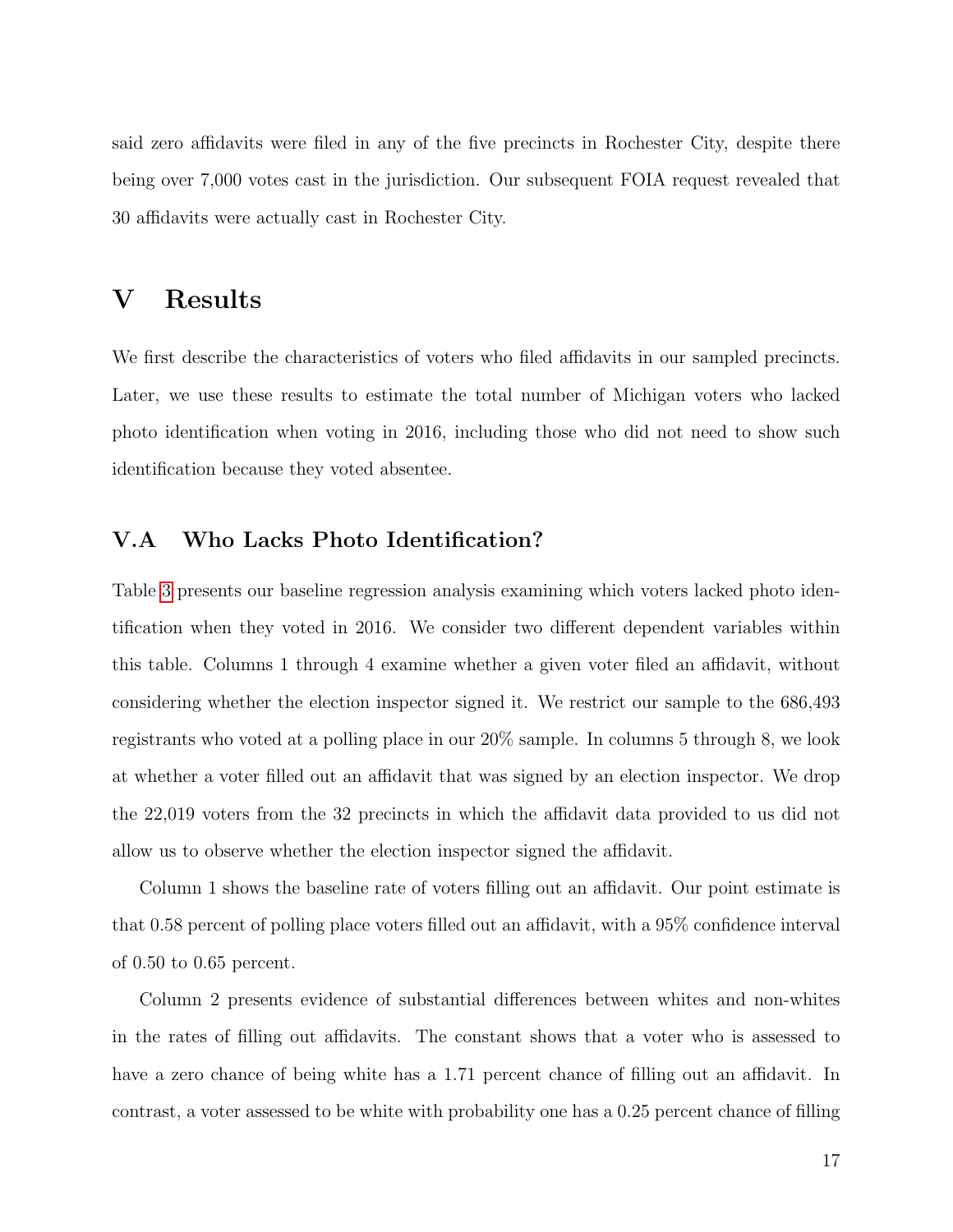<span id="page-18-0"></span>

|                                             | (1)                      | $\overline{(2)}$ | (3)       | $\overline{(4)}$ | (5)      | (6)       | (7)              | (8)       |  |  |  |
|---------------------------------------------|--------------------------|------------------|-----------|------------------|----------|-----------|------------------|-----------|--|--|--|
| Dependent Variable                          | Any Affidavit<br>686,493 |                  |           |                  |          |           | Signed Affidavit |           |  |  |  |
| Observations                                |                          |                  |           |                  |          |           | 664,473          |           |  |  |  |
| Constant                                    | 0.0058                   | 0.0171           | 0.0229    | 0.1067           | 0.0026   | 0.0050    | 0.0077           | 0.0265    |  |  |  |
|                                             | (0.0004)                 | (0.0015)         | (0.0018)  | (0.0250)         | (0.0002) | (0.0006)  | (0.0008)         | (0.0110)  |  |  |  |
| Probability Race $=$ White                  |                          | $-0.0145$        | $-0.0140$ | $-0.0110$        |          | $-0.0031$ | $-0.0028$        | $-0.0020$ |  |  |  |
|                                             |                          | (0.0017)         | (0.0016)  | (0.0014)         |          | (0.0006)  | (0.0006)         | (0.0006)  |  |  |  |
| $Gender = Female$                           |                          |                  | 0.0004    | 0.0003           |          |           | 0.0002           | 0.0002    |  |  |  |
|                                             |                          |                  | (0.0002)  | (0.0002)         |          |           | (0.0001)         | (0.0001)  |  |  |  |
| Born in 1910s                               |                          |                  | 0.0257    | 0.0258           |          |           | 0.0353           | 0.0353    |  |  |  |
|                                             |                          |                  | (0.0248)  | (0.0249)         |          |           | (0.0273)         | (0.0273)  |  |  |  |
| Born in 1920s                               |                          |                  | 0.0061    | 0.0060           |          |           | 0.0040           | 0.0040    |  |  |  |
|                                             |                          |                  | (0.0026)  | (0.0026)         |          |           | (0.0019)         | (0.0019)  |  |  |  |
| Born in 1930s                               |                          |                  | $-0.0026$ | $-0.0027$        |          |           | $-0.0011$        | $-0.0011$ |  |  |  |
|                                             |                          |                  | (0.0009)  | (0.0008)         |          |           | (0.0006)         | (0.0006)  |  |  |  |
| Born in 1940s                               |                          |                  | $-0.0041$ | $-0.0040$        |          |           | $-0.0016$        | $-0.0016$ |  |  |  |
|                                             |                          |                  | (0.0007)  | (0.0007)         |          |           | (0.0005)         | (0.0005)  |  |  |  |
| Born in 1950s                               |                          |                  | $-0.0044$ | $-0.0041$        |          |           | $-0.0022$        | $-0.0021$ |  |  |  |
|                                             |                          |                  | (0.0007)  | (0.0006)         |          |           | (0.0004)         | (0.0004)  |  |  |  |
| Born in 1960s                               |                          |                  | $-0.0044$ | $-0.0039$        |          |           | $-0.0023$        | $-0.0021$ |  |  |  |
|                                             |                          |                  | (0.0006)  | (0.0006)         |          |           | (0.0004)         | (0.0004)  |  |  |  |
| Born in 1970s                               |                          |                  | $-0.0036$ | $-0.0032$        |          |           | $-0.0020$        | $-0.0018$ |  |  |  |
|                                             |                          |                  | (0.0006)  | (0.0006)         |          |           | (0.0004)         | (0.0004)  |  |  |  |
| Born in 1980s                               |                          |                  | $-0.0025$ | $-0.0023$        |          |           | $-0.0015$        | $-0.0015$ |  |  |  |
|                                             |                          |                  | (0.0006)  | (0.0006)         |          |           | (0.0004)         | (0.0004)  |  |  |  |
| Unknown Decade of Birth                     |                          |                  | $-0.0231$ | $-0.0289$        |          |           | $-0.0077$        | $-0.0109$ |  |  |  |
|                                             |                          |                  | (0.0018)  | (0.0037)         |          |           | (0.0008)         | (0.0018)  |  |  |  |
| Previously Voted                            |                          |                  | $-0.0036$ | $-0.0033$        |          |           | $-0.0016$        | $-0.0015$ |  |  |  |
|                                             |                          |                  | (0.0004)  | (0.0004)         |          |           | (0.0003)         | (0.0002)  |  |  |  |
| % Workers Commuting Via Car (tract)         |                          |                  |           | $-0.0089$        |          |           |                  | $-0.0053$ |  |  |  |
|                                             |                          |                  |           | (0.0086)         |          |           |                  | (0.0029)  |  |  |  |
| % Adults With Any College Education (tract) |                          |                  |           | $-0.0061$        |          |           |                  | 0.0004    |  |  |  |
|                                             |                          |                  |           | (0.0045)         |          |           |                  | (0.0024)  |  |  |  |
| Logged Per Capita Income (tract)            |                          |                  |           | $-0.0075$        |          |           |                  | $-0.0015$ |  |  |  |
|                                             |                          |                  |           | (0.0022)         |          |           |                  | (0.0010)  |  |  |  |

### Table 3: Which Polling Place Voters Filed Affidavits

Robust standard errors clustered by precinct in parentheses. Excluded group is a non-white, male, born in the 1990's who has not previously voted. Census tract level are the values in the census tract that contains the most registrants within the precinct of residence.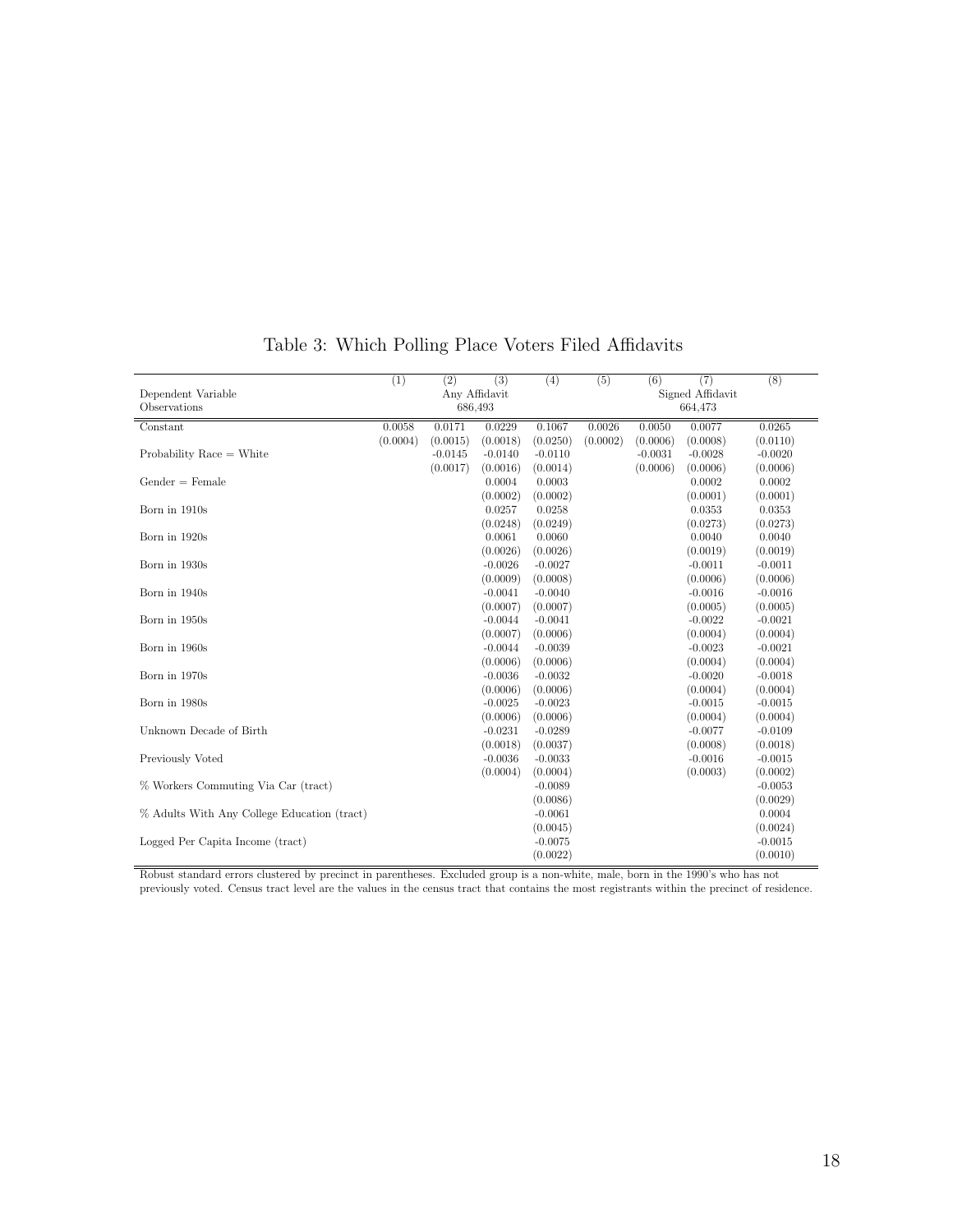out an affidavit. Table [A.1](#page-35-0) in the Appendix breaks out minorities by their race and shows that the higher rate of affidavits among minorities is mostly driven by African-Americans, although it is also significantly higher among Hispanics and those who are neither white, African-American, Hispanic, or Asian.

Column 3 shows that some other individual-level variables also relate to the probability of filling out an affidavit. Women are 0.036 percentage points more likely to fill out an affidavit than men, although this difference just misses significance at conventional levels  $(p=.052)$ . The youngest and oldest voters were more likely than middle-age voters to file an affidavit. The highest rate of affidavit use was among voters born prior to 1930, followed by voters born in 1990s. In contrast, the lowest rate of affidavit use was among voters born between 1940 and 1979. Finally, people with a previous record of having voted in a federal primary or general election since 2008 were 0.36 percentage points less likely to file an affidavit than someone with no record of having voted.

Column 4 adds three additional contextual variables to the regression analysis that Hopkins et al. [\(2017\)](#page-33-1) suggest may affect access to photo identification. The only one of these three measures that is significantly related to the likelihood of filling out an affidavit is logged median income, with affidavit use declining as median income increases.

Columns 5 through 8 show that the same basic patterns presented in Columns 1 through 4 hold when we restrict our analysis to affidavits signed by the election inspector, albeit with attenuated magnitudes. Our point estimate is that 0.26 percent of polling place voters filled out a signed affidavit, with a 95% confidence interval of 0.22 to 0.29 percent. At least two explanations exist for why roughly half of the affidavits are not signed by the election inspector. Because the affidavit is printed on the back of the Application to Vote, some voters who possess photo identification may have filled it out unnecessarily while waiting to vote. But in other cases the lack of a signature likely reflects that the Election Inspector didn't follow the proper protocol. Unfortunately, because we generally expect the same observables (e.g., the socioeconomic status of the precinct) to associate with more signature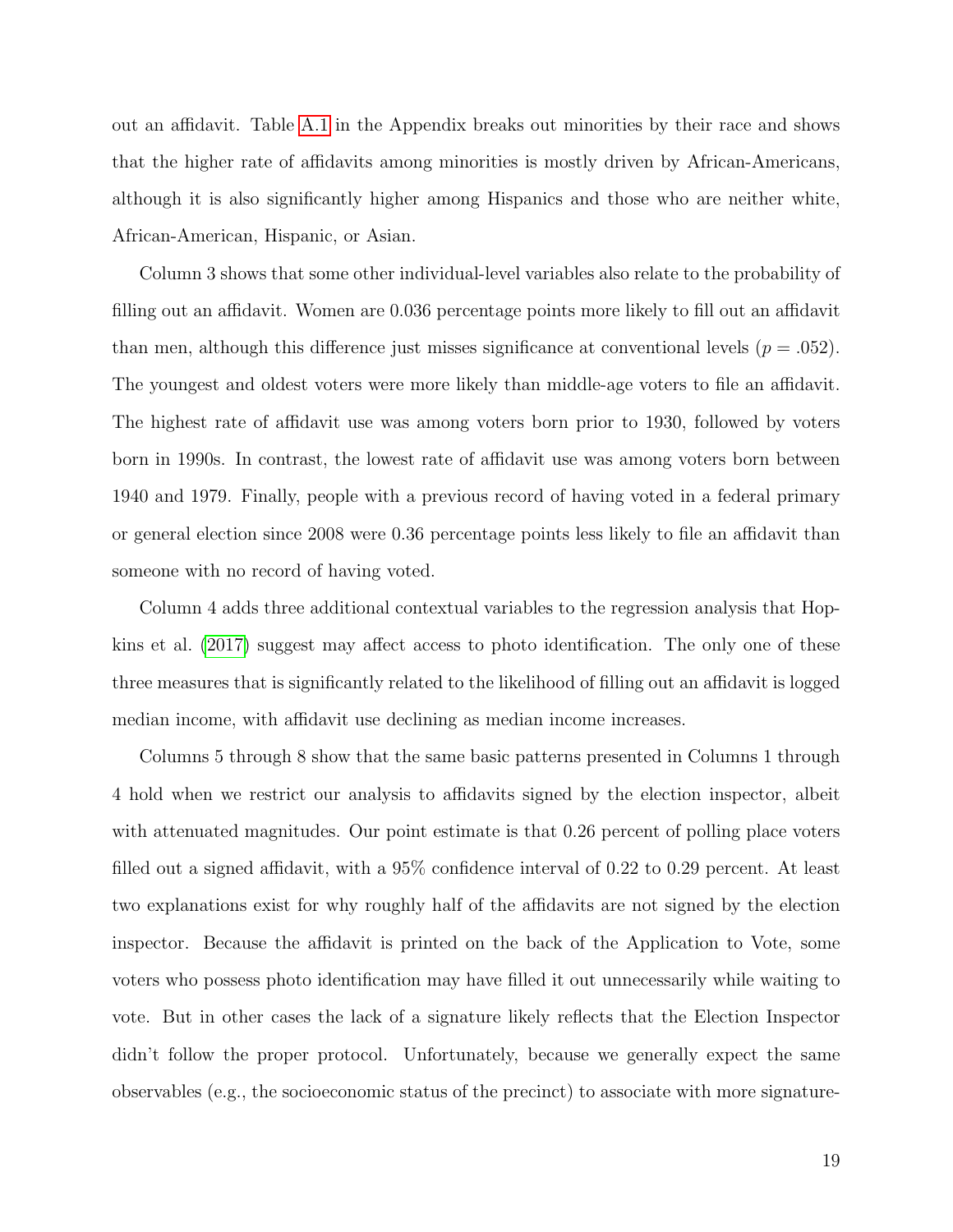less affidavits due to administrative and voter error, we have little empirical leverages to estimate the relative share of each in causing unsigned affidavits. Thus, we only can conclude that the share of polling place voters lacking ID falls somewhere between 0.2 and 0.6 percent.

While we continue to see greater use of affidavits among the non-white population, the difference between whites and non-whites is substantially lower when we focus on signed affidavits. For someone with a zero probability of being white, the predicted probability of filing a signed affidavit is 0.5 percent, which is roughly 2.6 times the 0.19 percent chance that someone who is white with probability one. In contrast, someone with a zero probability of being white was 6.7 times more likely to file either a signed or unsigned affidavit than someone who is white with probability one.

The contextual predictors of affidavit use also change when we focus on signed affidavits instead of all affidavits. While there is still a negative association between filing an affidavit and logged median income, it is no longer statistically significant. We also observe a negative association between the share of workers who drive to work and the likelihood of an affidavit that is just shy of statistical significance at conventional levels ( $p = 0.063$ ).

#### V.B Party Preference Among Voters Filing Affidavits

Because the MSVF lacks information on party of registration, it is not straightforward to assess the partisanship of those who filed an affidavit. However, for the subset of registrants who voted in the 2016 presidential primary, we observe which party's ballot the registrant requested. Assuming that a registrant requests the ballot from the party that they prefer, we can get some sense of the partisan preferences of those at risk of being disenfranchised by a strict photo identification law. Among the 4,116 affidavit filers in the 2016 general election, 1,149, or about 28 percent, voted in the 2016 presidential primary. Of those, 815, or about 71 percent, cast a Democratic ballot and 334, or about 29 percent, cast a Republican ballot. As a point of comparison, the general population of 2016 polling place voters in our 20 percent sample were slightly more likely to cast a Republican primary ballot (53 percent)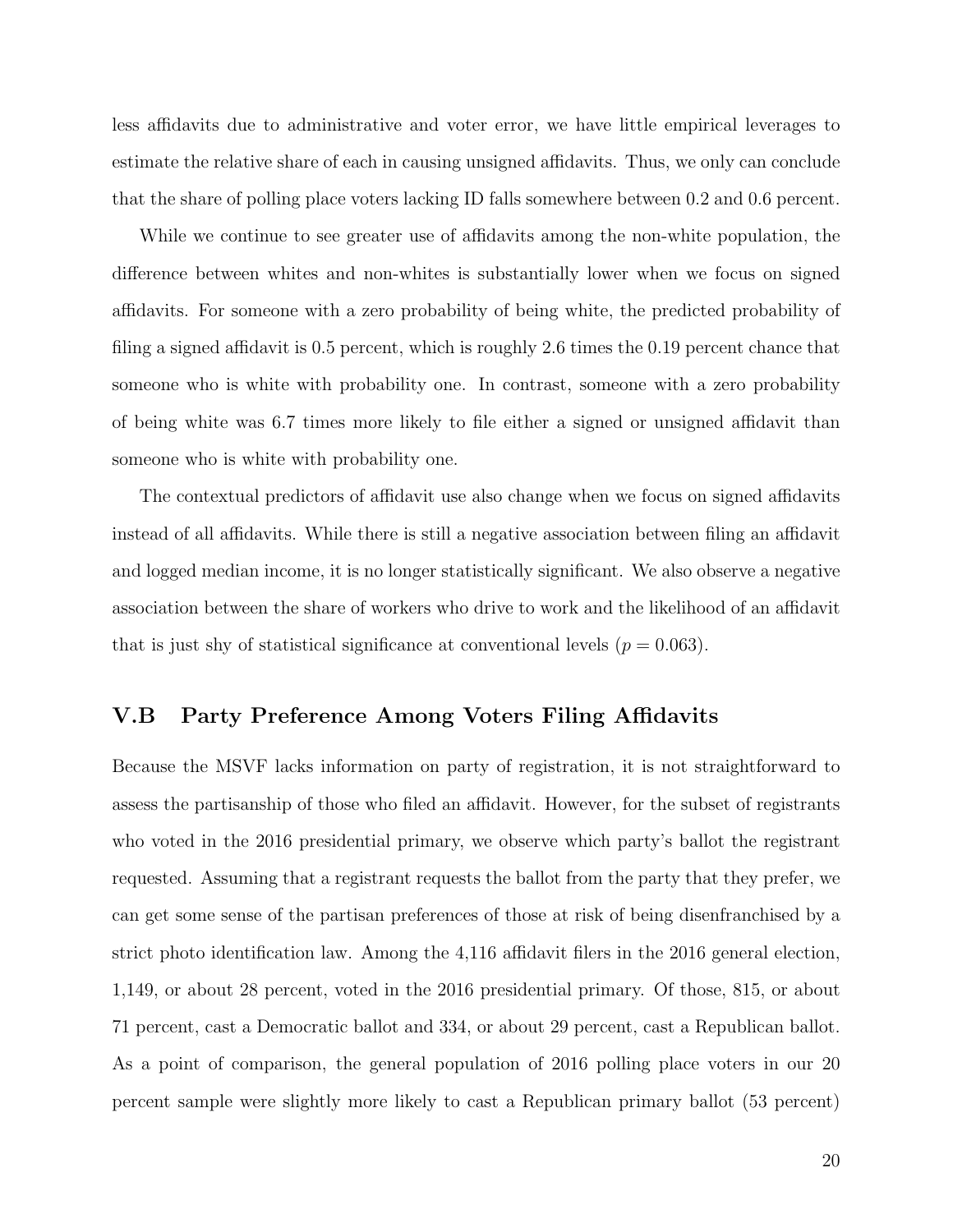than a Democratic primary ballot (47 percent). Thus, affidavit filers who voted in the 2016 primary were substantially more likely to cast a Democratic ballot than those who possessed photo identification when voting at a polling place in the 2016 general election.

Columns 1 through 4 of Table [4](#page-22-0) shows the expected relationship between the observable characteristics of affidavit filers and which primary ballot they choose in the 2016 presidential primary. Minorities, females, younger voters, and those who live in neighborhoods that drive less, have lower educational attainment, and make less money were more likely to cast a Democratic ballot than whites, males, older voters, and those who live in neighborhoods that drive more, have higher average educational attainment, and have a higher per capita income. We use the results of these regressions to get a sense of the likely party of support of the other 72 percent of affidavit filers who did not vote in the primary. Making the strong assumption that the relationship between the observables and primary ballot choice is the same for those who did and did not vote in the primary, we construct a predicted probability of casting a Democratic ballot for all of the 4,116 affidavit filers. Using either Column 3 or Column 4 to construct these predicted probabilities, we estimate that about 74 percent of affidavit filers would cast a Democratic primary ballot. This indicates that affidavit filers with demographics that suggest higher probability of Democratic support were less likely to vote in the 2016 presidential primary than affidavit filers that suggest a higher probability of Republican support.

The remainder of Table [4](#page-22-0) shows that we find similar patterns when we restrict the sample to registrants who filed affidavits that were signed by an election inspector. Of those that voted in the 2016 presidential primary, 303, or about 60 percent, cast a Democratic ballot and 205, or 40 percent, cast a Republican ballot. The results in Columns 5 through 8 generally look similar to those in Column 1 through 4, albeit slightly noisier. Applying the results reported in Column 7 and 8, the average predicted probability of casting a Democratic ballot among everyone who filed an affidavit signed by the election inspector was about 65 percent. If we apply the results reported in Column 7 and Column 8 to all affidavit filers, whether or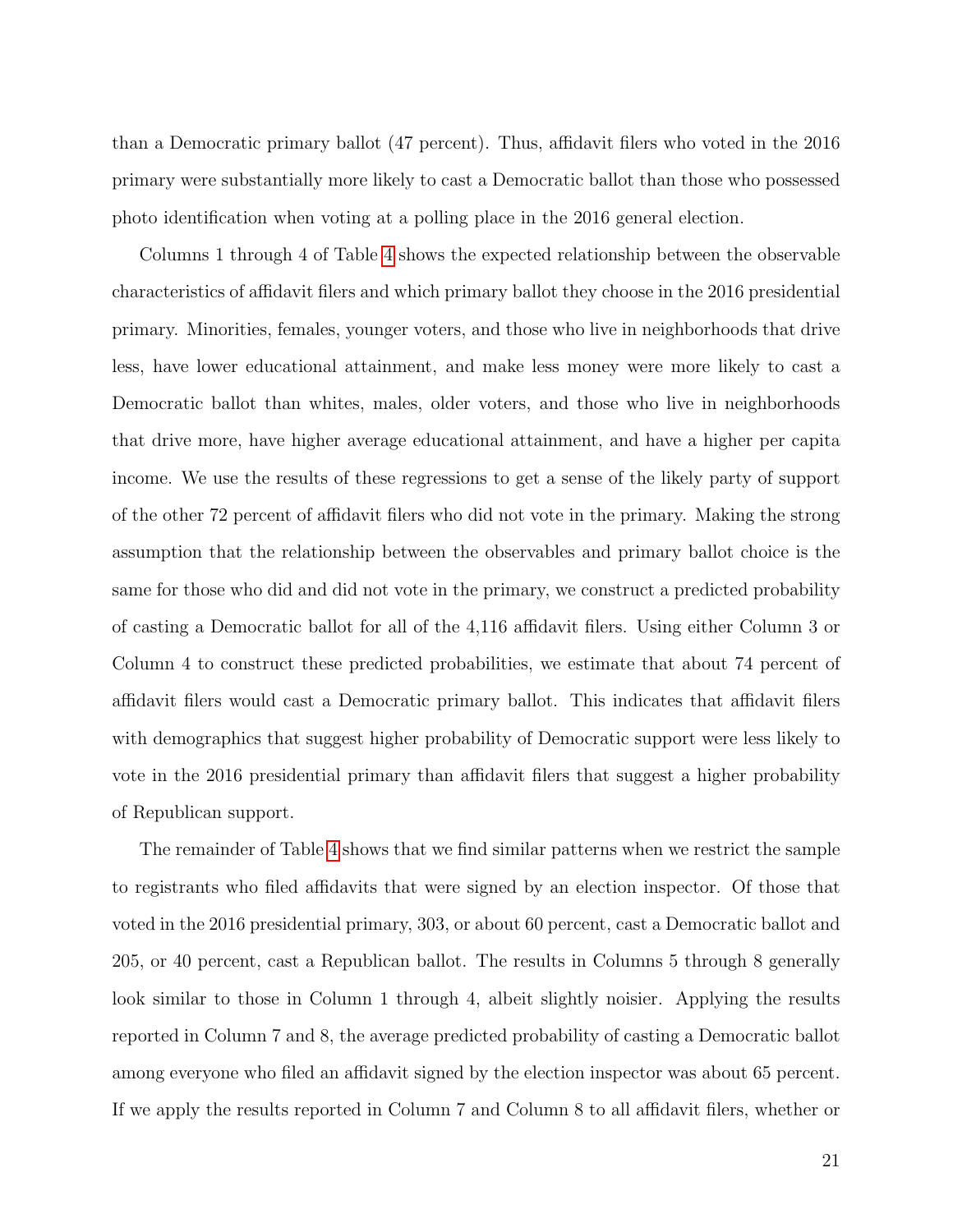<span id="page-22-0"></span>Table 4: Which Affidavit Filers Cast Democratic Primary Ballots (Dependent Variable = 1 if voted in 2016 Democratic Primary, 0 if voted in 2016 Republican Primary)

|                                                             | (1)           | (2)       | (3)       | (4)       | (5)      | (6)       | (7)                                                                    | (8)       |
|-------------------------------------------------------------|---------------|-----------|-----------|-----------|----------|-----------|------------------------------------------------------------------------|-----------|
| Sample                                                      | Any Affidavit |           |           |           |          |           | Signed Affidavit                                                       |           |
| Observations                                                |               |           | 1,149     |           |          |           | 538                                                                    |           |
| Constant                                                    | 0.7093        | 0.9686    | 0.9487    | 3.5573    | 0.6190   | 0.9152    | 0.8892                                                                 | 4.0955    |
|                                                             | (0.0216)      | (0.0122)  | (0.0340)  | (0.5752)  | (0.0254) | (0.0337)  | (0.0712)                                                               | (0.8716)  |
| Probability Race $=$ White                                  |               | $-0.4715$ | $-0.4515$ | $-0.3258$ |          | $-0.4131$ | $-0.3814$                                                              | $-0.2368$ |
|                                                             |               | (0.0273)  | (0.0278)  | (0.0369)  |          | (0.0467)  | (0.0473)                                                               | (0.0577)  |
| $Gender = Female$                                           |               |           | 0.0749    | 0.0735    |          |           | 0.0615                                                                 | 0.0656    |
|                                                             |               |           | (0.0236)  | (0.0232)  |          |           | (0.0391)                                                               | (0.0388)  |
| Born in 1920s                                               |               |           | $-0.2061$ | $-0.1693$ |          |           | $-0.2921$                                                              | $-0.2445$ |
|                                                             |               |           | (0.1568)  | (0.1494)  |          |           | (0.2366)                                                               | (0.2419)  |
| Born in 1930s                                               |               |           | $-0.0000$ | 0.0086    |          |           | $-0.0388$                                                              | 0.0073    |
|                                                             |               |           | (0.0754)  | (0.0752)  |          |           | (0.1375)                                                               | (0.1385)  |
| Born in 1940s                                               |               |           | $-0.0759$ | $-0.0870$ |          |           | $-0.1345$                                                              | $-0.1598$ |
|                                                             |               |           | (0.0556)  | (0.0545)  |          |           | (0.0869)                                                               | (0.0831)  |
| Born in 1950s                                               |               |           | $-0.0903$ | $-0.0818$ |          |           | $-0.0678$                                                              | $-0.0700$ |
|                                                             |               |           | (0.0443)  | (0.0425)  |          |           | (0.0787)                                                               | (0.0759)  |
| Born in 1960s                                               |               |           | $-0.0680$ | $-0.0460$ |          |           | $-0.0886$                                                              | $-0.0689$ |
|                                                             |               |           | (0.0417)  | (0.0397)  |          |           | (0.0726)                                                               | (0.0684)  |
| Born in 1970s                                               |               |           | $-0.0204$ | $-0.0158$ |          |           | $-0.0052$                                                              | $-0.0033$ |
|                                                             |               |           | (0.0425)  | (0.0418)  |          |           | (0.0783)                                                               | (0.0774)  |
| Born in 1980s                                               |               |           | 0.0325    | 0.0418    |          |           | 0.0731                                                                 | 0.0874    |
|                                                             |               |           | (0.0398)  | (0.0387)  |          |           | (0.0719)                                                               | (0.0689)  |
| % Workers Commuting Via Car (tract)                         |               |           |           | $-0.4410$ |          |           |                                                                        | $-0.9294$ |
|                                                             |               |           |           | (0.1454)  |          |           |                                                                        | (0.2250)  |
| % Adults with Any College Education (tract)                 |               |           |           | $-0.2271$ |          |           |                                                                        | $-0.3215$ |
|                                                             |               |           |           | (0.1307)  |          |           |                                                                        | (0.2253)  |
| Logged Per Capita Income (tract)                            |               |           |           | $-0.2200$ |          |           |                                                                        | $-0.2330$ |
|                                                             |               |           |           | (0.0572)  |          |           |                                                                        | (0.0876)  |
| Delayer area dead annual dearned because that in a country- |               |           |           |           |          |           | Forded del mone to a new solite angle home to the 1000's soles has not |           |

Robust standard errors clustered by precinct in parentheses. Excluded group is a non-white, male, born in the 1990's who has not previously voted. Census tract level are the values in the census tract that contains the most registrants within the precinct of residence.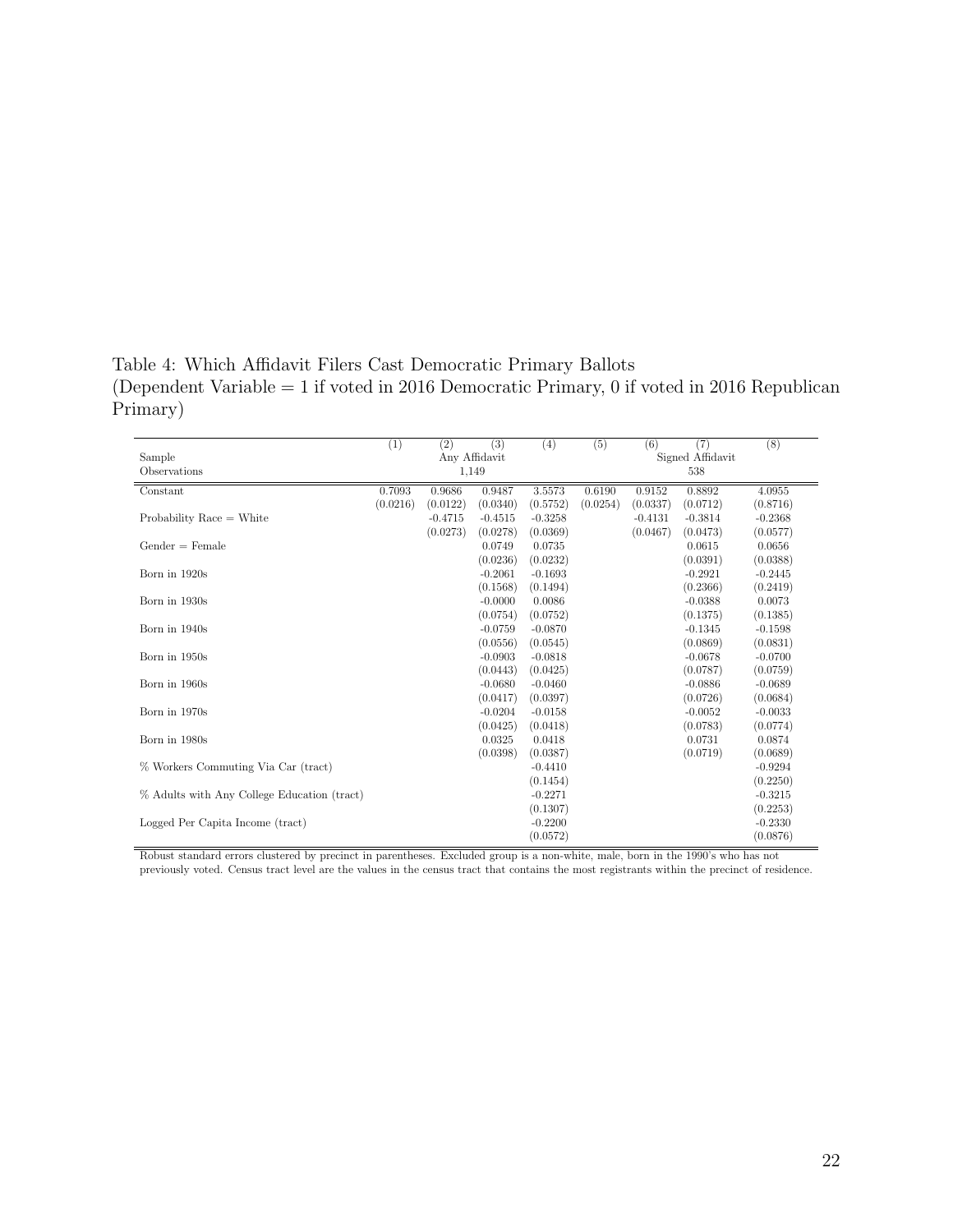not the affidavit was signed, we estimate that the predicted probability of filing a Democratic ballot was about 72 percent.

Only observing primary ballot choice for about a quarter of the sample of affidavit filers limits our ability to say anything too precise about the partisanship of people who lack photo identification when casting a ballot in Michigan. The results are consistent with the widely-held belief that people who lack photo identification are more likely to be Democrats than Republicans. But they also suggest that they are not uniformly Democratic, with every analysis we conducted suggesting that at least a quarter of affidavit filers would cast a Republican ballot. This finding is important to keep in mind when assessing the potential electoral impact of moving from a non-strict to strict voter ID law. While the results here suggest that Republican candidates would likely benefit from such a law change, it should not be assumed that the outcome of an election would change just because the Republican margin of victory was smaller than the number of would-be voters disenfranchised by the law change.

### V.C How Many Voters Lacked Photo Identification?

We next estimate the number of 2016 voters in our 20% sample who lacked photo identification. We term this *NoPhotoID*. Below we explain how we estimate it by summing  $(1)$  the number of affidavits filed in a polling place in precincts in the 20 percent sample that provided us with data, (2) the imputed number of affidavits filed in a polling place in precincts in the 20 percent sample that did not provide us with data, and (3) the imputed number of affidavits that would have been by filed in precincts in the 20 sample by absentee voters had they voted in person. We do (3) because we want to be able to construct an estimate for Michigan that could be compared to other states that require all voters to show ID. Finally, we multiply this sum by 5 to account for the fact that we sampled only 20% of the precincts.

Equation [1](#page-24-0) decomposes the number of voters who lacked identification into voters who lacked photo identification and voted at a polling place ( $NoPhotolD \cap Polling$ ) and voters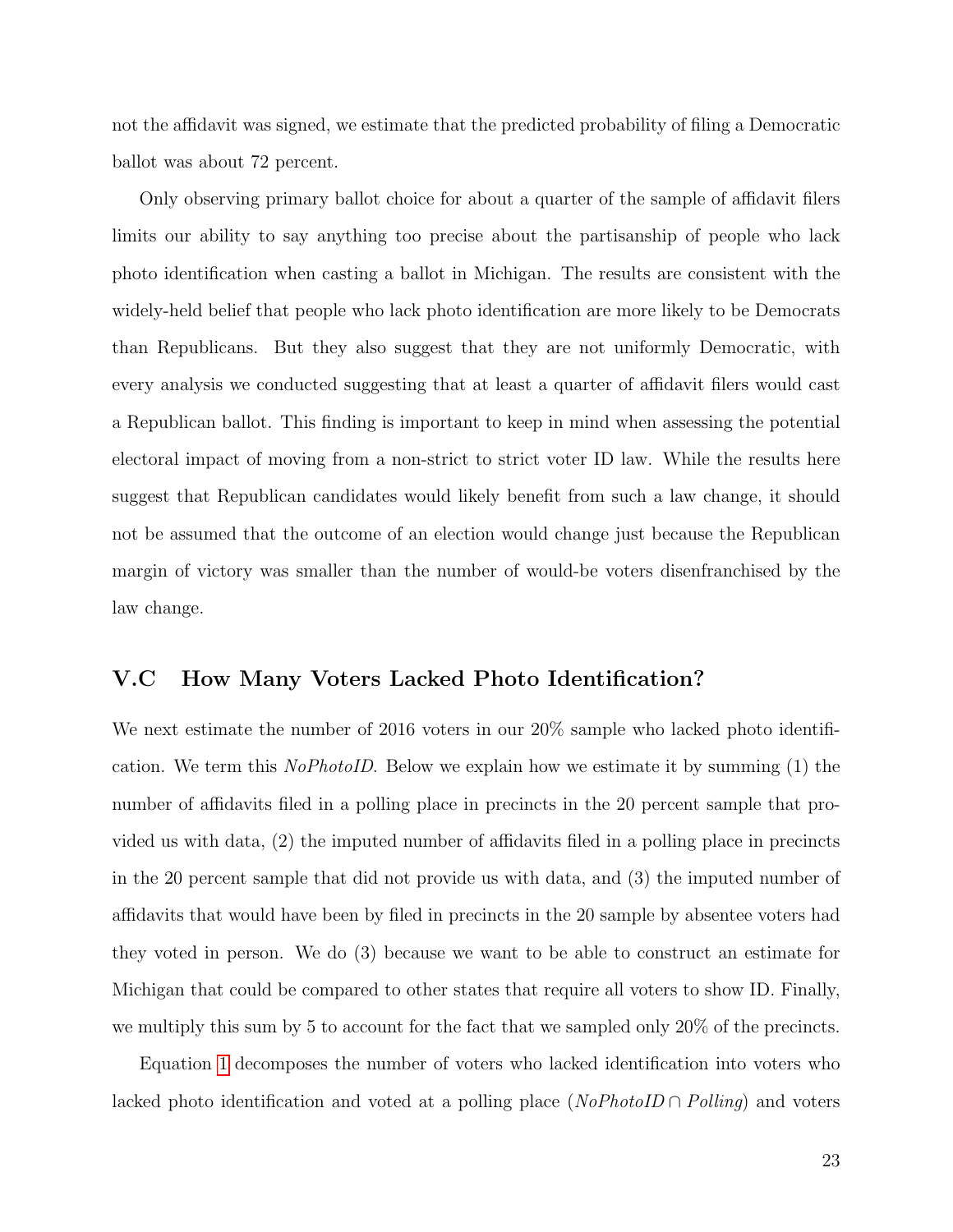who lacked photo identification and voted absentee ( $NoPhotoID \cap Absente$ ).

<span id="page-24-0"></span>
$$
NoPhotoID = NoPhotoID \cap Polling + NoPhotoID \cap Absentee
$$
 (1)

Equation [2](#page-24-1) further decomposes polling place voters who lacked photo identification into those who cast a ballot in a sample precinct that is located in a municipality that provided us their affidavits (NoPhotoID∩Polling∩Data) and those who cast a ballot in a sample precinct that is located in a municipality that did not provide us with their affidavits ( $NoPhotoID \cap$ Polling ∩ NoData)

#### <span id="page-24-1"></span> $NoPhotoID \cap Polling = NoPhotoID \cap Polling \cap Data + NoPhotoID \cap Polling \cap NoData (2)$

Equation [3](#page-24-2) shows how we combine a number of observable quantities to estimate the number of polling place voters who lacked photo identification in municipalities that provided us with data on affidavits. Sample and Nonsample are the number of affidavits that matched to a registrant in the MSVF that is and is not, respectively, residing in a precinct included in our 20 percent sample. We noted in the last section that  $Sample = 4,147$  and  $Nonsample =$ 4, 733. Because there is measurement error in using a registrant's precinct in the MSVF to measure the precinct that their affidavit was filed in, we cannot simply estimate  $NoPhotoID \cap$ Polling ∩ Data using Sample. As Equation [3](#page-24-2) shows, we also need to account for the rate of false positive and false negatives. A false positive is a registrant who filed an affidavit in a precinct outside of our sample, but whom the MSVF indicates resides in a precinct in our sample. Conversely a false negative is a registrant who filed an affidavit in a precinct in our sample, but whom the MSVF indicates resides in a precinct not in our sample.

<span id="page-24-2"></span>
$$
NoPhotoID \cap Polling \cap Data = Sample*(1 - FalsePositive) + Nonsample * FalseNegative
$$
 (3)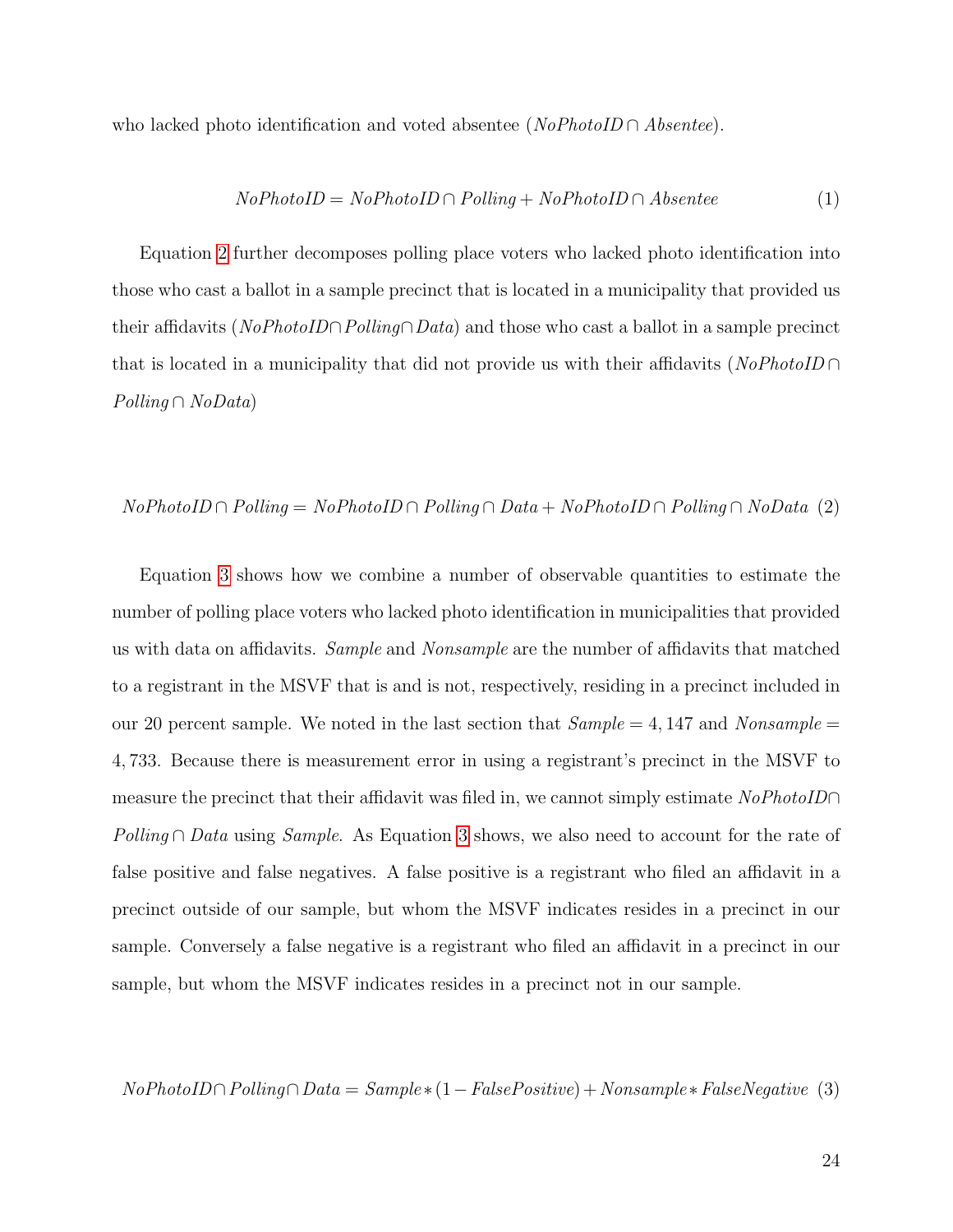To estimate a false-positive and false-negative rate, we manually searched what precinct an affidavit was filed in for a random sample of affidavits for which that information was observable on the affidavit. We estimate that  $FalsePositive \approx 0.027$  because 5 of the 184 affidavits were matched to registrants from a sampled precinct but were actually filed in a non-sampled precinct. Similarly, we estimate that  $FalseNegative \approx 0.058$  because 11 of the 190 affidavits that we randomly selected from registrants in a non-sampled precinct were actually filed in a sampled precinct.

Applying Equation [3](#page-24-2) gives us that  $NoPhotoID \cap Polling \cap Data = 4, 147 * (1 - \frac{5}{184}) +$  $4,733*\frac{11}{190} = 4,308.$ 

We next estimate  $NoPhotoID \cap Polling \cap NoData$ , the number of affidavits cast in the 24 precincts in our sample that are located in municipalities that did not provide us the affidavit data that we requested. We impute that 76 affidavits were filed in these precincts, based on the number of affidavits reported in the these precincts in the Statewide Affidavit Report. Figure [A.5](#page-40-0) in the Appendix offers a validity check by comparing the number of affidavits filed in a precinct in the matched sample to the number reported in the Statewide Report when both are available. While this figure shows some significant differences over individual precincts, the aggregate number reported in the statewide report and in our matched sample is pretty similar. Thus, we believe that we should get a pretty accurate aggregate count of the number of affidavits filed in the municipalities that did not provide us with individual-level data.

Finally, we estimate  $NoPhotoID \cap Absente$ , the number of affidavits that would have been filed by absentee voters had they been required to do so. We make a strong assumption that, conditional on the observables, absentee voters and polling place voters lack photo identification at the same rate.<sup>[6](#page-25-0)</sup> For each absentee voter, we apply the coefficients reported

<span id="page-25-0"></span><sup>&</sup>lt;sup>6</sup>There are at least two reasons why absentee voters could lack photo identification more than observably similar polling place voters. First, some voters who lack photo identification may not correctly understand the law and chose to vote absentee because they believe they'll have to show photo identification to vote at a polling place. Second, physical limitations may be a common variable causing people to lack photo identification and to vote absentee. We exploit the fact that Michigan's election law causes more absentee voting among people over the age of 60 to indirectly test whether greater use of absentee ballots affects the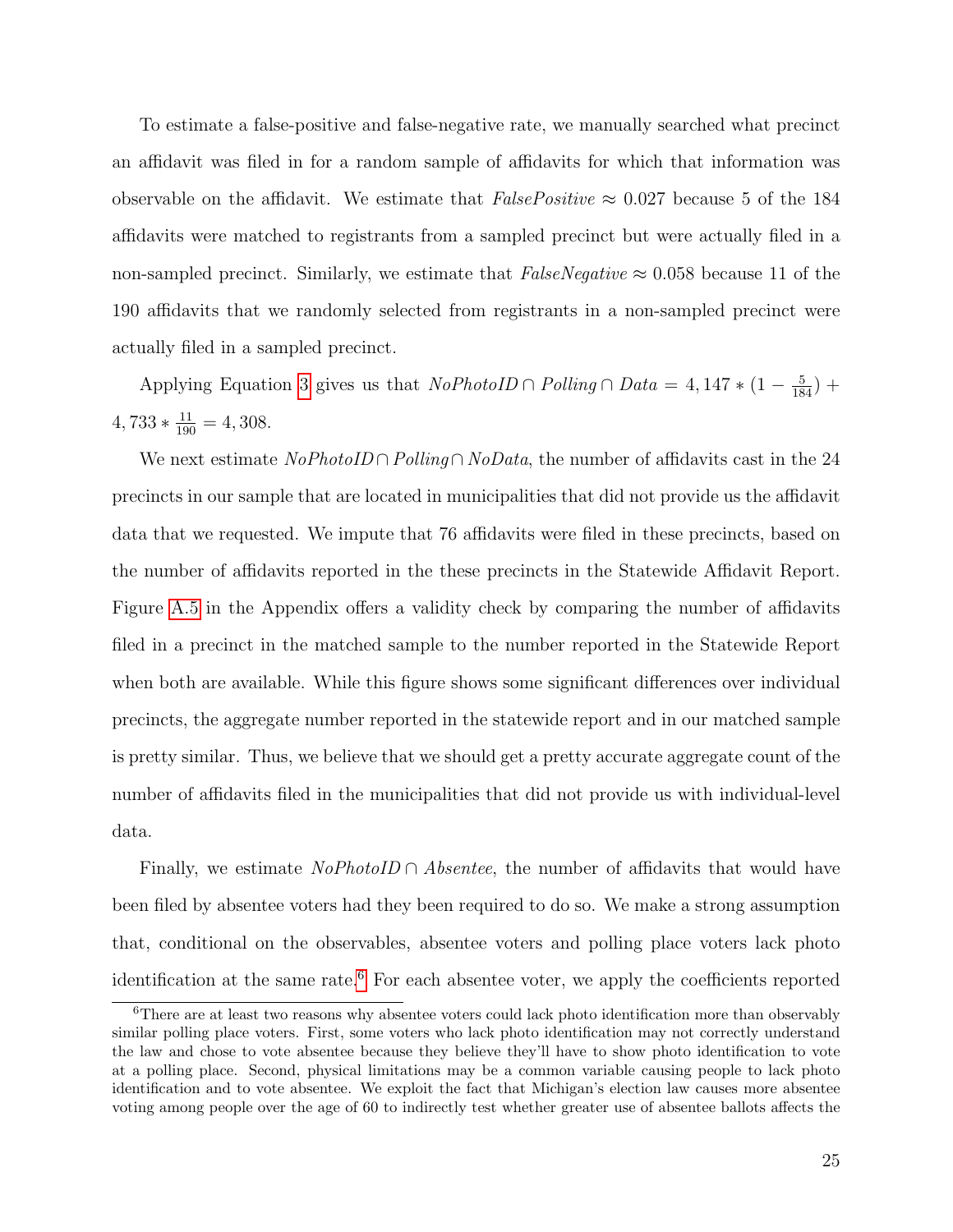in Column 4 of Table [3](#page-18-0) to construct a predicted probability that each of the 248,420 absentee voters in the MSVF would have filed an affidavit. The average predicted probability of filing an affidavit among absentee voters is approximately 0.49 percent, which is slightly lower than the average probability of filing an affidavit among polling place voters. We thus estimate that about 1,209 affidavits would have been filed by absentee voters.

Combining the quantities reported in this section, we conclude that about 28,000 voters would have lacked photo identification in 2016 if photo identification were required both when casting polling place and absentee ballots. Given that just under 5 million votes were cast in Michigan in this election, this suggests an upper bound of 0.6 percent on the share of voters who cast votes under a non-strict photo identification law that potentially could be disenfranchised under a strict photo identification law.

## <span id="page-26-0"></span>VI Does the Public Know About Voter ID Laws?

The small effect sizes that we find in the previous section represent the upper bound on the size of the population that could be disenfranchised by a shift from a non-strict to strict photo ID law. However, this does not necessarily represent the totality of people who could be disenfranchised by voter ID laws. Consistent with Barreto, Sanchez, and Walker [\(2012\)](#page-32-9), Hobby et al. [\(2015\)](#page-33-3), and Mayer and DeCrescenzo [\(2017\)](#page-33-4), we show that the public is generally quite misinformed about whether photo ID is required to vote in their state of residence. And, importantly for our study, we find that people in states with a non-strict photo ID law are more likely to believe that they must have photo ID in order to vote than people in states without any voter ID law.

We test the public's understanding of voter ID policy in their state by asking them what would happen if someone forgot to bring photo identification with them to their polling

rate at which polling place voters cast affidavits. If people who lack ID are more likely to vote absentee than at a polling place, we would expect the share of polling place voters who file an affidavit to drop when voters turn 60, and hence have greater access to absentee voting. Figure [A.6](#page-41-0) in the Appendix shows little evidence that the rate of affidavits changes when voters are eligible to vote no-excuse absentee, although such an analysis is admittedly underpowered to detect modest changes.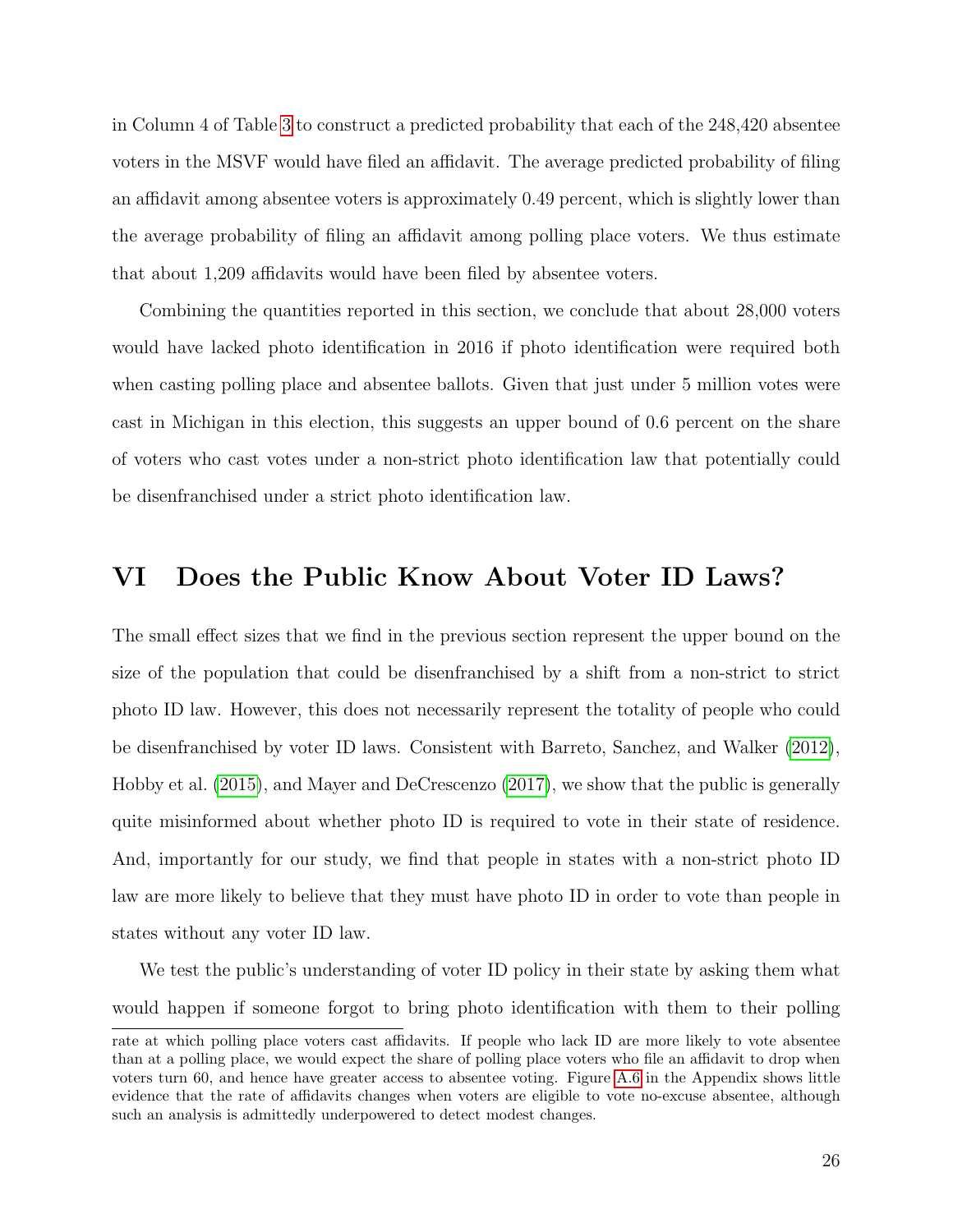place on Election Day in their state. The question was asked on the NBC SurveyMonkey Election Integrity Poll conducted from January 30 to February 1, 2018. This online poll was a nonprobabilistic sample of 4,424 adults that uses survey weights, which we employ in our analysis, to be demographically representative of the national voting-age population on many dimensions. The full wording of the question was as follows:

To the best of your knowledge, if you forget to bring your photo identification (e.g., driver's license, passport) to your polling place in your state on Election Day, can you still vote?

- Yes, you can vote
- Yes, but only after filling out additional paperwork or showing other forms of identification such as a utility bill or bank statement or other non-photo identification
- Yes, but your vote will only count if you provide election officials with photo identification within a few days of the election
- No, you can't vote without photo identification

Table [5](#page-28-0) shows how the responses to this question varied as a function of the voter ID policy in a state. Column 2 shows how people who lived in states, like Michigan, with a non-strict photo ID law respond to this question. About 56 percent of respondents in these states answer that you cannot vote without photo identification. The 136 respondents from Michigan answered this question similarly to respondents from other states with a nonstrict photo ID law, with about 55 percent saying that you could not vote without photo identification.

Table [5](#page-28-0) also shows that respondents living in a state with a non-strict voter ID law were more likely to think that it was necessary to show photo ID to vote than respondents living in a state with no voter ID law. Even in the 17 states without any voter ID law, 38 percent of respondents said that showing photo ID was necessary to vote. This share increases by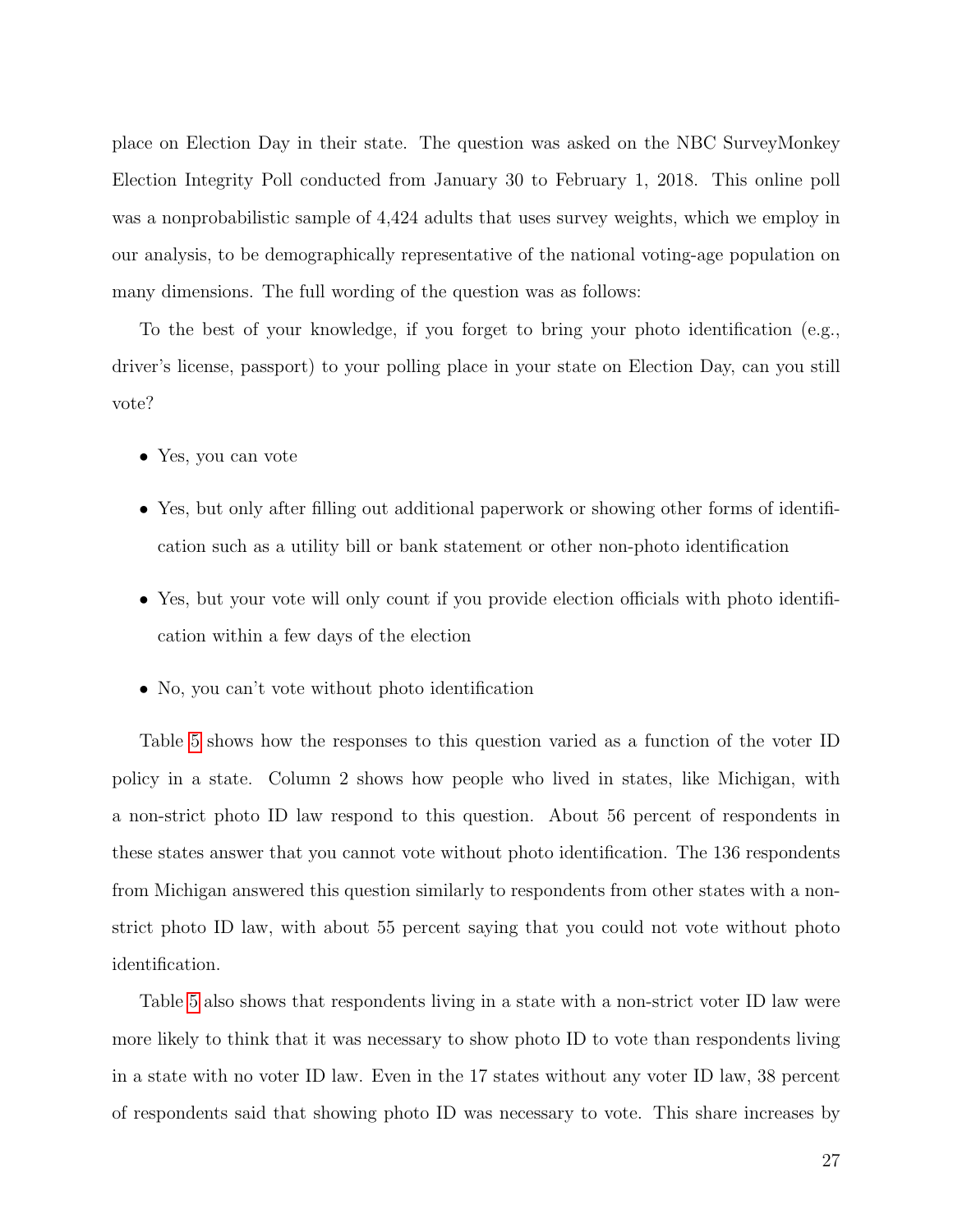<span id="page-28-0"></span>

| ID Requirement<br>Which ID?<br>$\#$ of Respondents<br>$#$ of States                                                                             | Strict<br>Photo<br>616 | Not Strict<br>Photo<br>999<br>10 | Strict<br>Non-Photo<br>280 | Not Strict<br>Non-Photo<br>761<br>14 | None<br>None<br>1.768<br>17 | All<br>4.424<br>51 |
|-------------------------------------------------------------------------------------------------------------------------------------------------|------------------------|----------------------------------|----------------------------|--------------------------------------|-----------------------------|--------------------|
| Yes, you can vote<br>Yes, but only after filling out additional paperwork or showing other forms of ID                                          | 0.077<br>0.171         | 0.153<br>0.214                   | 0.115<br>0.226             | 0.185<br>0.204                       | 0.383<br>0.162              | 0.241<br>0.186     |
| Yes, but photo ID must be provided to election officials within a few days of the election                                                      | 0.061                  | 0.056                            | 0.059                      | 0.052                                | 0.043                       | 0.051              |
| No, you cannot vote                                                                                                                             | 0.665                  | 0.556                            | 0.552                      | 0.520                                | 0.378                       | 0.491              |
| No answer                                                                                                                                       | 0.025                  | 0.021                            | 0.047                      | 0.038                                | 0.034                       | 0.031              |
| Cells show the share of respondents reporting each row's answer by state voter ID law in their state of residence. State ID laws as reported by |                        |                                  |                            |                                      |                             |                    |

Table 5: What People Believe about their State's Voter ID Law

State Legislatures [\(2018\)](#page-34-4) in Februrary 2018.

between 14 and 18 percentage points in 34 states with a voter ID law that is either non-strict, non-photo, or both.

These findings are consistent with the hypothesis that non-strict photo ID laws may de facto disenfranchise some people who are eligible to vote by deterring them from showing up to the polls. However, a few caveats are in order. First, this analysis is purely correlational, and it could be the case that there are other features of the states with voter ID laws, besides the law itself, that cause more people to think that a photo ID is necessary to vote. Second, respondents who possess a current, state-issued photo ID have little motivation to learn the specifics of the voter ID law in their state as the law would not affect them. So observing that a substantial number of people hold incorrect beliefs does not necessarily mean that a substantial number of people *who lack photo ID* hold incorrect beliefs.

These caveats aside, the survey results suggest that both researchers and policy-makers should broaden their perspective of who may be burdened by voter ID laws. The standard assessment of burden assumes that people are perfectly informed about the specifics of the law. Under such an assessment, non-strict laws do not burden voters, as the law de jure disenfranchises no one. Previous work highlights that people may be de facto disenfranchised because they don't know about voter ID laws, and hence may fail to bring the ID that they possess to the polls. For example, Barreto, Sanchez, and Walker [\(2012\)](#page-32-9) found that roughly 37 percent of voting age Pennsylvanians were unaware of the state's new strict photo ID requirement, prompting concern that voters who lacked ID would come to the polls on Election Day and be turned away. Our survey results suggest a different concern, which is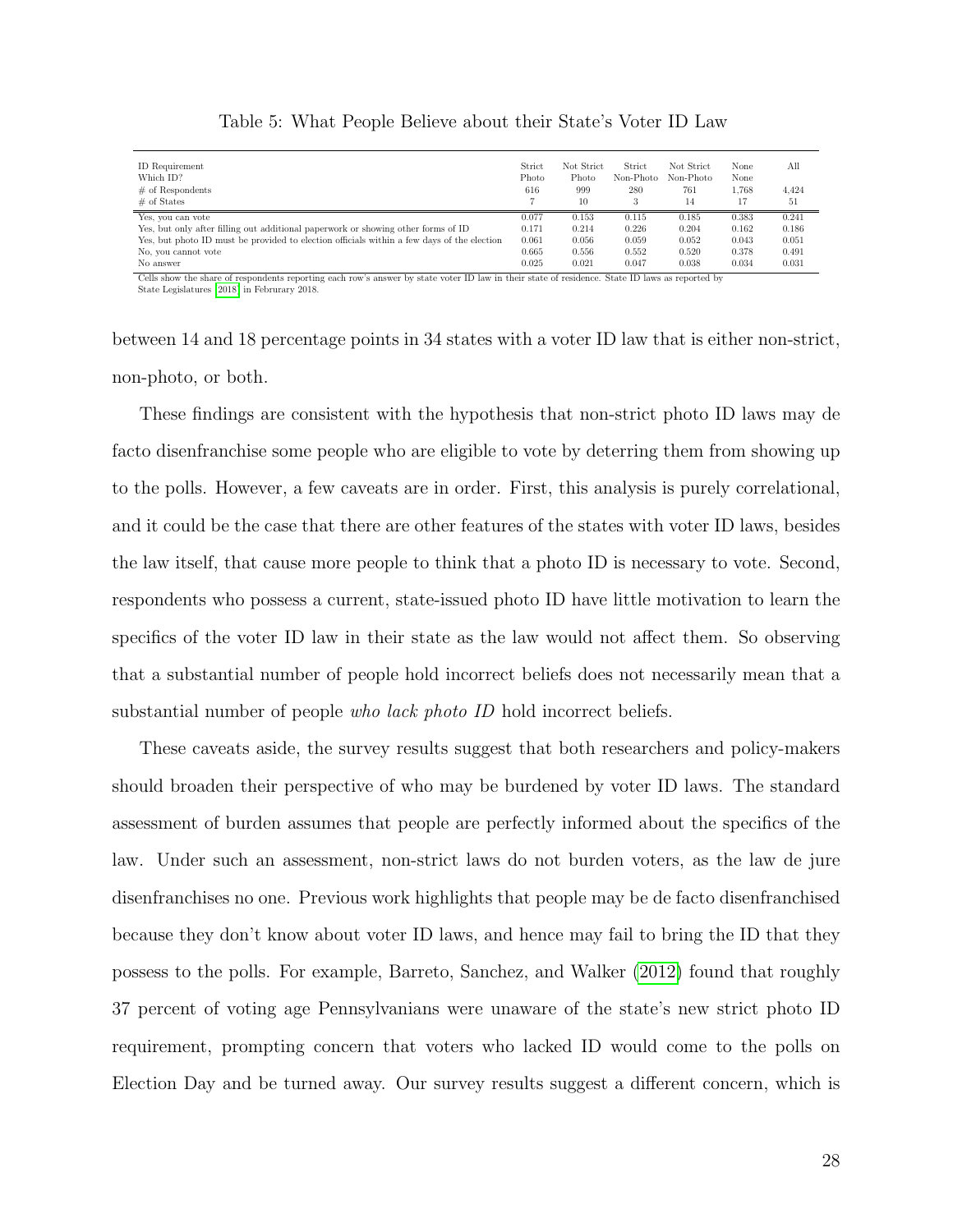that would-be voters think they have to provide ID where no such requirement exists, and, thus, those who lack ID may be deterred from going to the polls in the first place. If the presence of a non-strict law is what causes some voters to believe that they are unable to vote, such policies still may impose a burden upon voters.

## VII Discussion

In this paper, we estimate that about 22,000 polling place voters in Michigan filed an affidavit because they lacked photo identification. In addition, we estimate that another 6,000 absentee voters lacked photo identification, though they did not need to show it. Given that just under 5 million votes were cast in Michigan in 2016, we estimate that fewer than 0.6 percent of voters lacked photo identification.

This finding suggests a limit on how switching from a non-strict to strict photo identification law could affect election outcomes, at least in Michigan. The number of Michigan voters who would be disenfranchised by the adoption of a strict photo identification law is likely lower, and perhaps substantially lower, than the number who filed, or would file, affidavits. Given that more than half of these affidavits lacked the signature of an election inspector, at least some of these affidavits were filled out by people who did not lack photo identification. And at least some of the voters who lacked photo identification would have had access to it if a strict photo identification law had been in place. A number of the clerks that we talked to had the impression that many of the voters who filed affidavits actually possessed photo identification, but didn't have it with them when they showed up to vote (e.g., left their photo identification at home or in their car). Some of these people would have been able to collect this identification without much burden. A smaller percentage of people who did not possess identification would have acquired it if it was necessary in order to vote. Thus, we suspect that far fewer than 0.6 percent of non-strict photo identification voters would be disenfranchised if a strict photo identification law was implemented in Michigan.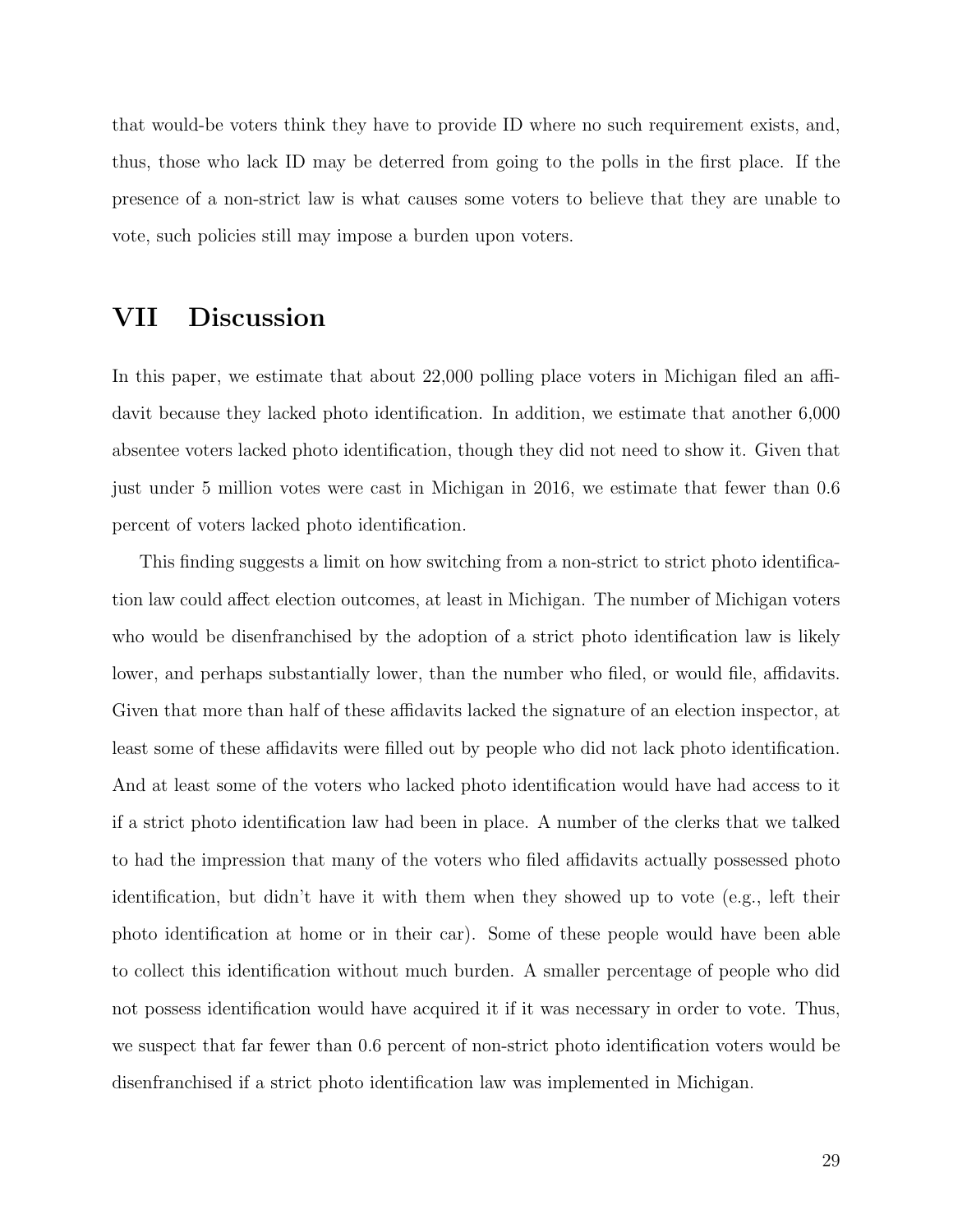Because our study focuses on a single state with a non-strict photo requirement, we should consider its limitations when trying to learn about the potential effect of strict photo identification laws in other states. Our estimates may understate the marginal burden of shifting from a non-strict to strict photo voter ID law in other states because of differences in state policies. For example, Michigan does not require an affidavit from voters holding expired state-issued identification, whereas, in Virginia, voters must cast a provisional ballot if their identification has been expired for more than one year. Michigan also accepts high school student ID cards which would not satisfy the ID requirement in states like Wisconsin. Thus, readers need to be careful to consider how the acceptable forms of identification in Michigan compare to the acceptable forms of identification in another state before trying to extrapolate what the findings of this paper mean for the potential impact of a strict photo identification law in that state.

The results in Michigan also may not generalize to other states because of differences in demographics. A majority of the non-white voters in Michigan are African-American. Thus, the differential impact may not be the same in states where the minority population comes from a different racial or ethnic background. Our results suggest that African-Americans filed affidavits at a higher rate than other non-whites, so we may find less potential disparate impact of strict photo identification laws in states where the non-white population comes from a different racial or ethnic background.

These caveats about external validity withstanding, the results present a strong challenge to magnitudes of differential racial impact of strict photo identification laws made by Hajnal, Lajevardi, and Nielson [\(2017\)](#page-33-2). Hajnal, Lajevardi, and Nielson suggest that moving from a non-strict to a strict photo identification law reduces minority turnout relative to white turnout by more than five percentage points. While our results suggest that the conditions for disparate racial impact are present, the magnitude of such disparate racial impact is likely substantially lower than five percentage points. And as Grimmer et al. [\(2018\)](#page-33-9) note, disparate racial impact of such a magnitude is undetectable at conventional levels of statisti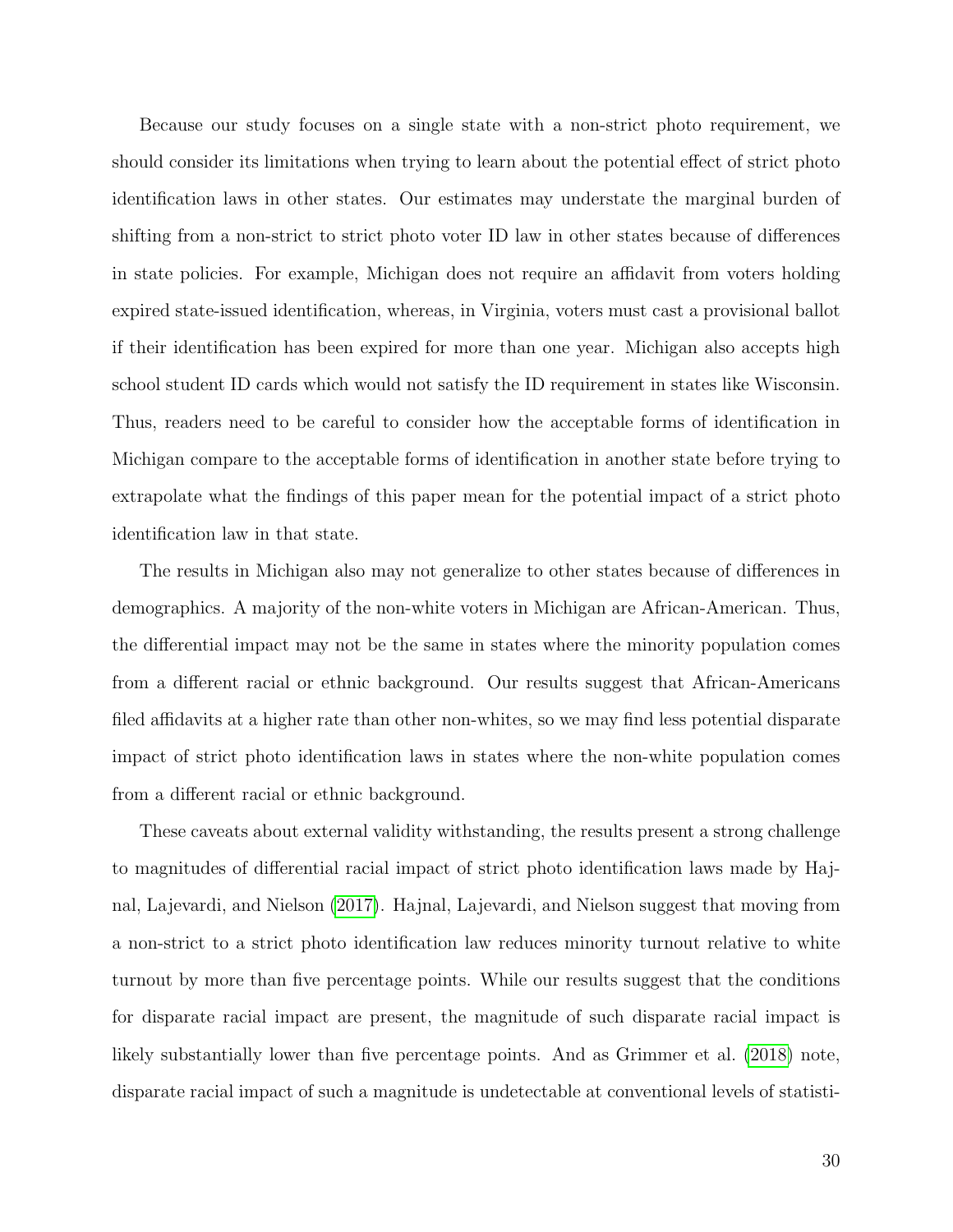cal significance using the approach of Hajnal, Lajevardi, and Nielson. Little can be learned about the disparate racial impact of strict photo identification laws simply by regressing noisy estimates of voter turnout by state and year on indicators for the voter identification policy in that state and year.

However, one should not necessarily conclude that voter identification laws have disenfranchised few people on the basis of the findings in this paper. While our results suggest that the population that could be disenfranchised by moving from a non-strict to strict photo identification law is relatively small, our results cannot speak to how many people were already disenfranchised by the presence of non-strict photo identification law in Michigan. Our survey results show that many people in states without a strict photo identification law believe that they must show photo identification to vote. More work is needed to better understand what people in states without strict photo identification believe is needed to be able to vote in order to understand whether our focus on the potential disenfranchising effects of strict photo voter identification laws is the right one.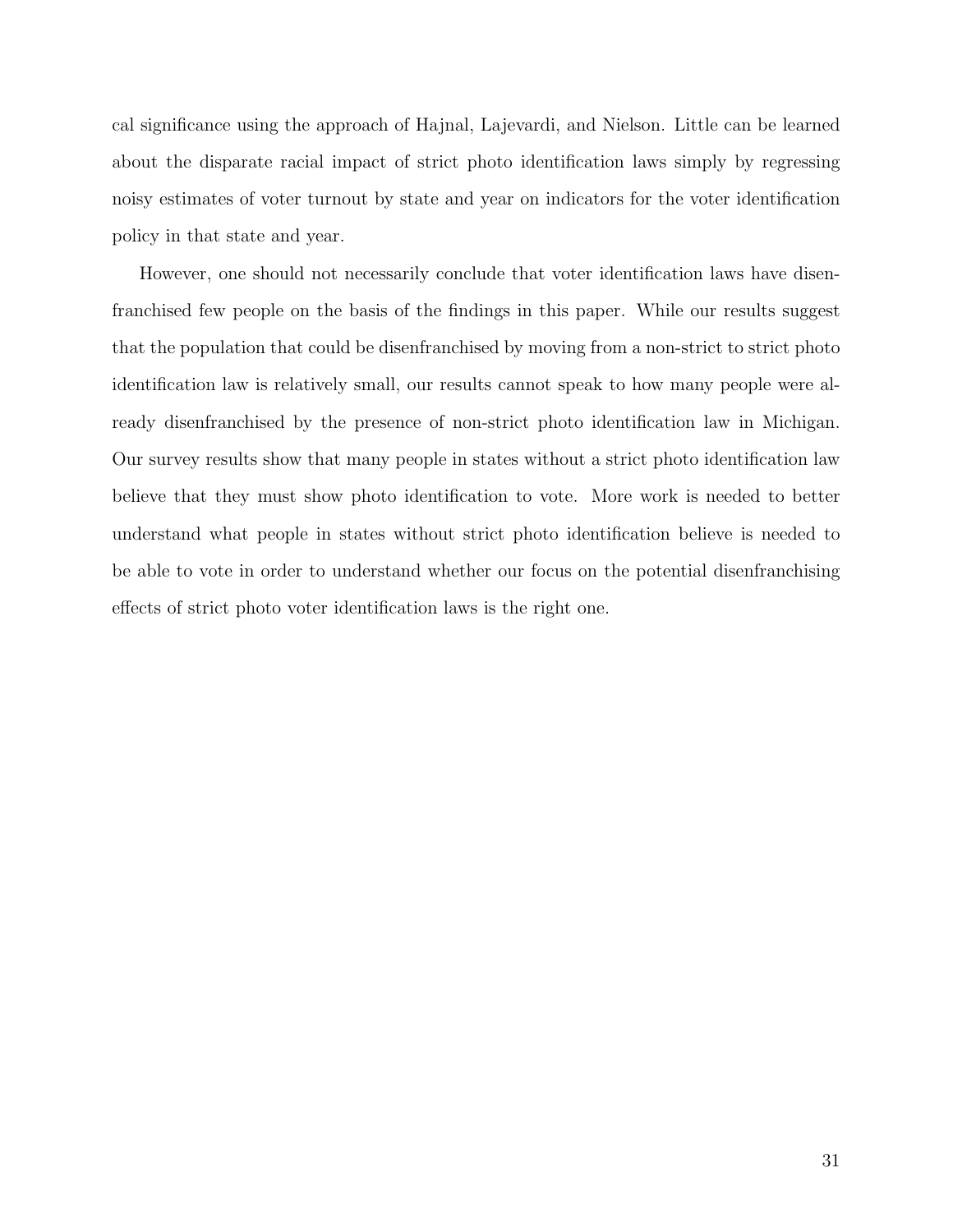## References

- <span id="page-32-3"></span>Alvarez, R Michael, Bailey, Delia, and Katz, Jonathan N (2008). The effect of voter identification laws on turnout. Tech. rep. 1267R. California Institute of Technology Social Science Working Paper Series.
- <span id="page-32-1"></span>Ansolabehere, Stephen and Hersh, Eitan D (2017). "ADGN: an algorithm for record linkage using address, date of birth, gender, and name." *Statistics and Public Policy*  $4(1)$ : 1–10.
- <span id="page-32-5"></span>Ansolabehere, Stephen, Luks, Samantha, and Schaffner, Brian F (2015). "The perils of cherry picking low frequency events in large sample surveys." Electoral Studies 40: 409–410.
- <span id="page-32-2"></span>Barreto, Matt A. and Sanchez, Gabriel R. (2012). Rates of possession of accepted photo identification, among different subgroups in the eligible voter population, Milwaukee County, Wisconsin. Tech. rep. Expert Report Submitted on Behalf of Plaintiffs in Frank v. Walker, April 23, No. 11-01128 (E.D. Wis.)
- <span id="page-32-9"></span>Barreto, Matt A., Sanchez, Gabriel R., and Walker, Hannah (2012). Rates of possession of valid photo identification, and public knowledge of the voter ID law in Pennsylvania. Tech. rep. Paper Submitted in Applewhite v. Commonwealth, July 16, No. 330 MD 2012 (Pa. Commw. Ct.)
- <span id="page-32-8"></span>Belli, Robert F, Traugott, Michael W, and Beckmann, Matthew N (2001). "What leads to voting overreports? Contrasts of overreporters to validated voters and admitted nonvoters in the American National Election Studies." Journal of Official Statistics 17(4): 479.
- <span id="page-32-6"></span>Belson, William A (1981). The design and understanding of survey questions. Lexington Books.
- <span id="page-32-7"></span>Bernstein, Robert, Chadha, Anita, and Montjoy, Robert (2001). "Overreporting voting: Why it happens and why it matters." *Public Opinion Quarterly*  $65(1)$ : 22–44.
- <span id="page-32-0"></span>Erikson, Robert S and Minnite, Lorraine C (2009). "Modeling problems in the voter identificationvoter turnout debate." Election Law Journal 8(2): 85–101.
- <span id="page-32-4"></span>Esposito, Francesco Maria, Focanti, Diego, and Hastings, Justine (2017). "Effects of photo ID laws on registration and turnout: Evidence from Rhode Island."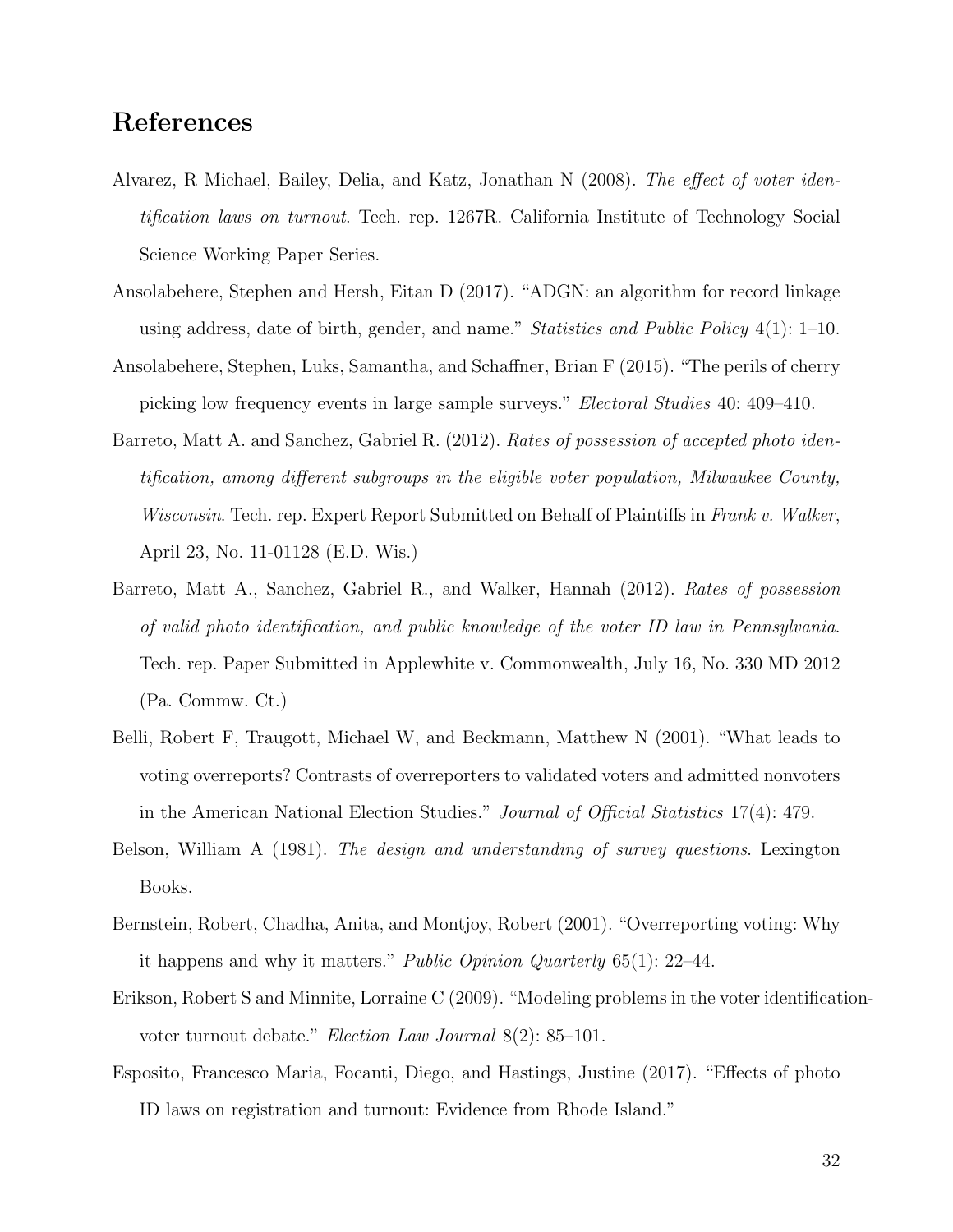<span id="page-33-10"></span><span id="page-33-7"></span>Fraga, Bernard L and Miller, Michael G (2018). "Who does voter ID keep from voting?"

- Government Accountability Office (2014). Issues related to state voter identification laws. Tech. rep. United States Government Accountability Office.
- <span id="page-33-9"></span>Grimmer, Justin et al. (2018). "Obstacles to estimating voter ID laws effect on turnout." The Journal of Politics 80(3): 1045–1051.
- <span id="page-33-2"></span>Hajnal, Zoltan, Lajevardi, Nazita, and Nielson, Lindsay (2017). "Voter identification laws and the suppression of minority votes." The Journal of Politics 79(2): 363–379.
- <span id="page-33-0"></span>Hasen, Richard L. (2012). The Voting Wars: From Florida 2000 to the Next Election Meltdown. Yale University Press.
- <span id="page-33-3"></span>Hobby, Bill et al. (2015). "The Texas voter ID law and the 2014 election: A study of Texass 23rd Congressional District."
- <span id="page-33-6"></span>Hood III, M.V. and Buchanan, Scott E. (2017). "Palmetto postmortem: Examining the effects of the South Carolina voter identification statute."
- <span id="page-33-5"></span>Hood III, M.V. and Bullock, Charles S (2012). "Much ado about nothing? An empirical assessment of the Georgia voter identification statute." State Politics  $\mathcal{B}'$  Policy Quarterly 12(4): 394–414.
- <span id="page-33-1"></span>Hopkins, Daniel J. et al. (2017). "Voting but for the law: Evidence from Virginia on photo identification requirements." Journal of Empirical Legal Studies 14(1): 79–128.
- <span id="page-33-11"></span>Imai, Kosuke and Khanna, Kabir (2016). "Improving Ecological Inference by Predicting Individual Ethnicity from Voter Registration Records." Political Analysis 24(2): 263– 272.
- <span id="page-33-8"></span>Krosnick, Jon A (1991). "Response strategies for coping with the cognitive demands of attitude measures in surveys." Applied cognitive psychology  $5(3)$ : 213–236.
- <span id="page-33-4"></span>Mayer, Kenneth R and DeCrescenzo, Michael G (2017). "Supporting information: Estimating the effect of voter ID on nonvoters in Wisconsin in the 2016 Presidential Election."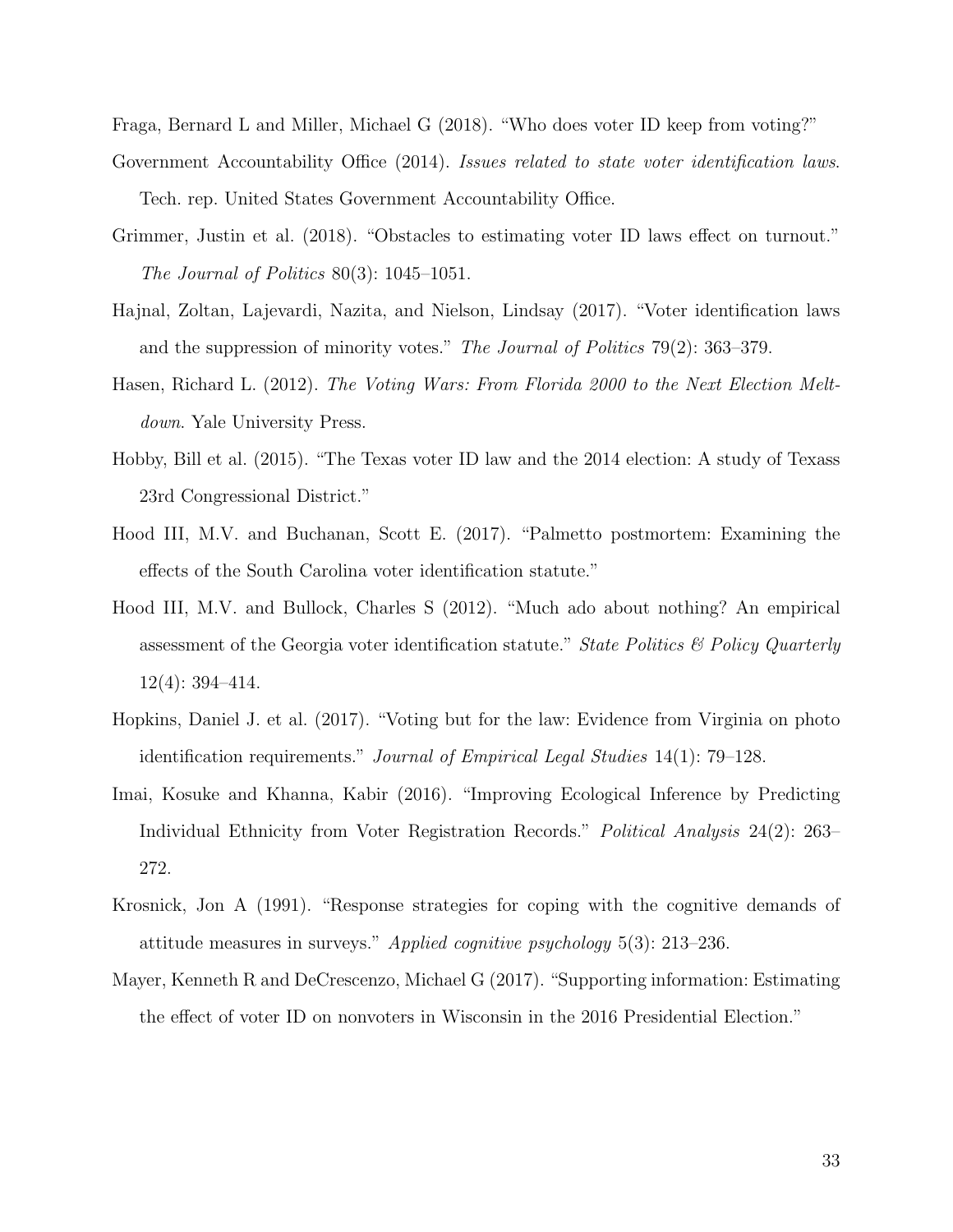- <span id="page-34-3"></span>McConville, Kelly S, Stokes, Lynne, and Gray, Mary (2018). "Accumulating evidence of the impact of voter ID laws: Student engagement in the political process." Statistics and Public Policy: 1–8.
- <span id="page-34-2"></span>Mycoff, Jason D, Wagner, Michael W, and Wilson, David C (2009). "The empirical effects of voter-ID laws: Present or absent?" PS: Political Science & Politics 42(1): 121–126.
- <span id="page-34-0"></span>Pitts, Michael J and Neumann, Matthew D (2009). "Documenting disfranchisement: Voter identification during Indiana's 2008 general election." Journal of Law & Politics 25: 329.
- <span id="page-34-4"></span>State Legislatures, National Conference of (2018). "Voter Identification Requirements." URL: <http://www.ncsl.org/research/elections-and-campaigns/voter-id.aspx>.
- <span id="page-34-1"></span>Valentino, Nicholas A and Neuner, Fabian G (2017). "Why the sky didn't fall: mobilizing anger in reaction to voter ID laws." Political Psychology 38(2): 331–350.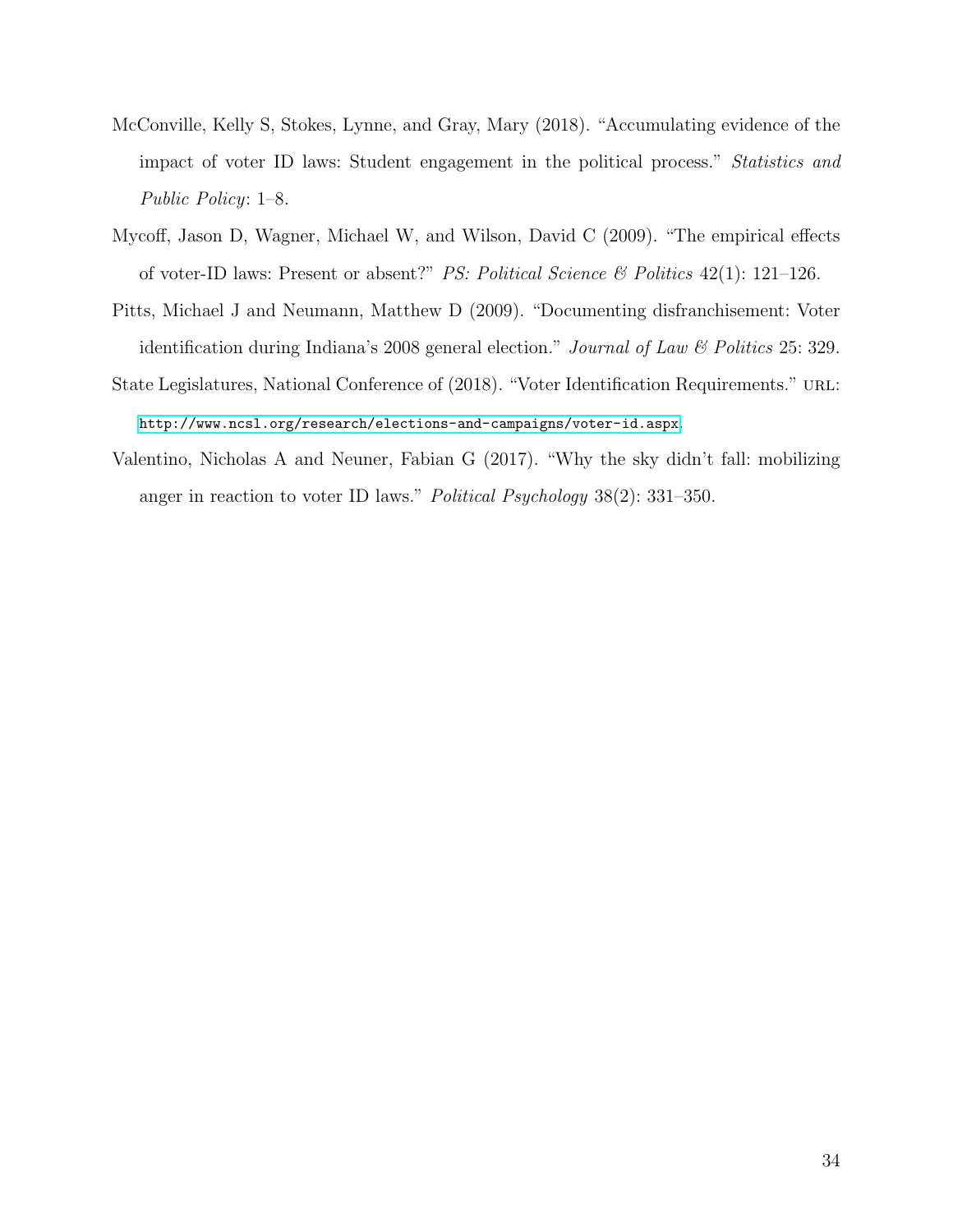# VIII Appendix

<span id="page-35-0"></span>

|                                             | (1)                | (2)      | $\overline{(3)}$ | (4)       | (5)      | (6)       | (7)              | (8)       |  |
|---------------------------------------------|--------------------|----------|------------------|-----------|----------|-----------|------------------|-----------|--|
| Dependent Variable                          | Any Affidavit      |          |                  |           |          |           | Signed Affidavit |           |  |
| Observations                                | 686,493<br>664,473 |          |                  |           |          |           |                  |           |  |
| Constant                                    | 0.0058             | 0.0030   | 0.0098           | 0.0745    | 0.0026   | 0.0018    | 0.0049           | 0.0205    |  |
|                                             | (0.0004)           | (0.0002) | (0.0008)         | (0.0247)  | (0.0002) | (0.0001)  | (0.0005)         | (0.0113)  |  |
| Probability Race $=$ Black                  |                    | 0.0187   | 0.0183           | 0.0155    |          | 0.0037    | 0.0035           | 0.0026    |  |
|                                             |                    | (0.0020) | (0.0020)         | (0.0019)  |          | (0.0008)  | (0.0008)         | (0.0008)  |  |
| Probability Race $=$ Hispanic               |                    | 0.0043   | 0.0034           | 0.0022    |          | 0.0020    | 0.0017           | 0.0013    |  |
|                                             |                    | (0.0013) | (0.0012)         | (0.0011)  |          | (0.0009)  | (0.0008)         | (0.0008)  |  |
| Probability Race $=$ Asian                  |                    | 0.0002   | $-0.0007$        | 0.0003    |          | $-0.0007$ | $-0.0011$        | $-0.0007$ |  |
|                                             |                    | (0.0011) | (0.0011)         | (0.0012)  |          | (0.0006)  | (0.0006)         | (0.0006)  |  |
| Probability Race $=$ Other                  |                    | 0.0057   | 0.0043           | 0.0017    |          | 0.0075    | 0.0069           | 0.0061    |  |
|                                             |                    | (0.0026) | (0.0026)         | (0.0026)  |          | (0.0022)  | (0.0021)         | (0.0020)  |  |
| $Gender = Female$                           |                    |          | 0.0002           | 0.0002    |          |           | 0.0002           | 0.0002    |  |
|                                             |                    |          | (0.0002)         | (0.0002)  |          |           | (0.0001)         | (0.0001)  |  |
| Unknown Decade of Birth                     |                    |          | $-0.0207$        | $-0.0253$ |          |           | $-0.0084$        | $-0.0110$ |  |
|                                             |                    |          | (0.0054)         | (0.0066)  |          |           | (0.0010)         | (0.0017)  |  |
| Born in 1910s                               |                    |          | 0.0251           | 0.0252    |          |           | 0.0352           | 0.0352    |  |
|                                             |                    |          | (0.0250)         | (0.0251)  |          |           | (0.0273)         | (0.0273)  |  |
| Born in 1920s                               |                    |          | 0.0061           | 0.0061    |          |           | 0.0040           | 0.0040    |  |
|                                             |                    |          | (0.0026)         | (0.0026)  |          |           | (0.0019)         | (0.0019)  |  |
| Born in 1930s                               |                    |          | $-0.0026$        | $-0.0026$ |          |           | $-0.0010$        | $-0.0011$ |  |
|                                             |                    |          | (0.0009)         | (0.0008)  |          |           | (0.0006)         | (0.0006)  |  |
| Born in 1940s                               |                    |          | $-0.0041$        | $-0.0040$ |          |           | $-0.0016$        | $-0.0016$ |  |
|                                             |                    |          | (0.0007)         | (0.0007)  |          |           | (0.0005)         | (0.0005)  |  |
| Born in 1950s                               |                    |          | $-0.0044$        | $-0.0042$ |          |           | $-0.0022$        | $-0.0021$ |  |
|                                             |                    |          | (0.0007)         | (0.0006)  |          |           | (0.0004)         | (0.0004)  |  |
| Born in 1960s                               |                    |          | $-0.0043$        | $-0.0039$ |          |           | $-0.0022$        | $-0.0021$ |  |
|                                             |                    |          | (0.0006)         | (0.0006)  |          |           | (0.0004)         | (0.0004)  |  |
| Born in 1970s                               |                    |          | $-0.0035$        | $-0.0032$ |          |           | $-0.0020$        | $-0.0018$ |  |
|                                             |                    |          | (0.0006)         | (0.0005)  |          |           | (0.0004)         | (0.0004)  |  |
| Born in 1980s                               |                    |          | $-0.0025$        | $-0.0023$ |          |           | $-0.0015$        | $-0.0015$ |  |
|                                             |                    |          | (0.0006)         | (0.0006)  |          |           | (0.0004)         | (0.0004)  |  |
| Previously Voted                            |                    |          | $-0.0040$        | $-0.0038$ |          |           | $-0.0016$        | $-0.0015$ |  |
|                                             |                    |          | (0.0004)         | (0.0004)  |          |           | (0.0003)         | (0.0002)  |  |
| % Workers Commuting Via Car (tract)         |                    |          |                  | $-0.0075$ |          |           |                  | $-0.0052$ |  |
|                                             |                    |          |                  | (0.0073)  |          |           |                  | (0.0027)  |  |
| % Adults with Any College Education (tract) |                    |          |                  | $-0.0052$ |          |           |                  | 0.0005    |  |
|                                             |                    |          |                  | (0.0046)  |          |           |                  | (0.0024)  |  |
| Logged Per Capita Income (tract)            |                    |          |                  | $-0.0055$ |          |           |                  | $-0.0011$ |  |
|                                             |                    |          |                  | (0.0021)  |          |           |                  | (0.0010)  |  |

Table A.1: Which Polling Place Voters Filed Affidavits By Minority Group

Robust standard errors clustered by precinct in parentheses. Excluded group is a non-white, male, born in the 1990 who has not previously voted. Census tract level are the values in the census tract that contains the most registrants within the precinct of residence.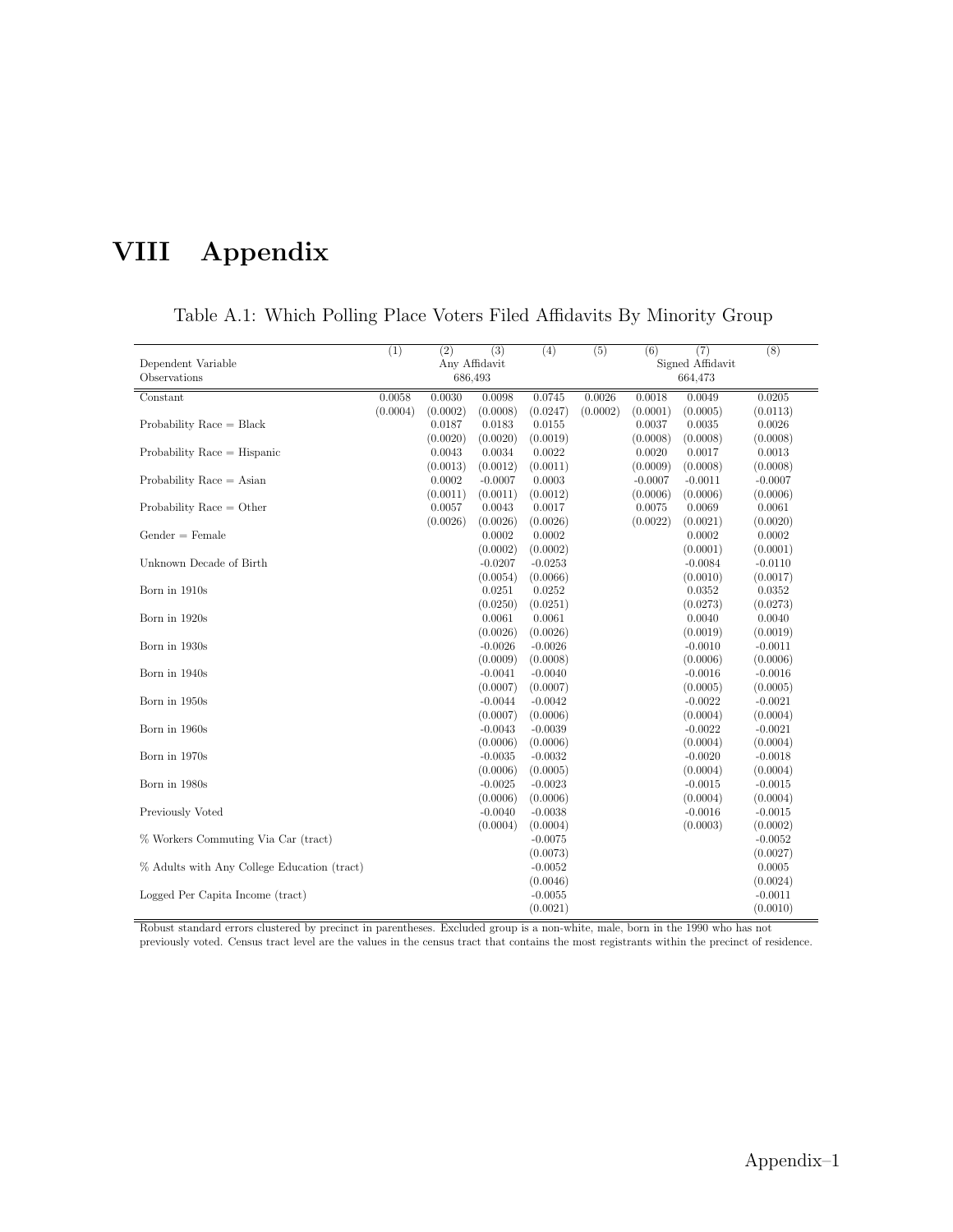Figure A.1: Application to Vote

|  | оm |
|--|----|
|--|----|

<span id="page-36-0"></span>

| <b>Application to Vote – Poll List</b><br><b>ELECTION INSPECTOR COMPLETES</b><br><b>Picture Identification requirement:</b><br>□ ID AFFIDAVIT ON REVERSE COMPLETED<br>All Michigan voters must show a Michigan driver's<br>Ballot Style<br>license, a Michigan personal identification card or<br>some other acceptable form of picture identification<br><b>Ballot No.</b><br>before voting. A voter who is unable to show picture<br>identification can vote after signing an affidavit<br>FORM NO. 677 (3/16)<br>PRINTING SYSTEMS + 1-800-95-12345<br>Voter No.<br>attesting that he/she is not in possession of picture<br>POLL BOOK<br>identification<br>ELECTION INSPECTOR INITIALS Decomposition<br>Date of<br>Election <sub>____</sub> __<br>Ward Precinct ________<br>PRINT<br>NAME:<br>DATE OF BIRTH<br><b>RESIDENCE</b><br><b>ADDRESS:</b><br>I certify that I am a United States citizen and a registered and qualified elector in this precinct,<br>and hereby make application to vote at this election.<br><b>SIGN HERE</b><br><u> 1989 - Johann Barbara, martxa alemaniar arg</u><br>SIGNATURE OF VOTER |
|-------------------------------------------------------------------------------------------------------------------------------------------------------------------------------------------------------------------------------------------------------------------------------------------------------------------------------------------------------------------------------------------------------------------------------------------------------------------------------------------------------------------------------------------------------------------------------------------------------------------------------------------------------------------------------------------------------------------------------------------------------------------------------------------------------------------------------------------------------------------------------------------------------------------------------------------------------------------------------------------------------------------------------------------------------------------------------------------------------------------------|
| $(b)$ Back                                                                                                                                                                                                                                                                                                                                                                                                                                                                                                                                                                                                                                                                                                                                                                                                                                                                                                                                                                                                                                                                                                              |
| AFFIDAVIT OF VOTER NOT IN POSSESSION<br>OF PICTURE IDENTIFICATION<br>hereby affirm that Lam<br>(Print Name)<br>not in possession of a driver's license, a state-issued personal identification card or any<br>other acceptable form of picture identification and wish to vote.<br>By signing this affidavit, I swear/affirm that the statements made above are true.<br>SIGNATURE V<br>OF VOTER: A<br>Penalty: Making a false statement in this affidavit is perjury, punishable by a fine up to<br>\$1,000.00 or imprisonment for up to 5 years, or both.                                                                                                                                                                                                                                                                                                                                                                                                                                                                                                                                                             |
| To be completed by Election Inspector<br>Sworn and subscribed to before me this day of                                                                                                                                                                                                                                                                                                                                                                                                                                                                                                                                                                                                                                                                                                                                                                                                                                                                                                                                                                                                                                  |
| I certify that the elector named above has completed the above affidavit in my presence.                                                                                                                                                                                                                                                                                                                                                                                                                                                                                                                                                                                                                                                                                                                                                                                                                                                                                                                                                                                                                                |
| х<br>Signature of Election Inspector                                                                                                                                                                                                                                                                                                                                                                                                                                                                                                                                                                                                                                                                                                                                                                                                                                                                                                                                                                                                                                                                                    |
| $Appendix-2$                                                                                                                                                                                                                                                                                                                                                                                                                                                                                                                                                                                                                                                                                                                                                                                                                                                                                                                                                                                                                                                                                                            |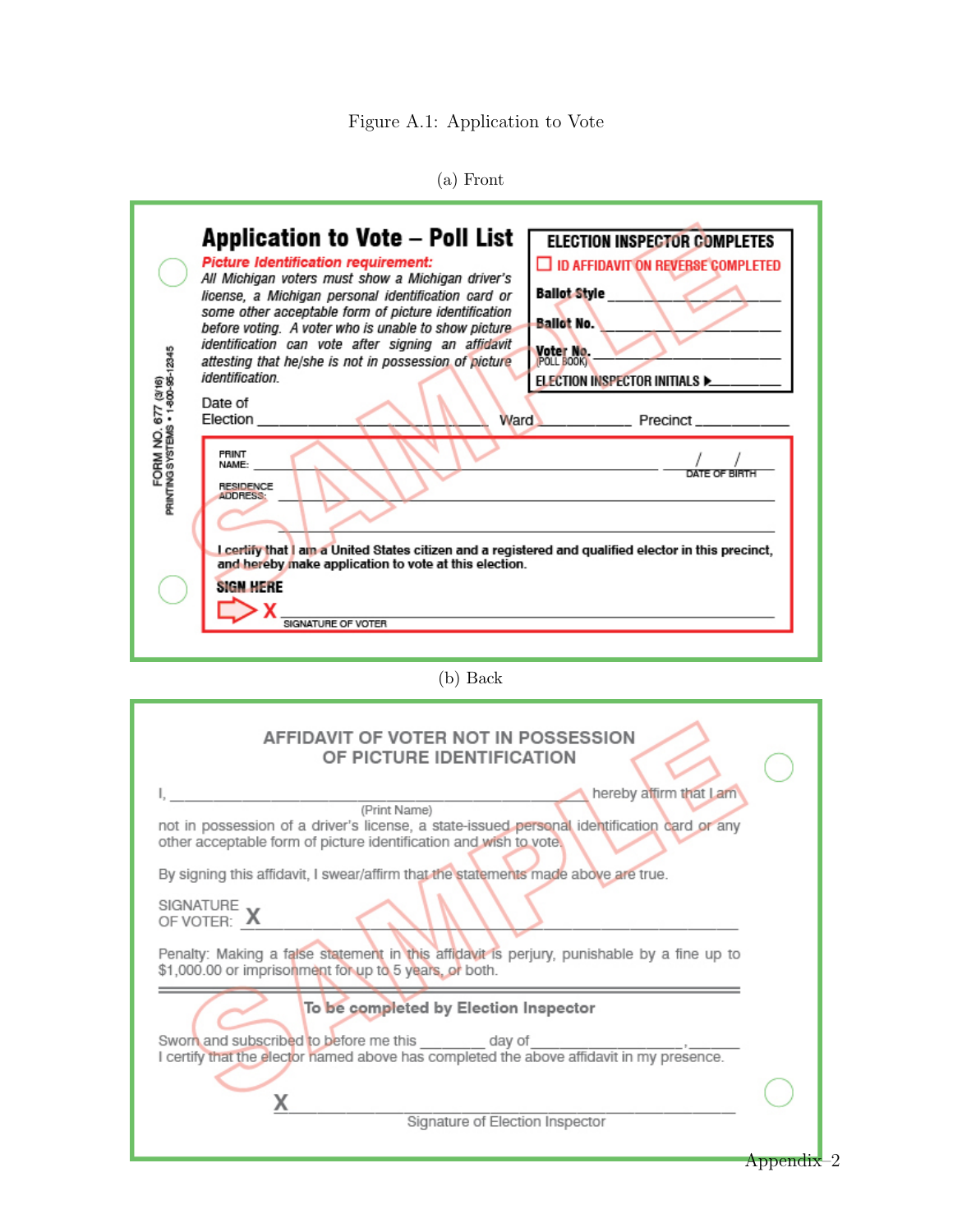<span id="page-37-0"></span>



(a) Registered Since 9/30/2008

Note: Bars represent the 95% confidence intervals.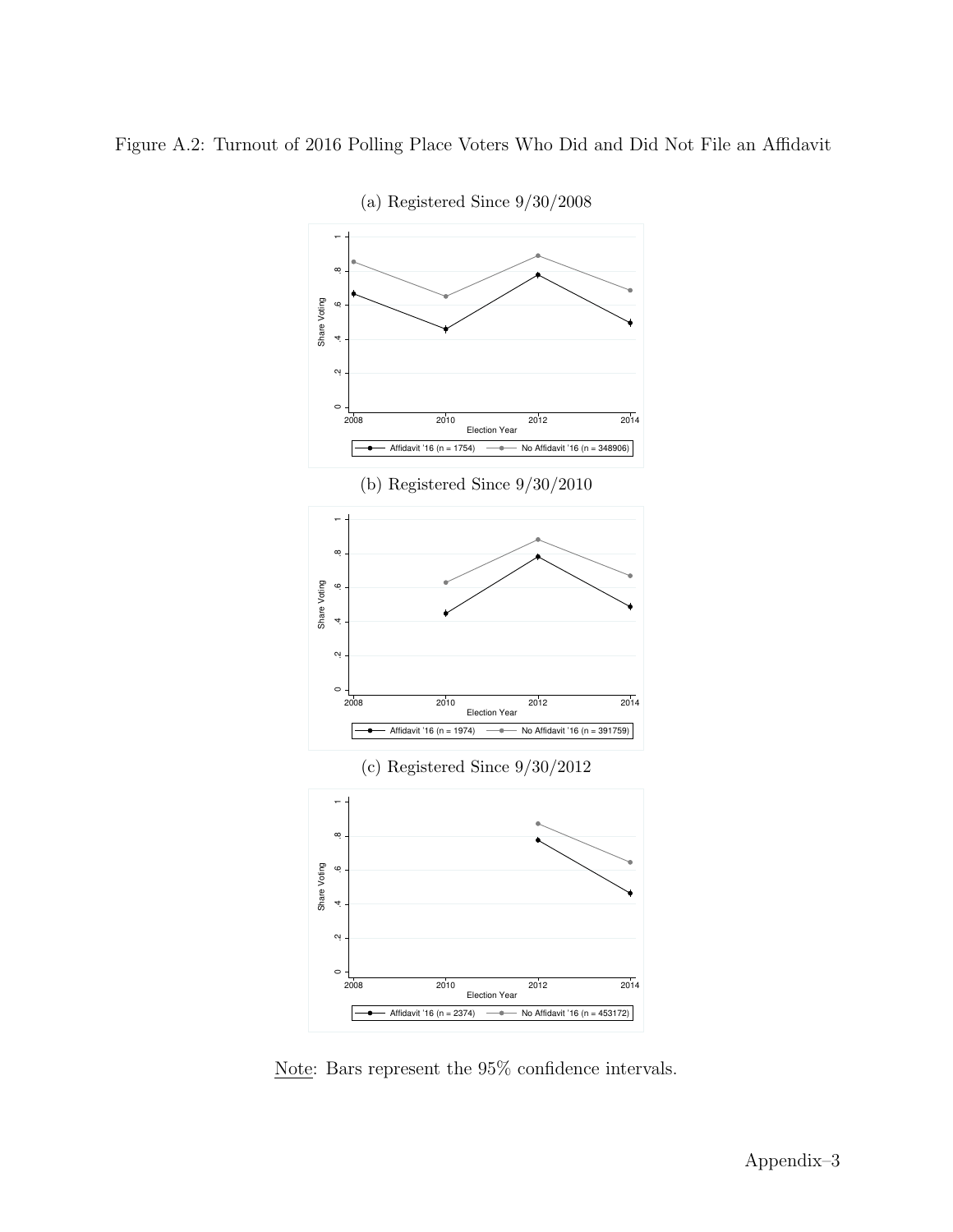<span id="page-38-0"></span>Figure A.3: Difference in Turnout Between 2016 Polling Place Voters Who Did and Did Not File an Affidavit



Note: Bars represent the 95% confidence intervals.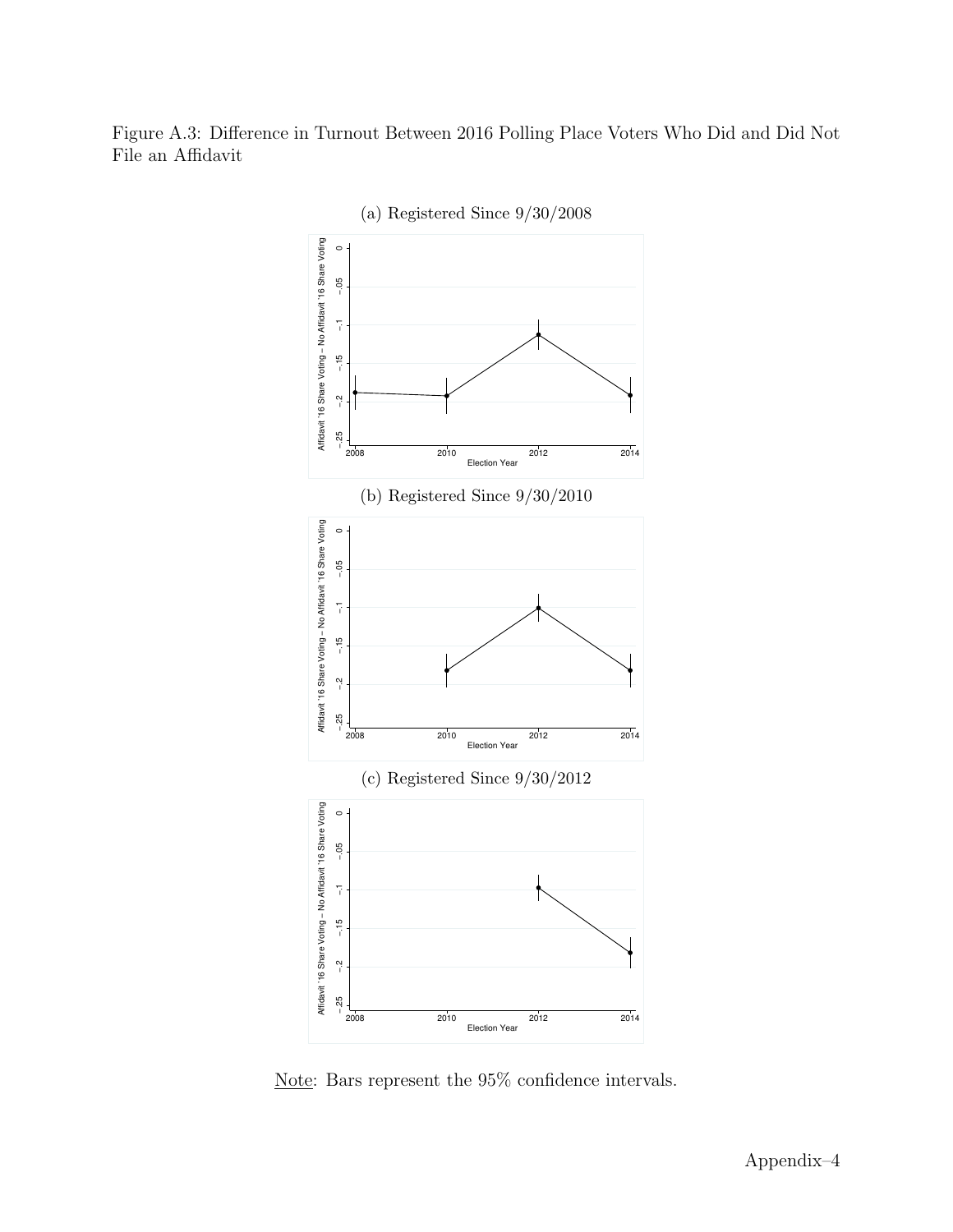

<span id="page-39-0"></span>Figure A.4: Share of Polling Place Voters Filing Affidavits by Year of Birth

Note: Bars represent the 95% confidence intervals.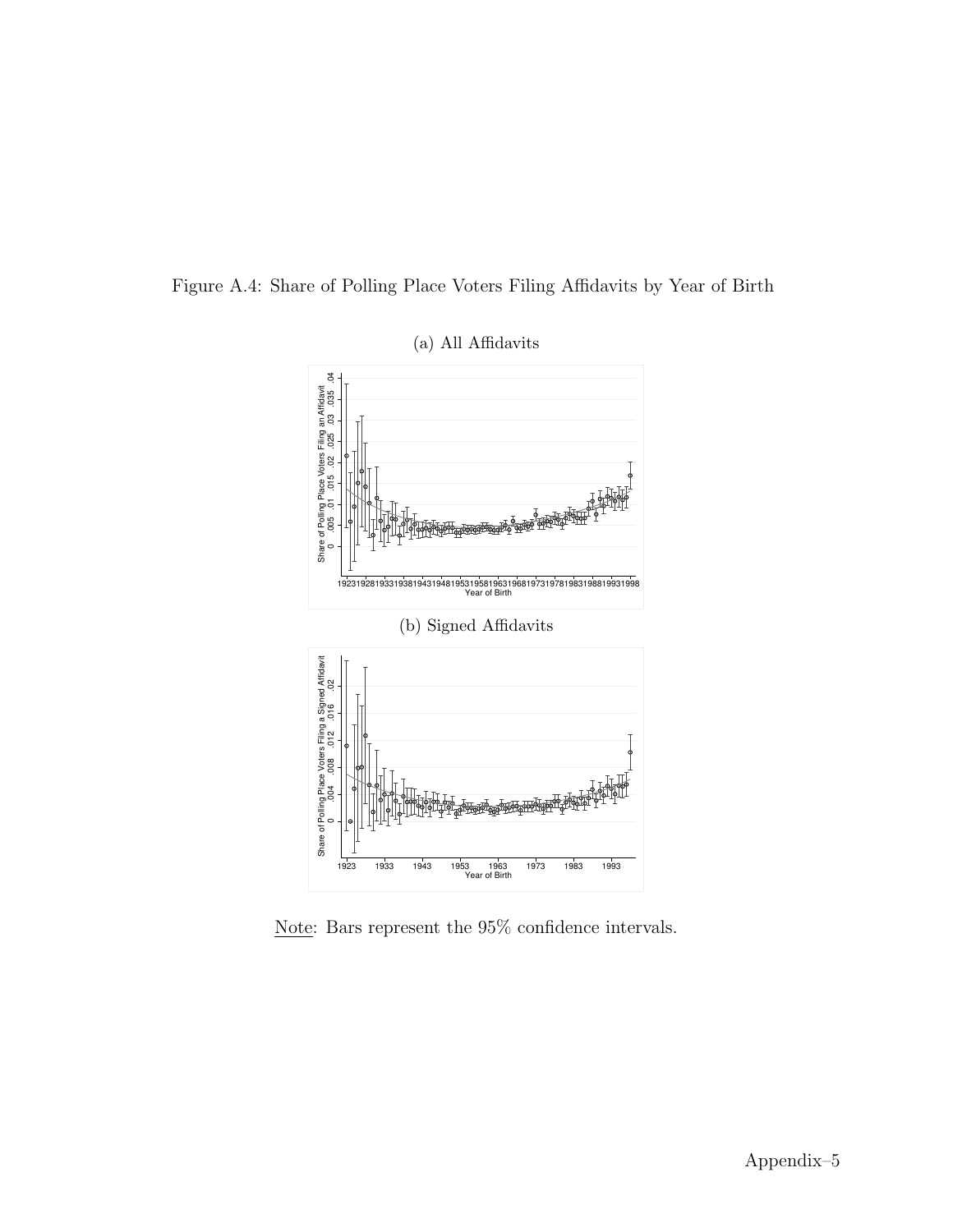<span id="page-40-0"></span>Figure A.5: Compare Number of Affidavits Per Precinct in Our Data and the Statewide Report